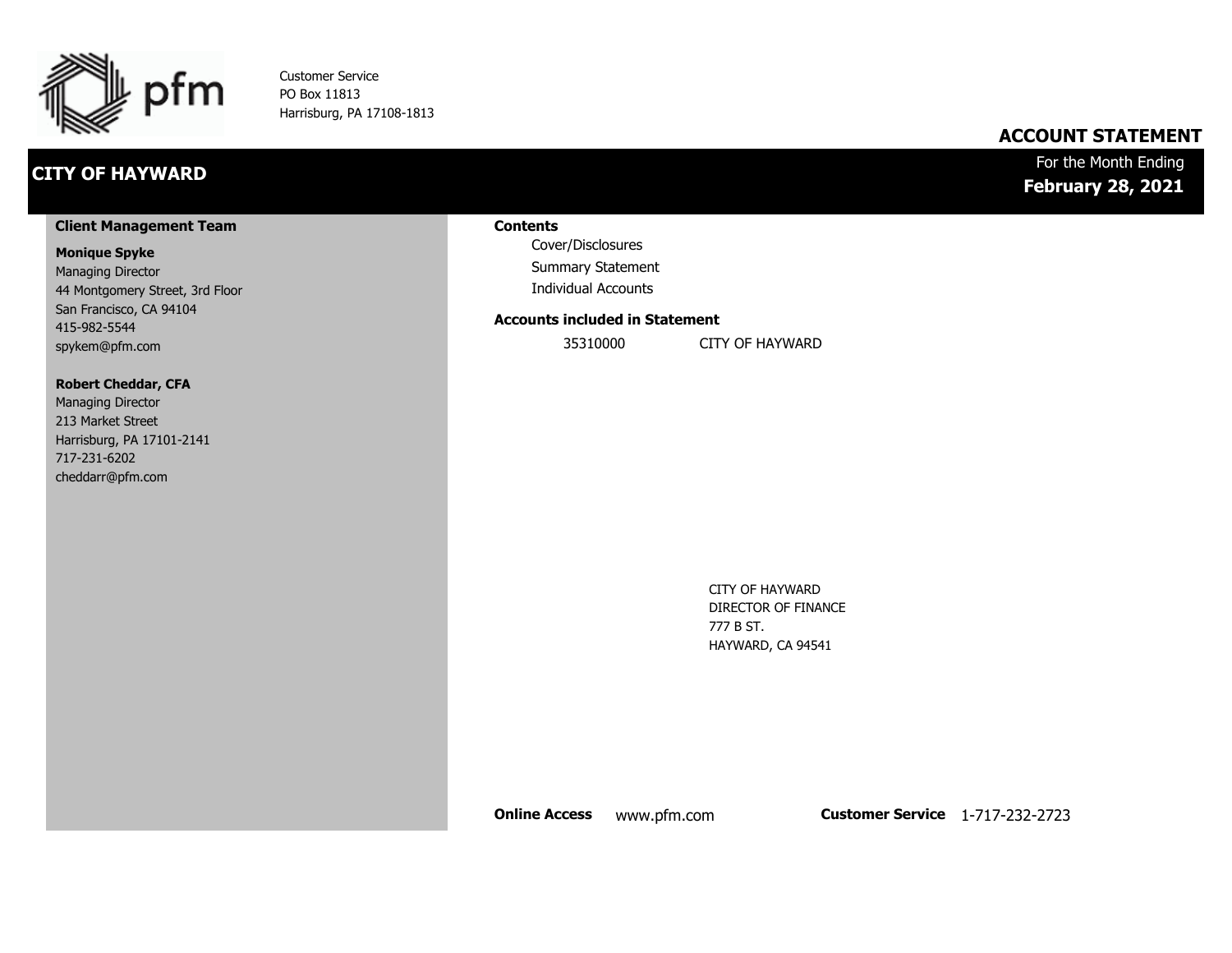

#### **Important Disclosures**

### Important Disclosures

This statement is for general information purposes only and is not intended to provide specific advice or recommendations. PFM Asset Management LLC ("PFM") is an investment advisor registered with the Securities and Exchange Commission, and is required to maintain a written disclosure statement of our background and business experience. If you would like to receive a copy of our current disclosure statement, please contact Service Operations at the address below.

**Proxy Voting** PFM does not normally receive proxies to vote on behalf of its clients. However, it does on occasion receive consent requests. In the event a consent request is received the portfolio manager contacts the client and then proceeds according to their instructions. PFM's Proxy Voting Policy is available upon request by contacting Service Operations at the address below. **Questions About an Account** PFM's monthly statement is intended to detail our investment advisory activity as well as the activity of any accounts held by clients in pools that are managed by PFM. The custodian bank maintains the control of assets and executes (i.e., settles) all investment transactions. The custodian statement is the official record of security and cash holdings and transactions. PFM recognizes that clients may use these reports to facilitate record keeping and that the custodian bank statement and the PFM statement should be reconciled and differences resolved. Many custodians use a settlement date basis which may result in the need to reconcile due to a timing

difference. **Account Control** PFM does not have the authority to withdraw funds from or

deposit funds to the custodian. Our clients retain responsibility for their internal accounting policies; implementing and enforcing internal controls and generating ledger entries or otherwise recording transactions. **Market Value** Generally, PFM's market prices are derived from closing bid prices as of the last business day of the month as supplied by Refinitiv or Bloomberg. Where prices are not available from generally recognized sources the securities are priced using a yield-based matrix system to arrive at an estimated market value. Prices that fall between data points are interpolated. Non-negotiable FDIC-insured bank certificates of deposit are priced at par. Although PFM believes the prices to be reliable, the values of the securities do not always represent the prices at which the securities could have been bought or sold. Explanation of the valuation methods for a registered investment company, local government investment program,or TERM funds is contained in the appropriate fund offering documentation or information statement. **Amortized Cost** The original cost of the principal of the security is adjusted for the amount of the periodic reduction of any discount or premium from the purchase date until the date of the report. Discount or premium with respect to short term securities (those with less than one year to maturity at time of issuance) is amortized on a straightline basis. Such discount or premium with respect to longer term securities is amortized using the constant yield basis.

**Tax Reporting** Cost data and realized gains / losses are provided for informational purposes only. Please review for accuracy and consult your tax advisor to determine the tax consequences of your security transactions. PFM does not report such information to the IRS or other taxing authorities and is not responsible for the accuracy of such information that may be required to be reported to federal, state or other taxing authorities.

**Financial Situation** In order to better serve you, PFM should be promptly notified of any material change in your investment objective or financial situation. **Callable Securities** Securities subject to redemption prior to maturity may be redeemed in whole or in part before maturity, which could affect the yield represented. Portfolio The securities in this portfolio, including shares of mutual funds, are not guaranteed or otherwise protected by PFM, the FDIC (except for certain non-negotiable certificates of deposit) or any government agency. Investment in securities involves risks, including the possible loss of the amount invested. Actual settlement values, accrued interest, and amortized cost amounts may vary for securities subject to an adjustable interest rate or subject to principal paydowns. Any changes to the values shown may be reflected within the next monthly statement's beginning values.

**Rating** Information provided for ratings is based upon a good faith inquiry of selected sources, but its accuracy and completeness cannot be guaranteed. Shares of some money market and TERM funds are marketed through representatives of PFM's wholly owned subsidiary, PFM Fund Distributors, Inc. PFM Fund Distributors, Inc. is registered with the SEC as a broker/dealer and is a member of the Financial Industry Regulatory Authority ("FINRA") and the Municipal Securities Rulemaking Board ("MSRB"). You may reach the FINRA by calling the FINRA Regulator Public Disclosure Hotline at 1-888-289-9999 or at the FINRA Regulation Internet website address www.nasd.com. A brochure describing the FINRA Regulation Public Disclosure Program is also available from the FINRA upon request. **Key Terms and Definitions**

*Dividends* on money market funds consist of interest earned, plus any discount ratably amortized to the date of maturity, plus all realized gains and losses on the sale of securities prior to maturity, less ratable amortization of any premium and all accrued expenses to the fund. Dividends are accrued daily and may be paid either monthly or quarterly. The monthly earnings on this statement represent the estimated dividend accrued for the month for any program that distributes earnings on a quarterly basis. There is no guarantee that the estimated amount will be paid on the actual distribution date.

*Current Yield* is the net change, exclusive of capital changes and income other than investment income, in the value of a hypothetical fund account with a balance of one share over the seven-day base period including the statement date, expressed as a percentage of the value of one share (normally \$1.00 per share) at the beginning of the seven-day period. This resulting net change in account value is then annualized by multiplying it by

365 and dividing the result by 7. The yields quoted should not be considered a representation of the yield of the fund in the future, since the yield is not fixed. *Average maturity* represents the average maturity of all securities and investments of a portfolio, determined by multiplying the par or principal value of each security or investment by its maturity (days or years), summing the products, and dividing the sum by the total principal value of the portfolio. The stated maturity date of mortgage backed or callable securities are used in this statement. However the actual maturity of these securities could vary depending on the level or prepayments on the underlying mortgages or whether a callable security has or is still able to be called.

*Monthly distribution yield* represents the net change in the value of one share (normally \$1.00 per share) resulting from all dividends declared during the month by a fund expressed as a percentage of the value of one share at the beginning of the month. This resulting net change is then annualized by multiplying it by 365 and dividing it by the number of calendar days in the month. *YTM at Cost* The yield to maturity at cost is the expected rate of return, based on the original cost, the annual interest receipts, maturity value and the time period from purchase date to maturity, stated as a percentage, on an annualized basis.

*YTM at Market* The yield to maturity at market is the rate of return, based on the current market value, the annual interest receipts, maturity value and the time period remaining until maturity, stated as a percentage, on an annualized basis. *Managed Account* A portfolio of investments managed discretely by PFM according to the client's specific investment policy and requirements. The investments are directly owned by the client and held by the client's custodian. *Unsettled Trade* A trade which has been executed however the final consummation of the security transaction and payment has not yet taken place.

Please review the detail pages of this statement carefully. If you think your statement is wrong, missing account information, or if you need more information about a transaction, please contact PFM within 60 days of receipt. If you have other concerns or questions regarding your account you should contact a member of your client management team or PFM Service Operations at the address below.

> PFM Asset Management LLC Attn: Service Operations 213 Market Street Harrisburg, PA 17101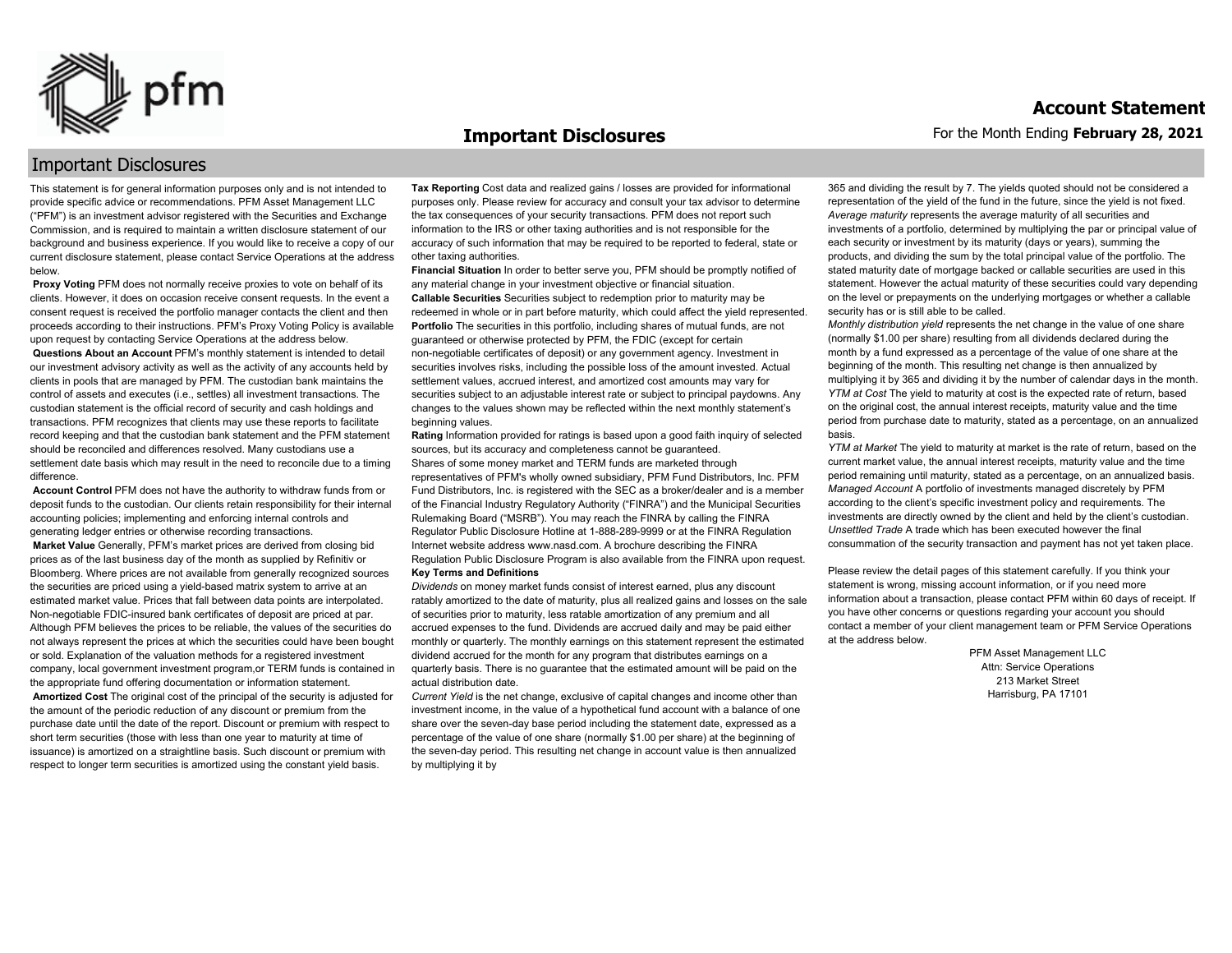

# **Managed Account Summary Statement** For the Month Ending February 28, 2021

| <b>Transaction Summary - Managed Account</b> | <b>Cash Transactions Summary - Managed Account</b> |                                 |                |
|----------------------------------------------|----------------------------------------------------|---------------------------------|----------------|
| <b>Opening Market Value</b>                  | \$129,224,496.45                                   | Maturities/Calls                | $0.00\,$       |
| Maturities/Calls                             | (280, 664.01)                                      | Sale Proceeds                   | 2,207,797.51   |
| Principal Dispositions                       | (2, 193, 659.77)                                   | Coupon/Interest/Dividend Income | 144,967.63     |
|                                              |                                                    | Principal Payments              | 280,664.01     |
| Principal Acquisitions                       | 2,711,076.17                                       | <b>Security Purchases</b>       | (2,711,236.91) |
| Unsettled Trades                             | 0.00                                               | Net Cash Contribution           | 77,807.76      |
| Change in Current Value                      | (123, 713.03)                                      | <b>Reconciling Transactions</b> | $0.00\,$       |
| <b>Closing Market Value</b>                  | \$129,337,535.81                                   |                                 |                |

| <b>Earnings Reconciliation (Cash Basis) - Managed Account</b> |                  | <b>Cash Balance</b>         |        |
|---------------------------------------------------------------|------------------|-----------------------------|--------|
| Interest/Dividends/Coupons Received                           | 159,105.37       | <b>Closing Cash Balance</b> | \$0.00 |
| Less Purchased Interest Related to Interest/Coupons           | (160.74)         |                             |        |
| Plus Net Realized Gains/Losses                                | 36,697.12        |                             |        |
| <b>Total Cash Basis Earnings</b>                              | \$195,641.75     |                             |        |
| <b>Earnings Reconciliation (Accrual Basis)</b>                | <b>Total</b>     |                             |        |
| Ending Amortized Value of Securities                          | 127,889,720.96   |                             |        |
| <b>Ending Accrued Interest</b>                                | 301,193.51       |                             |        |
| Plus Proceeds from Sales                                      | 2,207,797.51     |                             |        |
| Plus Proceeds of Maturities/Calls/Principal Payments          | 280,664.01       |                             |        |
| Plus Coupons/Dividends Received                               | 144,967.63       |                             |        |
| Less Cost of New Purchases                                    | (2,711,236.91)   |                             |        |
| Less Beginning Amortized Value of Securities                  | (127,619,993.95) |                             |        |
| Less Beginning Accrued Interest                               | (328, 454.47)    |                             |        |
| <b>Total Accrual Basis Earnings</b>                           | \$164,658.29     |                             |        |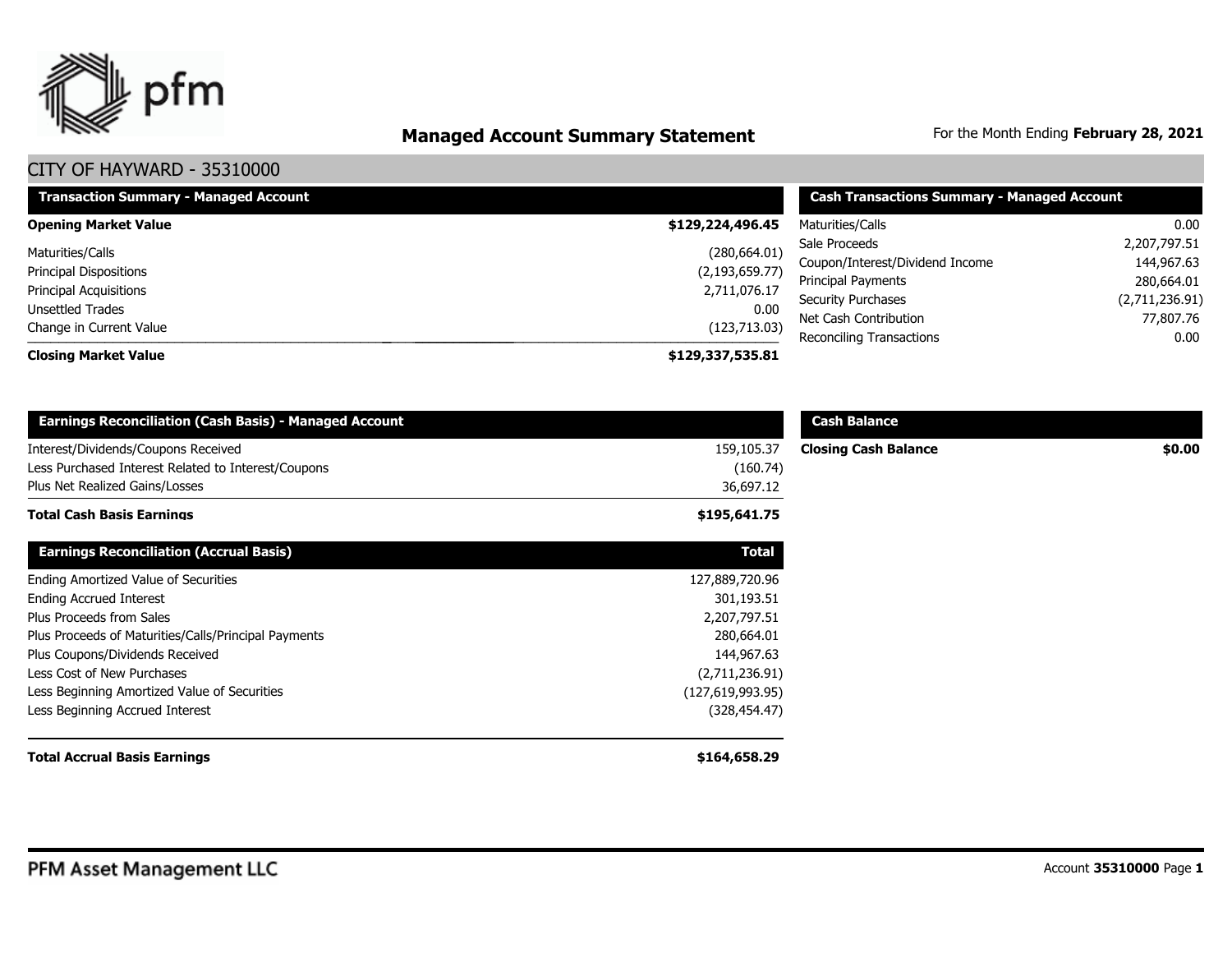

### **Portfolio Summary and Statistics** For the Month Ending **February 28, 2021**

### CITY OF HAYWARD - 35310000

| <b>Account Summary</b>                 |                  |                     |                |  |  |  |  |  |  |
|----------------------------------------|------------------|---------------------|----------------|--|--|--|--|--|--|
| <b>Description</b>                     | <b>Par Value</b> | <b>Market Value</b> | <b>Percent</b> |  |  |  |  |  |  |
| U.S. Treasury Bond / Note              | 33,325,000.00    | 33,803,628.87       | 26.14          |  |  |  |  |  |  |
| Supra-National Agency Bond / Note      | 2,660,000.00     | 2,667,486.99        | 2.06           |  |  |  |  |  |  |
| Municipal Bond / Note                  | 16,425,000.00    | 16,851,976.40       | 13.03          |  |  |  |  |  |  |
| Federal Agency Collateralized Mortgage | 10,322,638.03    | 10,561,898.34       | 8.17           |  |  |  |  |  |  |
| Obligation                             |                  |                     |                |  |  |  |  |  |  |
| Federal Agency Bond / Note             | 44,500,000.00    | 44,704,941.51       | 34.55          |  |  |  |  |  |  |
| Corporate Note                         | 9,764,000.00     | 10,044,576.23       | 7.77           |  |  |  |  |  |  |
| Certificate of Deposit                 | 5,125,000.00     | 5,197,064.19        | 4.02           |  |  |  |  |  |  |
| <b>Bank Note</b>                       | 300,000.00       | 320,634.90          | 0.25           |  |  |  |  |  |  |
| <b>Asset-Backed Security</b>           | 5,123,252.58     | 5,185,328.38        | 4.01           |  |  |  |  |  |  |
| <b>Managed Account Sub-Total</b>       | 127,544,890.61   | 129,337,535.81      | 100.00%        |  |  |  |  |  |  |
| <b>Accrued Interest</b>                |                  | 301,193.51          |                |  |  |  |  |  |  |
| <b>Total Portfolio</b>                 | 127,544,890.61   | 129,638,729.32      |                |  |  |  |  |  |  |

| <b>Unsettled Trades</b> | 0.00                         | 0.00 |
|-------------------------|------------------------------|------|
|                         | <b>Maturity Distribution</b> |      |



#### **Sector Allocation**



| Maturity Distribution | <b>Characteristics</b>            |       |
|-----------------------|-----------------------------------|-------|
| 45.27%                | Yield to Maturity at Cost         | 1.15% |
|                       | Yield to Maturity at Market       | 0.33% |
|                       | Weighted Average Days to Maturity | 720   |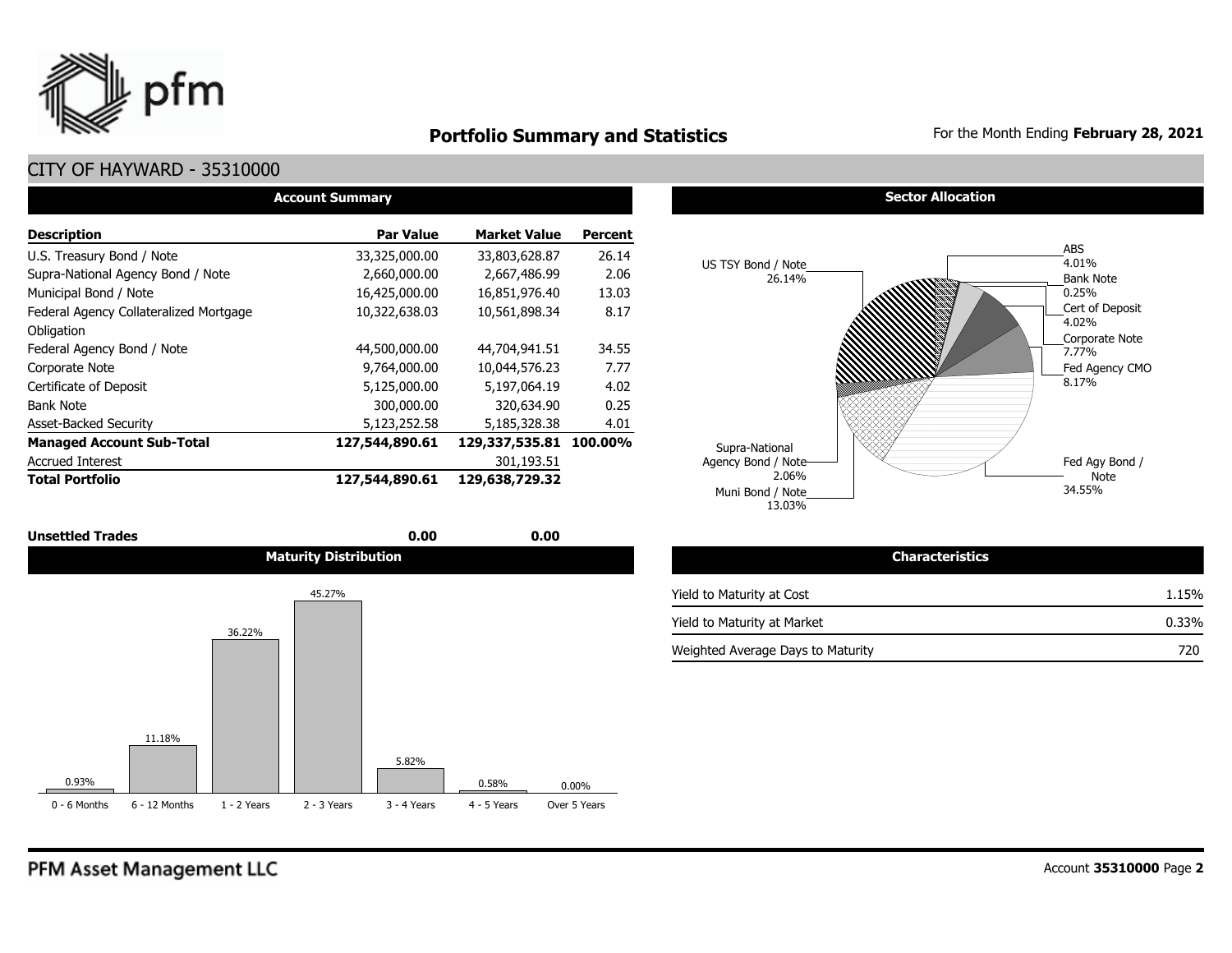# **Managed Account Issuer Summary** For the Month Ending February 28, 2021

### CITY OF HAYWARD - 35310000

pfm

| <b>Issuer Summary</b>                    |                     |                |  |  |  |  |  |  |
|------------------------------------------|---------------------|----------------|--|--|--|--|--|--|
|                                          | <b>Market Value</b> |                |  |  |  |  |  |  |
| Issuer                                   | of Holdings         | <b>Percent</b> |  |  |  |  |  |  |
| ADOBE INC                                | 308,076.60          | 0.24           |  |  |  |  |  |  |
| ARIZONA TRANSPORTATION BOARD             | 1,271,716.55        | 0.98           |  |  |  |  |  |  |
| <b>BANK OF AMERICA CO</b>                | 1,113,957.63        | 0.86           |  |  |  |  |  |  |
| BRISTOL-MYERS SOUIBB CO                  | 504,922.09          | 0.39           |  |  |  |  |  |  |
| CALIFORNIA EARTHQUAKE AUTHORITY          | 307,953.00          | 0.24           |  |  |  |  |  |  |
| CALIFORNIA STATE UNIVERSITY              | 324,827.75          | 0.25           |  |  |  |  |  |  |
| CAPITAL ONE FINANCIAL CORP               | 613,163.34          | 0.47           |  |  |  |  |  |  |
| CAPITAL ONE PRIME AUTO REC TRUST         | 160,724.09          | 0.12           |  |  |  |  |  |  |
| CARMAX AUTO OWNER TRUST                  | 683,220.29          | 0.53           |  |  |  |  |  |  |
| CATERPILLAR INC                          | 659,634.95          | 0.51           |  |  |  |  |  |  |
| CHAFFEY COMMUNITY COLLEGE DISTRICT       | 790,820.80          | 0.61           |  |  |  |  |  |  |
| CHAFFEY JOINT UNION HIGH SCHOOL DISTRICT | 611,952.00          | 0.47           |  |  |  |  |  |  |
| <b>CHEVRON CORPORATION</b>               | 568,445.58          | 0.44           |  |  |  |  |  |  |
| <b>CITIGROUP INC</b>                     | 633,977.40          | 0.49           |  |  |  |  |  |  |
| CITY OF SAN JOSE                         | 1,185,155.50        | 0.92           |  |  |  |  |  |  |
| <b>COMCAST CORP</b>                      | 164,422.80          | 0.13           |  |  |  |  |  |  |
| <b>CREDIT AGRICOLE SA</b>                | 601,548.60          | 0.47           |  |  |  |  |  |  |
| <b>CREDIT SUISSE GROUP RK</b>            | 977,703.68          | 0.76           |  |  |  |  |  |  |
| <b>DEERE &amp; COMPANY</b>               | 452,120.65          | 0.35           |  |  |  |  |  |  |
| <b>DNB ASA</b>                           | 645,199.38          | 0.50           |  |  |  |  |  |  |
| <b>EXXON MOBIL CORP</b>                  | 153,917.10          | 0.12           |  |  |  |  |  |  |
| <b>FANNIE MAE</b>                        | 12,574,634.23       | 9.71           |  |  |  |  |  |  |
| FEDERAL FARM CREDIT BANKS                | 5,136,935.43        | 3.96           |  |  |  |  |  |  |
| FEDERAL HOME LOAN BANKS                  | 4,728,616.10        | 3.66           |  |  |  |  |  |  |
| FIFTH THIRD AUTO TRUST                   | 189,953.30          | 0.15           |  |  |  |  |  |  |
| FLORIDA STATE BOARD OF ADMIN FIN CORP    | 298,481.00          | 0.23           |  |  |  |  |  |  |
| FORD CREDIT AUTO LEASE TRUST             | 90,233.72           | 0.07           |  |  |  |  |  |  |
| FORD CREDIT AUTO OWNER TRUST             | 113,184.03          | 0.09           |  |  |  |  |  |  |
| FREDDIE MAC                              | 32,826,654.09       | 25.37          |  |  |  |  |  |  |
| GM FINANCIAL AUTO LEASING TRUST          | 352,710.71          | 0.27           |  |  |  |  |  |  |
| <b>GM FINANCIAL SECURITIZED TERM</b>     | 709,507.85          | 0.55           |  |  |  |  |  |  |
| <b>GOLDMAN SACHS GROUP INC</b>           | 884,020.93          | 0.68           |  |  |  |  |  |  |

#### **Credit Quality (S&P Ratings)**

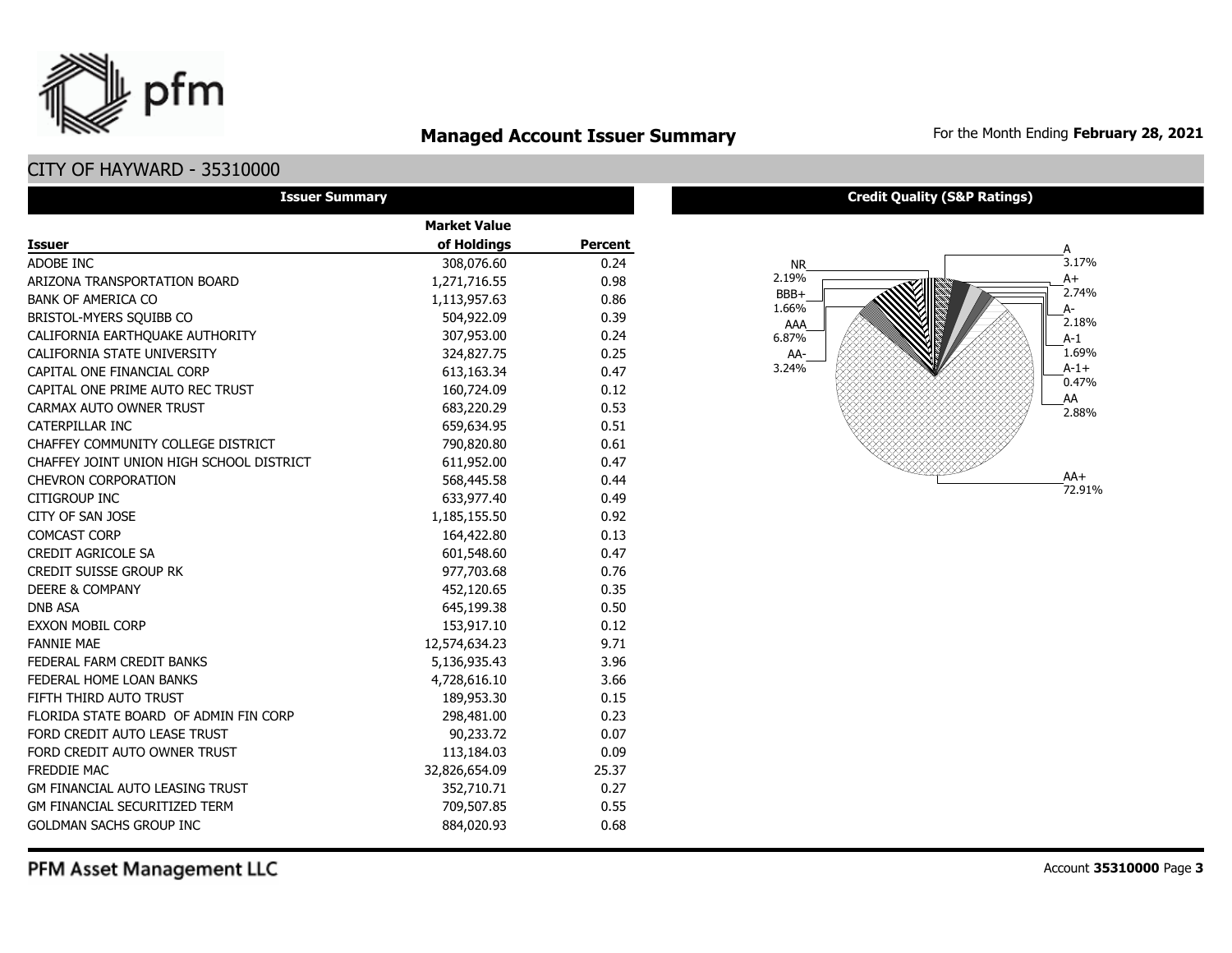

### **Managed Account Issuer Summary** For the Month Ending February 28, 2021

|                                        | <b>Market Value</b> |                |
|----------------------------------------|---------------------|----------------|
| Issuer                                 | of Holdings         | <b>Percent</b> |
| HARLEY-DAVIDSON MOTORCYCLE TRUST       | 402,634.48          | 0.31           |
| HOME DEPOT INC                         | 180,238.80          | 0.14           |
| HONDA AUTO RECEIVABLES                 | 138,646.80          | 0.11           |
| <b>HYUNDAI AUTO RECEIVABLES</b>        | 284,992.17          | 0.22           |
| <b>IBM CORP</b>                        | 609,303.08          | 0.47           |
| INTER-AMERICAN DEVELOPMENT BANK        | 1,293,420.61        | 1.00           |
| INTL BANK OF RECONSTRUCTION AND DEV    | 1,374,066.38        | 1.06           |
| JP MORGAN CHASE & CO                   | 1,236,250.84        | 0.96           |
| LONG BEACH COMMUNITY COLLEGE DISTRICT  | 939,338.40          | 0.73           |
| LOS ANGELES COMMUNITY COLLEGE DISTRICT | 309,947.30          | 0.24           |
| MERCEDES-BENZ AUTO LEASE TRUST         | 170,346.22          | 0.13           |
| <b>MORGAN STANLEY</b>                  | 629,236.50          | 0.49           |
| NEW YORK & NEW JERSEY PORT AUTHORITY   | 756,771.00          | 0.59           |
| NEW YORK ST URBAN DEVELOPMENT CORP     | 1,165,795.90        | 0.90           |
| NISSAN AUTO RECEIVABLES                | 142,126.51          | 0.11           |
| NORDEA BANK ABP                        | 640,533.13          | 0.50           |
| OREGON DEPARTMENT OF TRANSPORTATION    | 614,850.00          | 0.48           |
| PACCAR FINANCIAL CORP                  | 500,973.23          | 0.39           |
| PALOMAR COMMMUNITY COLLEGE DISTRICT    | 723,101.00          | 0.56           |
| PNC FINANCIAL SERVICES GROUP           | 320,634.90          | 0.25           |
| ROYAL BANK OF CANADA                   | 605,294.40          | 0.47           |
| SAN DIEGO COMMUNITY COLLEGE DISTRICT   | 690,059.25          | 0.53           |
| SKANDINAVISKA ENSKILDA BANKEN AB       | 640,626.25          | 0.50           |
| <b>SOCIETE GENERALE</b>                | 608,190.00          | 0.47           |
| STATE OF CALIFORNIA                    | 629,100.00          | 0.49           |
| STATE OF CONNECTICUT                   | 1,090,081.25        | 0.84           |
| STATE OF LOUISIANA                     | 620,370.00          | 0.48           |
| STATE OF MARYLAND                      | 1,228,957.50        | 0.95           |
| STATE OF MISSISSIPPI                   | 475,152.00          | 0.37           |
| STATE OF WASHINGTON                    | 670,969.20          | 0.52           |
| STATE OF WISCONSIN                     | 625,693.75          | 0.48           |
| SUMITOMO MITSUI FINANCIAL GROUP INC    | 477,968.75          | 0.37           |
| TAMALPAIS UNION HIGH SCHOOL DISTRICT   | 1,018,233.25        | 0.79           |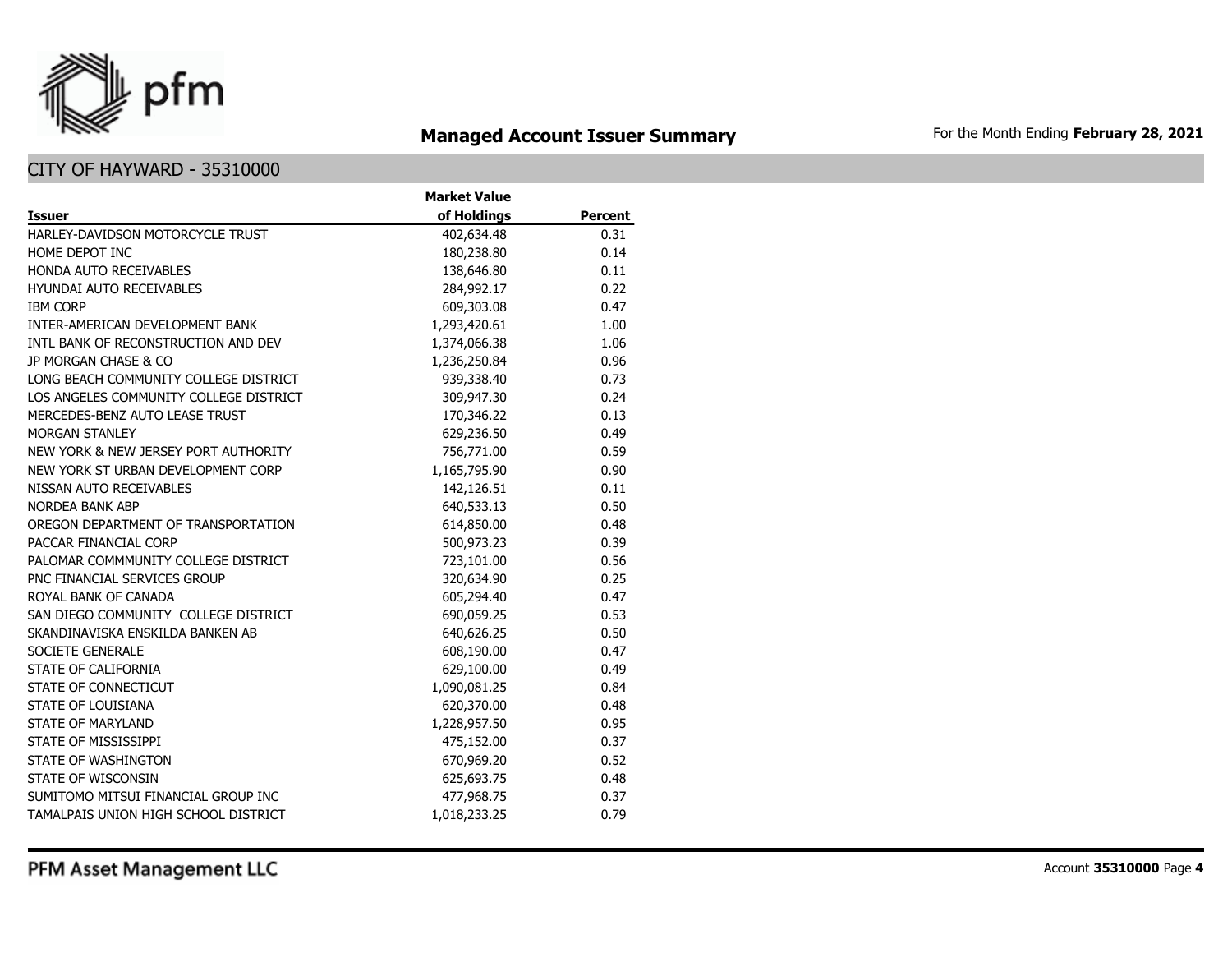

### **Managed Account Issuer Summary** For the Month Ending February 28, 2021

|                                    | <b>Market Value</b> |                |
|------------------------------------|---------------------|----------------|
| <b>Issuer</b>                      | of Holdings         | <b>Percent</b> |
| <b>TOYOTA MOTOR CORP</b>           | 1,137,986.95        | 0.88           |
| UNITED PARCEL SERVICE INC          | 307,091.10          | 0.24           |
| UNITED STATES TREASURY             | 33,803,628.87       | 26.13          |
| UNIVERSITY OF CALIFORNIA           | 502,650.00          | 0.39           |
| <b>VERIZON OWNER TRUST</b>         | 830,520.88          | 0.64           |
| <b>VOLKSWAGEN AUTO LEASE TURST</b> | 303,363.99          | 0.23           |
| <b>Total</b>                       | \$129,337,535.81    | 100.00%        |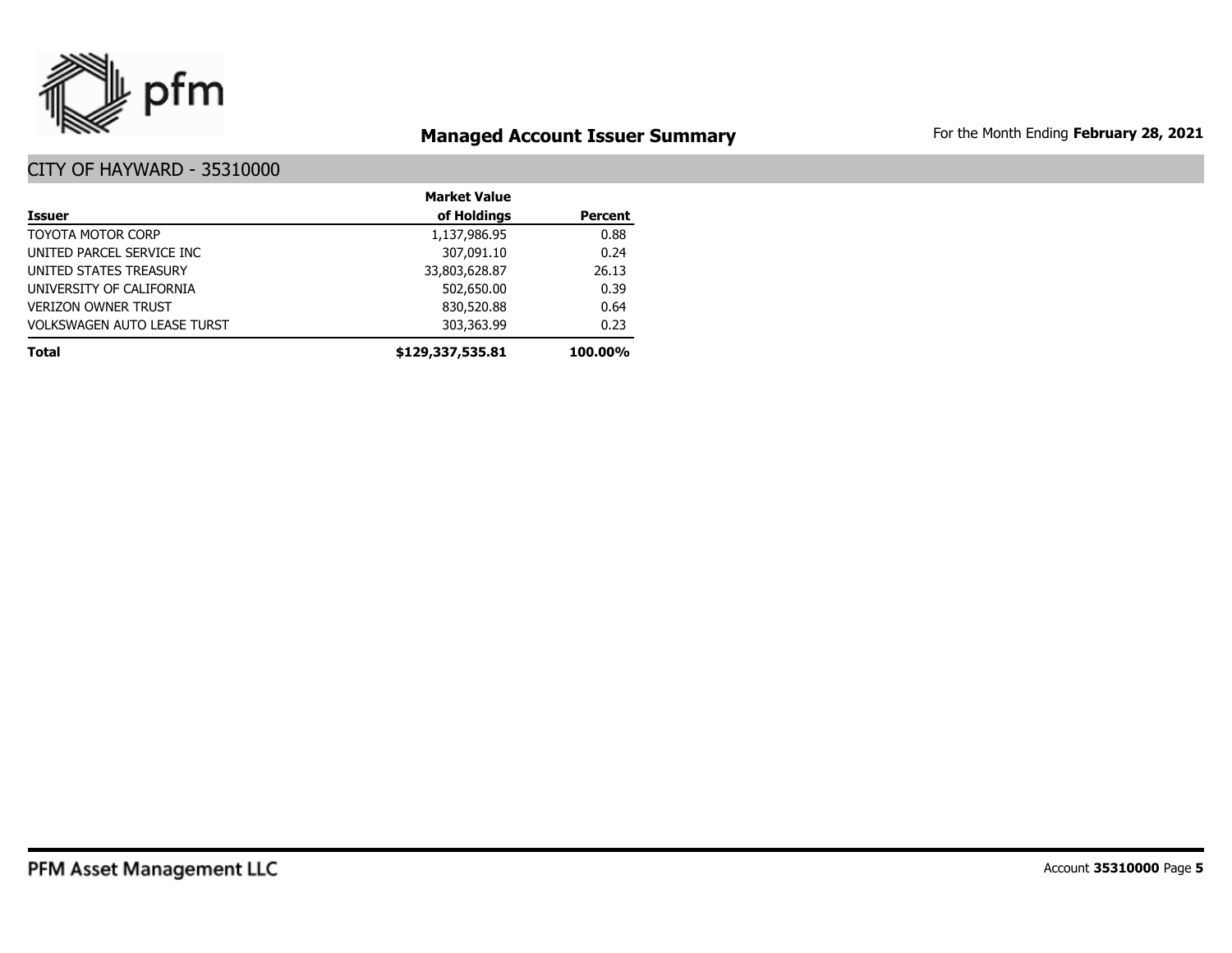

### CITY OF HAYWARD - 35310000

| <b>Security Type/Description</b><br><b>Dated Date/Coupon/Maturity</b> | <b>CUSIP</b> |                  | S&P<br>Par Rating | Moody's<br>Rating | <b>Trade</b><br><b>Date</b> | Settle<br><b>Date</b> | <b>Original</b><br>Cost | <b>YTM</b><br>at Cost | <b>Accrued</b><br><b>Interest</b> | <b>Amortized</b><br>Cost | <b>Market</b><br><b>Value</b> |
|-----------------------------------------------------------------------|--------------|------------------|-------------------|-------------------|-----------------------------|-----------------------|-------------------------|-----------------------|-----------------------------------|--------------------------|-------------------------------|
| <b>U.S. Treasury Bond / Note</b>                                      |              |                  |                   |                   |                             |                       |                         |                       |                                   |                          |                               |
| <b>US TREASURY NOTES</b><br>DTD 01/31/2017 1.875% 01/31/2022          | 912828V72    | 8,750,000.00 AA+ |                   | Aaa               | 01/07/19                    | 01/09/19              | 8,590,722.66            | 2.50                  | 13,143.13                         | 8,702,131.32             | 8,892,187.50                  |
| US TREASURY NOTES<br>DTD 02/15/2019 2.500% 02/15/2022                 | 9128286C9    | 1,800,000.00 AA+ |                   | Aaa               | 04/01/19                    | 04/03/19              | 1,810,476.56            | 2.29                  | 1,740.33                          | 1,803,505.50             | 1,841,343.84                  |
| <b>US TREASURY NOTES</b><br>DTD 07/31/2017 1.875% 07/31/2022          | 9128282P4    | 1,600,000.00 AA+ |                   | Aaa               | 07/01/19                    | 07/03/19              | 1,605,437.50            | 1.76                  | 2,403.31                          | 1,602,501.06             | 1,639,500.00                  |
| <b>US TREASURY NOTES</b><br>DTD 07/31/2017 1.875% 07/31/2022          | 9128282P4    | 4,000,000.00 AA+ |                   | Aaa               | 06/03/19                    | 06/05/19              | 4,003,281.25            | 1.85                  | 6,008.29                          | 4,001,472.57             | 4,098,750.00                  |
| <b>US TREASURY NOTES</b><br>DTD 08/31/2017 1.625% 08/31/2022          | 9128282S8    | 125,000.00 AA+   |                   | Aaa               | 08/02/19                    | 08/05/19              | 124,750.98              | 1.69                  | 5.52                              | 124,878.38               | 127,792.98                    |
| US TREASURY NOTES<br>DTD 10/15/2019 1.375% 10/15/2022                 | 912828YK0    | 5,250,000.00 AA+ |                   | Aaa               | 12/02/19                    | 12/04/19              | 5,213,085.94            | 1.63                  | 27,169.47                         | 5,229,072.62             | 5,355,820.05                  |
| <b>US TREASURY NOTES</b><br>DTD 01/15/2020 1.500% 01/15/2023          | 912828Z29    | 2,500,000.00 AA+ |                   | Aaa               | 02/03/20                    | 02/05/20              | 2,512,207.03            | 1.33                  | 4,661.60                          | 2,507,778.43             | 2,563,281.25                  |
| US TREASURY NOTES<br>DTD 02/01/2016 1.750% 01/31/2023                 | 912828P38    | 150,000.00 AA+   |                   | Aaa               | 01/02/20                    | 01/06/20              | 150,609.38              | 1.61                  | 210.29                            | 150,381.07               | 154,617.18                    |
| <b>US TREASURY NOTES</b><br>DTD 11/15/2020 0.250% 11/15/2023          | 91282CAW1    | 3,450,000.00 AA+ |                   | Aaa               | 12/01/20                    | 12/03/20              | 3,453,234,38            | 0.22                  | 2,525.55                          | 3,452,970.10             | 3,451,078.13                  |
| <b>US TREASURY NOTES</b><br>DTD 12/15/2020 0.125% 12/15/2023          | 91282CBA8    | 3,250,000.00 AA+ |                   | Aaa               | 01/06/21                    | 01/07/21              | 3,242,255.86            | 0.21                  | 848.21                            | 3,242,638.73             | 3,238,828.13                  |
| <b>US TREASURY NOTES</b><br>DTD 01/15/2021 0.125% 01/15/2024          | 91282CBE0    | 2,450,000.00 AA+ |                   | Aaa               | 02/02/21                    | 02/03/21              | 2,446,076.17            | 0.18                  | 380.70                            | 2,446,170.98             | 2,440,429.81                  |
| <b>Security Type Sub-Total</b>                                        |              | 33,325,000.00    |                   |                   |                             |                       | 33,152,137.71 1.52      |                       | 59,096.40                         | 33,263,500.76            | 33,803,628.87                 |
| <b>Supra-National Agency Bond / Note</b>                              |              |                  |                   |                   |                             |                       |                         |                       |                                   |                          |                               |
| INTER-AMERICAN DEVEL BK CORPORATE<br><b>NOTES</b>                     | 4581X0DM7    | 1,285,000.00 AAA |                   | Aaa               | 04/17/20                    | 04/24/20              | 1,284,563.10            | 0.51                  | 1,731.18                          | 1,284,683.88             | 1,293,420.61                  |

DTD 04/24/2020 0.500% 05/24/2023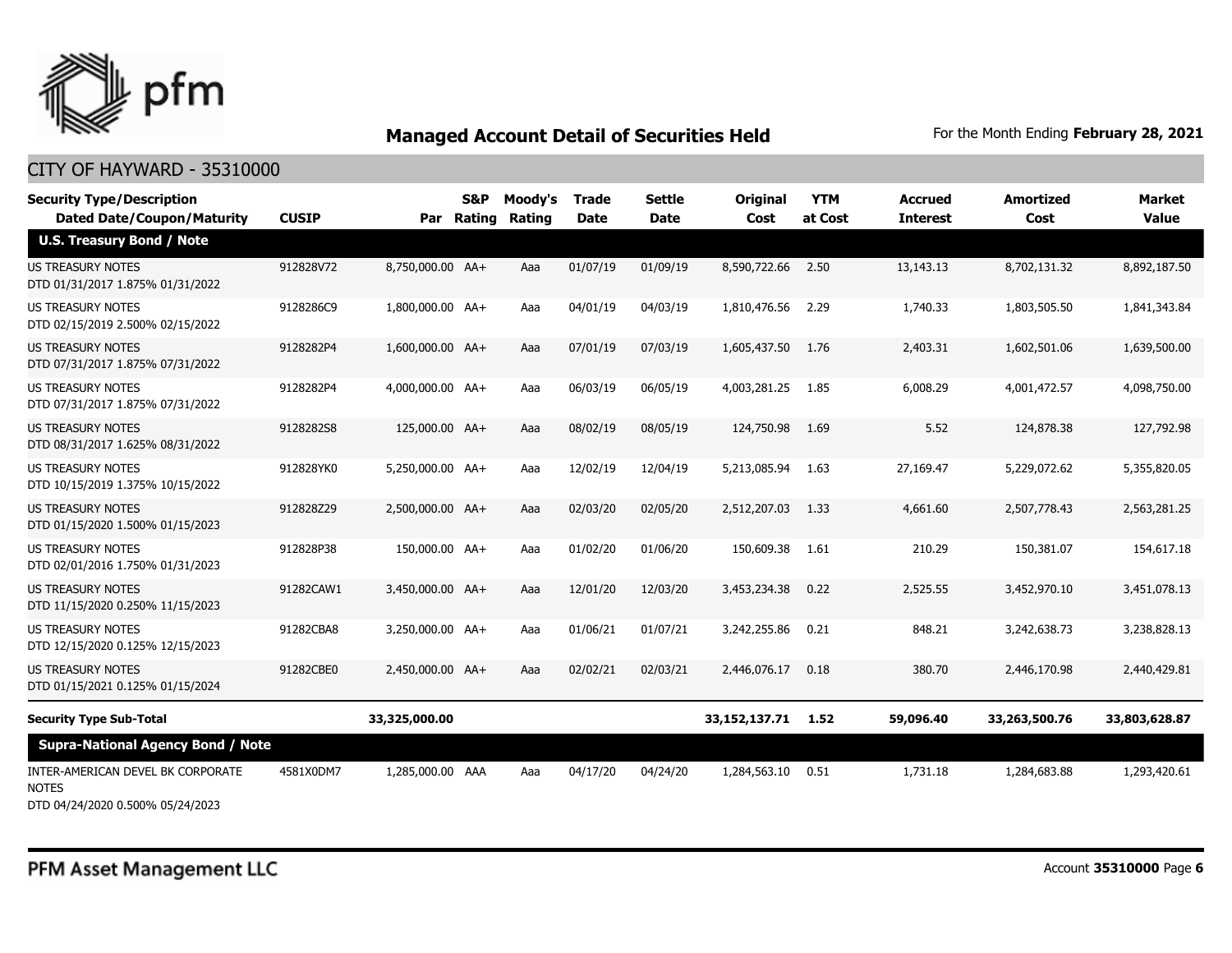

| <b>Security Type/Description</b><br><b>Dated Date/Coupon/Maturity</b>                  | <b>CUSIP</b> | Par              | <b>S&amp;P</b><br>Rating | Moody's<br>Rating | <b>Trade</b><br><b>Date</b> | <b>Settle</b><br><b>Date</b> | Original<br>Cost | <b>YTM</b><br>at Cost | <b>Accrued</b><br><b>Interest</b> | <b>Amortized</b><br>Cost | Market<br><b>Value</b> |
|----------------------------------------------------------------------------------------|--------------|------------------|--------------------------|-------------------|-----------------------------|------------------------------|------------------|-----------------------|-----------------------------------|--------------------------|------------------------|
| <b>Supra-National Agency Bond / Note</b>                                               |              |                  |                          |                   |                             |                              |                  |                       |                                   |                          |                        |
| INTL BK RECON & DEVELOP CORPORATE<br><b>NOTES</b><br>DTD 11/24/2020 0.250% 11/24/2023  | 459058JM6    | 1,375,000.00 AAA |                          | Aaa               | 11/17/20                    | 11/24/20                     | 1,372,043.75     | 0.32                  | 926.22                            | 1,372,305.63             | 1,374,066.38           |
| <b>Security Type Sub-Total</b>                                                         |              | 2,660,000.00     |                          |                   |                             |                              | 2,656,606.85     | 0.41                  | 2,657.40                          | 2,656,989.51             | 2,667,486.99           |
| <b>Municipal Bond / Note</b>                                                           |              |                  |                          |                   |                             |                              |                  |                       |                                   |                          |                        |
| LA ST T/E GO BONDS<br>DTD 03/11/2020 5.000% 11/15/2021                                 | 546417DK9    | 600,000.00 AA-   |                          | Aa3               | 04/21/20                    | 04/22/20                     | 637,044.00       | 1.01                  | 8,833.33                          | 616,773.42               | 620,370.00             |
| CA ST T/E GO BONDS<br>DTD 04/22/2020 5.000% 03/01/2022                                 | 13063DUV8    | 600,000.00 AA-   |                          | Aa2               | 04/17/20                    | 04/22/20                     | 644,070.00       | 1.00                  | 15,000.00                         | 623,725.00               | 629,100.00             |
| CT ST T/E GO BONDS<br>DTD 06/25/2020 3.000% 06/01/2022                                 | 20772KKE8    | 750,000.00       | A                        | A1                | 06/12/20                    | 06/25/20                     | 784,837.50       | 0.58                  | 5,625,00                          | 772,550.62               | 775,702.50             |
| CT ST TXBL GO BONDS<br>DTD 06/11/2020 2.500% 07/01/2022                                | 20772KJU4    | 305,000.00       | A                        | A1                | 05/29/20                    | 06/11/20                     | 310,130.10       | 1.66                  | 1,270.83                          | 308,331.14               | 314,378.75             |
| PALOMAR COMM COLL DIST, CA TXBL GO<br><b>BONDS</b><br>DTD 11/03/2020 0.441% 08/01/2022 | 697511EZ2    | 375,000.00 AA    |                          | Aa2               | 10/16/20                    | 11/03/20                     | 375,000.00       | 0.44                  | 137.81                            | 375,000.00               | 374,340.00             |
| CHAFFEY UHSD, CA TXBL GO BONDS<br>DTD 12/05/2019 1.913% 08/01/2022                     | 157411TH2    | 600,000.00 AA-   |                          | Aa1               | 11/06/19                    | 12/05/19                     | 600,000.00       | 1.91                  | 956.50                            | 600,000.00               | 611,952.00             |
| SAN DIEGO CCD, CA TXBL GO BONDS<br>DTD 10/16/2019 1.936% 08/01/2022                    | 7972720M6    | 675,000.00 AAA   |                          | Aaa               | 09/18/19                    | 10/16/19                     | 675,000.00       | 1.94                  | 1,089.00                          | 675,000.00               | 690,059.25             |
| LONG BEACH CCD, CA TXBL GO BONDS<br>DTD 10/23/2019 1.702% 08/01/2022                   | 542411NG4    | 920,000.00 AA    |                          | Aa2               | 10/09/19                    | 10/23/19                     | 920,000,00       | 1.70                  | 1,304.87                          | 920,000.00               | 939,338.40             |
| TAMALPAIS UHSD, CA TXBL GO BONDS<br>DTD 10/09/2019 1.925% 08/01/2022                   | 874857KH7    | 995,000.00 NR    |                          | Aaa               | 09/20/19                    | 10/09/19                     | 995,000.00       | 1.93                  | 1,596.15                          | 995,000.00               | 1,018,233.25           |
| SAN JOSE, CA TXBL GO BONDS<br>DTD 07/25/2019 2.300% 09/01/2022                         | 798135H44    | 1,150,000.00 AA+ |                          | Aa1               | 07/09/19                    | 07/25/19                     | 1,157,544.00     | 2.08                  | 13,225.00                         | 1,153,652.25             | 1,185,155.50           |
| OR ST DEPT OF TRANS TXBL REV BONDS<br>DTD 11/20/2019 1.855% 11/15/2022                 | 68607DTT2    | 600,000.00 AAA   |                          | Aa1               | 11/07/19                    | 11/20/19                     | 600,000,00       | 1.86                  | 3,277.17                          | 600,000.00               | 614,850.00             |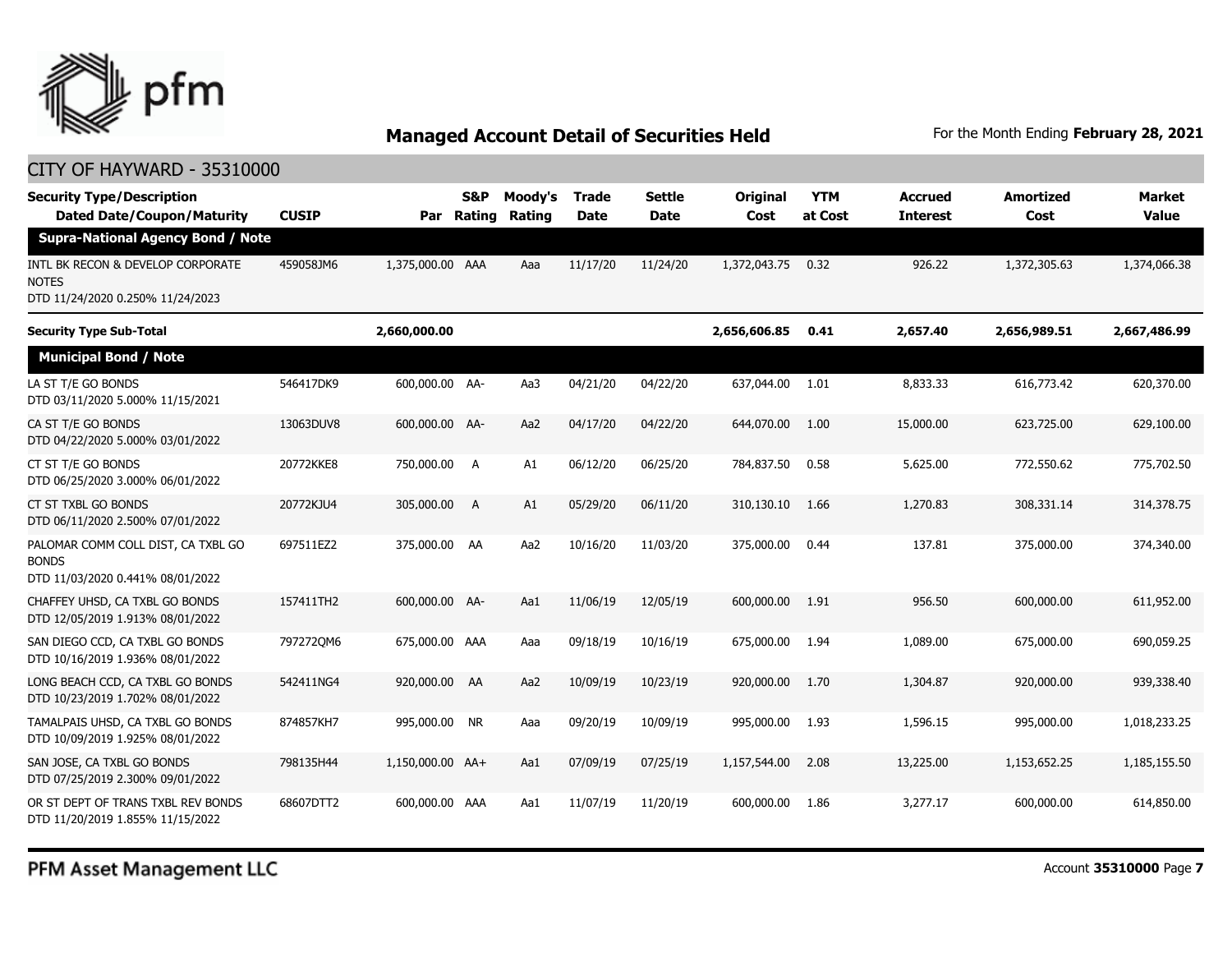

### CITY OF HAYWARD - 35310000

| <b>Security Type/Description</b><br><b>Dated Date/Coupon/Maturity</b>                  | <b>CUSIP</b> |                  | <b>S&amp;P</b><br>Par Rating | Moody's<br><b>Rating</b> | <b>Trade</b><br><b>Date</b> | <b>Settle</b><br><b>Date</b> | <b>Original</b><br>Cost | <b>YTM</b><br>at Cost | <b>Accrued</b><br><b>Interest</b> | <b>Amortized</b><br>Cost | <b>Market</b><br><b>Value</b> |
|----------------------------------------------------------------------------------------|--------------|------------------|------------------------------|--------------------------|-----------------------------|------------------------------|-------------------------|-----------------------|-----------------------------------|--------------------------|-------------------------------|
| <b>Municipal Bond / Note</b>                                                           |              |                  |                              |                          |                             |                              |                         |                       |                                   |                          |                               |
| NY ST URBAN DEV CORP TXBL REV BONDS<br>DTD 12/23/2020 0.480% 03/15/2023                | 650036DR4    | 290,000.00 AA+   |                              | <b>NR</b>                | 12/16/20                    | 12/23/20                     | 290,000.00              | 0.48                  | 262.93                            | 290,000.00               | 289,799.90                    |
| UNIV OF CAL TXBL REV BONDS<br>DTD 07/16/2020 0.628% 05/15/2023                         | 91412HFK4    | 500,000.00 AA    |                              | Aa2                      | 07/10/20                    | 07/16/20                     | 500,000.00              | 0.63                  | 924.56                            | 500,000.00               | 502,650.00                    |
| CHAFFEY CMTY CLG DIST, CA TXBL GO<br><b>BONDS</b><br>DTD 09/24/2019 1.617% 06/01/2023  | 157432KD6    | 770,000.00 AA    |                              | Aa2                      | 10/13/20                    | 10/15/20                     | 792,314.60              | 0.51                  | 3,112.73                          | 789,126.80               | 790,820.80                    |
| CA ST EARTHQUAKE AUTH TXBL REV<br><b>BONDS</b><br>DTD 11/24/2020 1.477% 07/01/2023     | 13017HAK2    | 300,000.00 NR    |                              | <b>NR</b>                | 11/19/20                    | 11/24/20                     | 301,599.00              | 1.27                  | 738.50                            | 301,435.56               | 307,953.00                    |
| PORT AUTH OF NY/NJ TXBL REV BONDS<br>DTD 07/08/2020 1.086% 07/01/2023                  | 73358W4V3    | 370,000.00 A+    |                              | Aa3                      | 07/02/20                    | 07/08/20                     | 370,000.00              | 1.09                  | 2,600.67                          | 370,000.00               | 375,846,00                    |
| PORT AUTH OF NY/NJ TXBL REV BONDS<br>DTD 07/08/2020 1.086% 07/01/2023                  | 73358W4V3    | 375,000.00 A+    |                              | Aa3                      | 07/07/20                    | 07/09/20                     | 377,197.50              | 0.89                  | 2,635.81                          | 376,722.42               | 380,925.00                    |
| WA ST T/E GO BONDS<br>DTD 04/29/2020 5.000% 07/01/2023                                 | 93974EHJ8    | 605,000.00 AA+   |                              | Aaa                      | 04/23/20                    | 04/29/20                     | 679,759.85              | 1.03                  | 5,041.67                          | 660,004.66               | 670,969.20                    |
| WI DEPT OF TRANS TXBL REV BONDS<br>DTD 07/30/2020 0.420% 07/01/2023                    | 977123X52    | 625,000.00 AA+   |                              | <b>NR</b>                | 07/10/20                    | 07/30/20                     | 625,000.00              | 0.42                  | 437.50                            | 625,000.00               | 625,693.75                    |
| AZ TRAN BOARD TXBL REV BONDS<br>DTD 02/12/2020 1.795% 07/01/2023                       | 040654XT7    | 1,235,000.00 AA+ |                              | Aa1                      | 01/10/20                    | 02/12/20                     | 1,235,000.00            | 1.80                  | 3,694.71                          | 1,235,000.00             | 1,271,716.55                  |
| LOS ANGELES CCD, CA TXBL GO BONDS<br>DTD 11/10/2020 0.444% 08/01/2023                  | 54438CYH9    | 310,000.00 AA+   |                              | Aaa                      | 10/30/20                    | 11/10/20                     | 310,000.00              | 0.44                  | 114.70                            | 310,000.00               | 309,947.30                    |
| PALOMAR COMM COLL DIST, CA TXBL GO<br><b>BONDS</b><br>DTD 11/03/2020 0.580% 08/01/2023 | 697511FA6    | 350,000.00 AA    |                              | Aa2                      | 10/16/20                    | 11/03/20                     | 350,000.00              | 0.58                  | 169.17                            | 350,000.00               | 348,761.00                    |
| MD ST TXBL GO BONDS<br>DTD 08/05/2020 0.410% 08/01/2023                                | 574193TP3    | 650,000.00 AAA   |                              | Aaa                      | 07/23/20                    | 08/05/20                     | 650,000.00              | 0.41                  | 222.08                            | 650,000,00               | 651,657.50                    |
| CA ST UNIV TXBL REV BONDS<br>DTD 09/17/2020 0.475% 11/01/2023                          | 13077DMJ8    | 325,000.00 AA-   |                              | Aa2                      | 08/27/20                    | 09/17/20                     | 325,000.00              | 0.48                  | 703.26                            | 325,000,00               | 324,827,75                    |

PFM Asset Management LLC

Account **35310000** Page **8**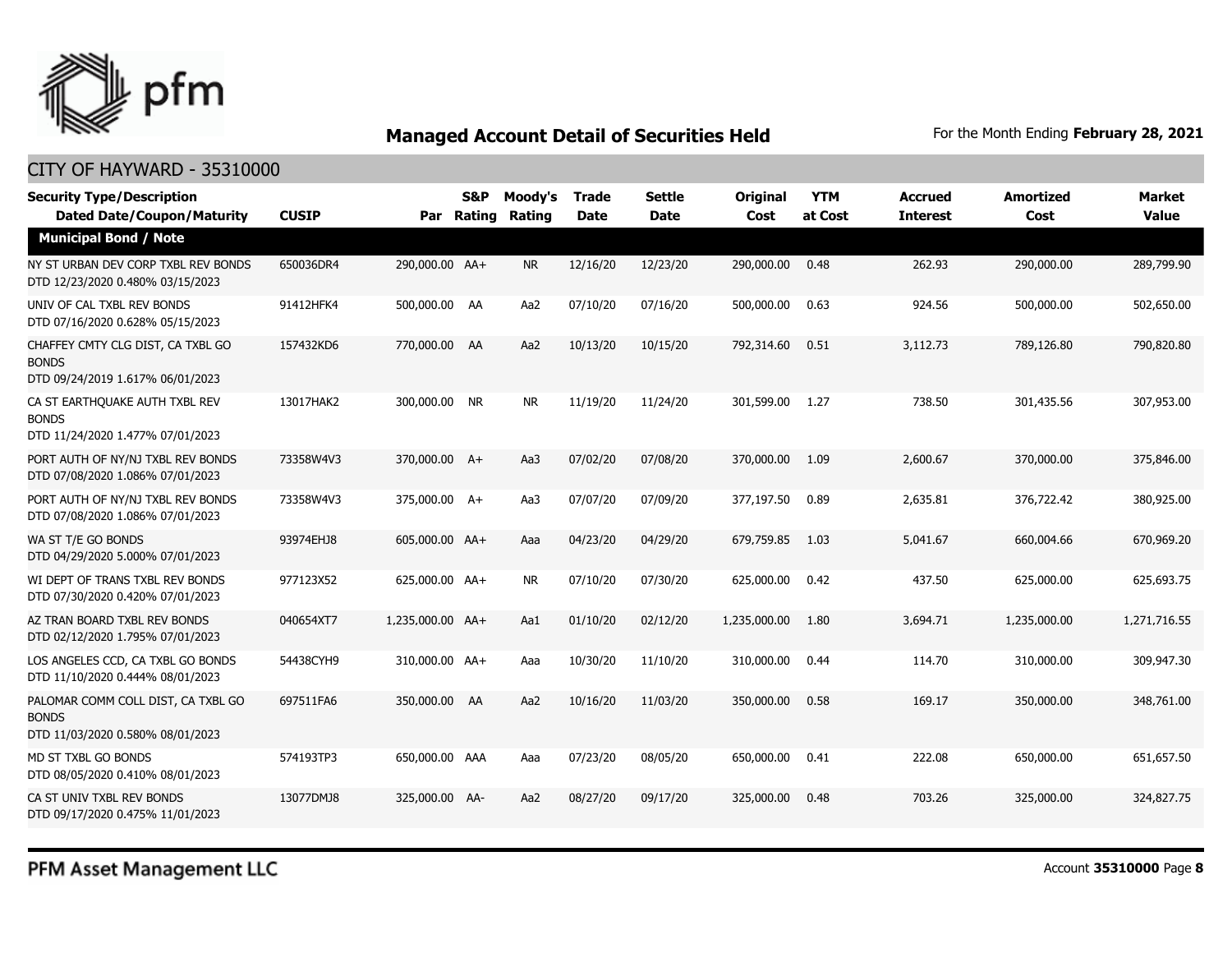

### CITY OF HAYWARD - 35310000

| <b>Security Type/Description</b><br><b>Dated Date/Coupon/Maturity</b>   | <b>CUSIP</b> | Par              | S&P<br><b>Rating</b> | Moody's<br>Rating | <b>Trade</b><br><b>Date</b> | <b>Settle</b><br>Date | Original<br>Cost | <b>YTM</b><br>at Cost | <b>Accrued</b><br><b>Interest</b> | <b>Amortized</b><br>Cost | <b>Market</b><br><b>Value</b> |
|-------------------------------------------------------------------------|--------------|------------------|----------------------|-------------------|-----------------------------|-----------------------|------------------|-----------------------|-----------------------------------|--------------------------|-------------------------------|
| <b>Municipal Bond / Note</b>                                            |              |                  |                      |                   |                             |                       |                  |                       |                                   |                          |                               |
| MS ST TXBL GO BONDS<br>DTD 08/06/2020 0.422% 11/01/2023                 | 605581MY0    | 475,000.00 AA    |                      | Aa2               | 07/24/20                    | 08/06/20              | 475,000.00       | 0.42                  | 668.17                            | 475,000.00               | 475,152.00                    |
| NY ST URBAN DEV CORP TXBL REV BONDS<br>DTD 12/23/2020 0.620% 03/15/2024 | 650036DS2    | 880,000.00 AA+   |                      | <b>NR</b>         | 12/16/20                    | 12/23/20              | 880,000.00       | 0.62                  | 1,030.58                          | 880,000.00               | 875,996.00                    |
| MD ST T/E GO BONDS<br>DTD 08/30/2017 5.000% 08/01/2024                  | 574193PK8    | 500,000.00 AAA   |                      | Aaa               | 05/01/20                    | 05/05/20              | 583,925.00       | 0.95                  | 2,083.33                          | 567,670.97               | 577,300.00                    |
| FL ST BOARD OF ADMIN TXBL REV BONDS<br>DTD 09/16/2020 1.258% 07/01/2025 | 341271AD6    | 295,000.00 AA    |                      | Aa3               | 09/03/20                    | 09/16/20              | 295,000.00       | 1.26                  | 618.52                            | 295,000.00               | 298,481.00                    |
| <b>Security Type Sub-Total</b>                                          |              | 16,425,000.00    |                      |                   |                             |                       | 16,738,421.55    | 1.17                  | 77,374.55                         | 16,639,992.84            | 16,851,976.40                 |
| <b>Federal Agency Collateralized Mortgage Obligation</b>                |              |                  |                      |                   |                             |                       |                  |                       |                                   |                          |                               |
| FNA 2018-M5 A2<br>DTD 04/01/2018 3.560% 09/01/2021                      | 3136B1XP4    | 116,795.65 AA+   |                      | Aaa               | 04/11/18                    | 04/30/18              | 119,118.83       | 2.93                  | 346.49                            | 117,146.03               | 117,864.33                    |
| <b>FHMS K720 A1</b><br>DTD 11/01/2015 2.316% 11/01/2021                 | 3137BLUQ9    | 112,099.84 AA+   |                      | Aaa               | 08/22/19                    | 08/27/19              | 112,406.36       | 2.19                  | 216.35                            | 112,194.07               | 113,096.41                    |
| FHLMC MULTIFAMILY STRUCTURED P<br>DTD 05/01/2015 2.791% 01/01/2022      | 3137BHXY8    | 1,239,370.93 AA+ |                      | Aaa               | 08/16/19                    | 08/21/19              | 1,261,834.53     | 2.00                  | 2,882.57                          | 1,247,326.79             | 1,260,588.96                  |
| FHMS K019 A2<br>DTD 08/01/2012 2.272% 03/01/2022                        | 3137ASNJ9    | 570,011.23 AA+   |                      | Aaa               | 03/29/19                    | 04/03/19              | 565,802.94       | 2.54                  | 1,079.22                          | 568,566.24               | 579,610.22                    |
| FHMS K023 A1<br>DTD 12/01/2012 1.583% 04/01/2022                        | 3137AWQG3    | 37,069.08 AA+    |                      | Aaa               | 03/06/18                    | 03/09/18              | 36,263.97        | 2.14                  | 48.90                             | 36,854.24                | 37,354.14                     |
| FHMS K023 A1<br>DTD 12/01/2012 1.583% 04/01/2022                        | 3137AWQG3    | 162,742.27 AA+   |                      | Aaa               | 07/12/18                    | 07/17/18              | 158,629.23       | 2.30                  | 214.68                            | 161,539.34               | 163,993.76                    |
| FHMS K023 A1<br>DTD 12/01/2012 1.583% 04/01/2022                        | 3137AWQG3    | 334,525.78 AA+   |                      | Aaa               | 03/07/18                    | 03/09/18              | 327,208.03       | 2.15                  | 441.30                            | 332,573.07               | 337,098.28                    |
| FHLMC MULTIFAMILY STRUCTURED P<br>DTD 11/01/2015 2.716% 06/01/2022      | 3137BLUR7    | 600,000.00 AA+   |                      | Aaa               | 03/13/19                    | 03/18/19              | 599,253.52       | 2.76                  | 1,358.00                          | 599,708.68               | 614,262.00                    |
| FHLMC MULTIFAMILY STRUCTURED P<br>DTD 12/01/2012 2.355% 07/01/2022      | 3137AVXN2    | 570,000.00 AA+   |                      | Aaa               | 06/12/19                    | 06/17/19              | 572,092.97       | 2.23                  | 1,118.62                          | 570,918.27               | 584,170.20                    |

PFM Asset Management LLC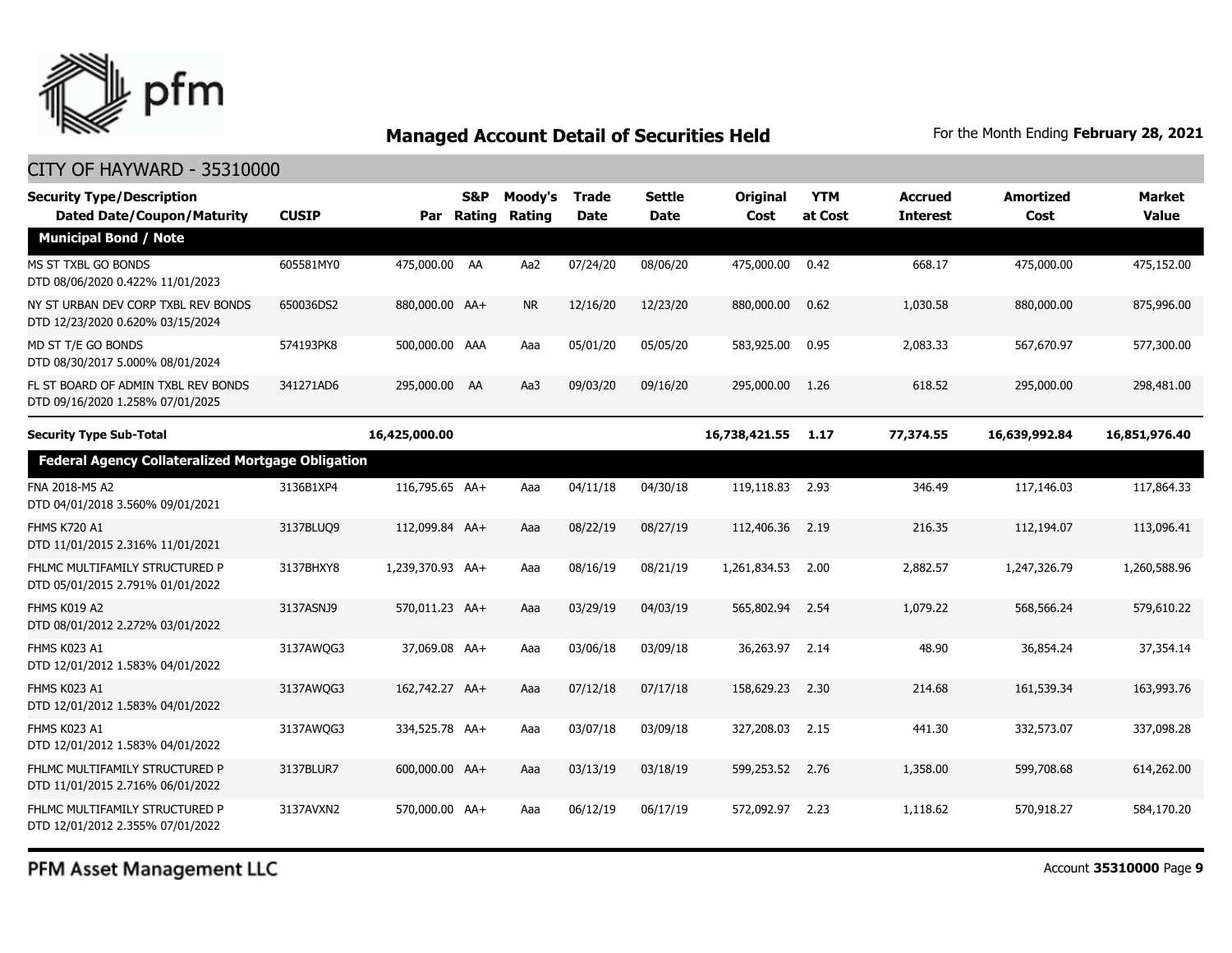

| <b>Security Type/Description</b><br><b>Dated Date/Coupon/Maturity</b> | <b>CUSIP</b> | Par              | S&P<br>Rating | Moody's<br>Rating | <b>Trade</b><br><b>Date</b> | <b>Settle</b><br><b>Date</b> | <b>Original</b><br>Cost | <b>YTM</b><br>at Cost | <b>Accrued</b><br><b>Interest</b> | <b>Amortized</b><br>Cost | <b>Market</b><br><b>Value</b> |
|-----------------------------------------------------------------------|--------------|------------------|---------------|-------------------|-----------------------------|------------------------------|-------------------------|-----------------------|-----------------------------------|--------------------------|-------------------------------|
| <b>Federal Agency Collateralized Mortgage Obligation</b>              |              |                  |               |                   |                             |                              |                         |                       |                                   |                          |                               |
| FHLMC MULTIFAMILY STRUCTURED P<br>DTD 12/01/2012 2.355% 07/01/2022    | 3137AVXN2    | 1,227,386.00 AA+ |               | Aaa               | 03/28/19                    | 04/02/19                     | 1,222,591.52            | 2.48                  | 2,408.75                          | 1,225,417.27             | 1,257,898.82                  |
| FHLMC MULTIFAMILY STRUCTURED P<br>DTD 12/01/2012 2.307% 08/01/2022    | 3137AWOH1    | 1,250,000.00 AA+ |               | Aaa               | 09/04/19                    | 09/09/19                     | 1,268,457.03            | 1.78                  | 2,403.13                          | 1,259,045.17             | 1,282,825.00                  |
| FHLMC MULTIFAMILY STRUCTURED P<br>DTD 05/01/2013 2.510% 11/01/2022    | 3137B1BS0    | 500,000.00 AA+   |               | Aaa               | 02/18/20                    | 02/21/20                     | 509,648.44              | 1.78                  | 1,045.83                          | 505,981.25               | 516,890.00                    |
| <b>FANNIEMAE-ACES</b><br>DTD 02/01/2013 2.509% 11/01/2022             | 3136ACGJ4    | 919,168.68 AA+   |               | Aaa               | 06/24/19                    | 06/27/19                     | 930,514.69              | 2.13                  | 1,921.47                          | 924,827.77               | 945,364.99                    |
| FHLMC MULTIFAMILY STRUCTURED P<br>DTD 05/01/2013 2.510% 11/01/2022    | 3137B1BS0    | 1,065,000.00 AA+ |               | Aaa               | 06/12/19                    | 06/17/19                     | 1,074,318.75            | 2.24                  | 2,227.63                          | 1,069,610.25             | 1,100,975.70                  |
| FNA 2013-M7 A2<br>DTD 05/01/2013 2.280% 12/01/2022                    | 3136AEGO4    | 301,076.16 AA+   |               | Aaa               | 09/11/19                    | 09/16/19                     | 302,952.18              | 2.08                  | 572.04                            | 302,100.61               | 309,301.57                    |
| FNA 2013-M7 A2<br>DTD 05/01/2013 2.280% 12/01/2022                    | 3136AEGO4    | 398,861.59 AA+   |               | Aaa               | 09/04/19                    | 09/09/19                     | 404,087.07              | 1.86                  | 757.84                            | 401,698.15               | 409,758.48                    |
| FHMS KP05 A<br>DTD 12/01/2018 3.203% 07/01/2023                       | 3137FKK39    | 80,606.63 AA+    |               | Aaa               | 12/07/18                    | 12/17/18                     | 80,606.38               | 3.20                  | 215.15                            | 80,606.50                | 82,480.10                     |
| FHMS KJ27 A1<br>DTD 11/01/2019 2.092% 07/01/2024                      | 3137FQ3V3    | 449,734,79 AA+   |               | Aaa               | 11/20/19                    | 11/26/19                     | 449,723.99              | 2.09                  | 784.04                            | 449,726.96               | 460,684.51                    |
| FHMS KJ30 A1<br>DTD 07/01/2020 0.526% 01/25/2025                      | 3137FUZN7    | 388,189.40 AA+   |               | Aaa               | 07/23/20                    | 07/30/20                     | 388,182,04              | 0.53                  | 170.16                            | 388,183,00               | 387,680.87                    |
| <b>Security Type Sub-Total</b>                                        |              | 10,322,638.03    |               |                   |                             |                              | 10,383,692.47           | 2.12                  | 20,212.17                         | 10,354,023.66            | 10,561,898.34                 |
| <b>Federal Agency Bond / Note</b>                                     |              |                  |               |                   |                             |                              |                         |                       |                                   |                          |                               |
| FEDERAL FARM CREDIT BANK NOTES<br>DTD 04/08/2020 0.375% 04/08/2022    | 3133ELWD2    | 2,550,000.00 AA+ |               | Aaa               | 04/03/20                    | 04/08/20                     | 2,546,226.00            | 0.45                  | 3,798.44                          | 2,547,916.55             | 2,557,586.25                  |
| FEDERAL FARM CREDIT BANK NOTES<br>DTD 06/02/2020 0.250% 06/02/2022    | 3133ELE75    | 2,575,000.00 AA+ |               | Aaa               | 06/03/20                    | 06/04/20                     | 2,573,264.45            | 0.28                  | 1,591.49                          | 2,573,908.13             | 2,579,349.18                  |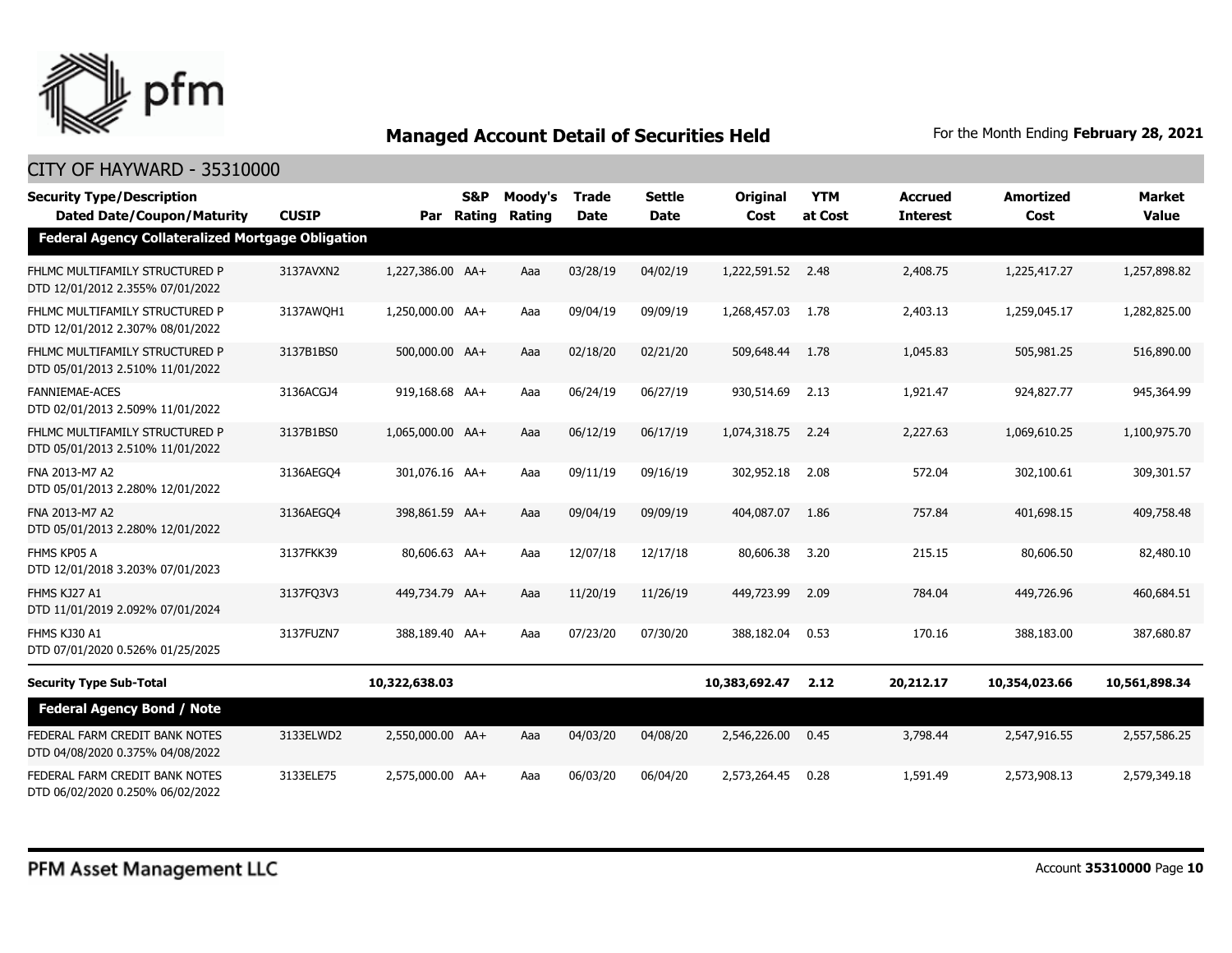

| <b>Security Type/Description</b><br><b>Dated Date/Coupon/Maturity</b> | <b>CUSIP</b> |                  | <b>S&amp;P</b><br>Par Rating | Moody's<br><b>Rating</b> | <b>Trade</b><br><b>Date</b> | <b>Settle</b><br><b>Date</b> | <b>Original</b><br>Cost | <b>YTM</b><br>at Cost | <b>Accrued</b><br><b>Interest</b> | <b>Amortized</b><br>Cost | <b>Market</b><br><b>Value</b> |
|-----------------------------------------------------------------------|--------------|------------------|------------------------------|--------------------------|-----------------------------|------------------------------|-------------------------|-----------------------|-----------------------------------|--------------------------|-------------------------------|
| <b>Federal Agency Bond / Note</b>                                     |              |                  |                              |                          |                             |                              |                         |                       |                                   |                          |                               |
| FEDERAL HOME LOAN BANK<br>DTD 06/01/2012 2.125% 06/10/2022            | 313379069    | 2,475,000.00 AA+ |                              | Aaa                      | 06/13/19                    | 06/14/19                     | 2,492,399.25            | 1.88                  | 11,833.59                         | 2,482,424.95             | 2,538,362.48                  |
| <b>FREDDIE MAC NOTES</b><br>DTD 07/23/2020 0.125% 07/25/2022          | 3137EAET2    | 1,575,000.00 AA+ |                              | Aaa                      | 07/21/20                    | 07/23/20                     | 1,571,440.50            | 0.24                  | 196.88                            | 1,572,515.16             | 1,575,000.00                  |
| <b>FANNIE MAE NOTES</b><br>DTD 09/06/2019 1.375% 09/06/2022           | 3135G0W33    | 1,250,000.00 AA+ |                              | Aaa                      | 09/05/19                    | 09/06/19                     | 1,245,650.00            | 1.49                  | 8,355.03                          | 1,247,801.19             | 1,273,433.75                  |
| FEDERAL HOME LOAN BANKS NOTES<br>DTD 02/21/2020 1.375% 02/17/2023     | 3130AJ7E3    | 2,140,000.00 AA+ |                              | Aaa                      | 02/20/20                    | 02/21/20                     | 2,136,062.40            | 1.44                  | 1,144.31                          | 2,137,410.99             | 2,190,253.62                  |
| FREDDIE MAC NOTES<br>DTD 04/20/2020 0.375% 04/20/2023                 | 3137EAEO8    | 3,825,000.00 AA+ |                              | Aaa                      | 04/17/20                    | 04/20/20                     | 3,815,437.50            | 0.46                  | 5,219.53                          | 3,818,188.36             | 3,840,487.43                  |
| <b>FREDDIE MAC NOTES</b><br>DTD 05/07/2020 0.375% 05/05/2023          | 3137EAER6    | 1,750,000.00 AA+ |                              | Aaa                      | 06/02/20                    | 06/03/20                     | 1,753,605.00            | 0.30                  | 2,114.58                          | 1,752,688.53             | 1,757,222.25                  |
| <b>FREDDIE MAC NOTES</b><br>DTD 05/07/2020 0.375% 05/05/2023          | 3137EAER6    | 2,410,000.00 AA+ |                              | Aaa                      | 05/05/20                    | 05/07/20                     | 2,408,987.80            | 0.39                  | 2,912.09                          | 2,409,263.77             | 2,419,946.07                  |
| <b>FANNIE MAE NOTES</b><br>DTD 05/22/2020 0.250% 05/22/2023           | 3135G04Q3    | 1,550,000.00 AA+ |                              | Aaa                      | 06/02/20                    | 06/03/20                     | 1,547,287.50            | 0.31                  | 1,065.62                          | 1,547,966.25             | 1,552,235.10                  |
| <b>FANNIE MAE NOTES</b><br>DTD 05/22/2020 0.250% 05/22/2023           | 3135G04Q3    | 2,550,000.00 AA+ |                              | Aaa                      | 05/20/20                    | 05/22/20                     | 2,542,324.50            | 0.35                  | 1,753.13                          | 2,544,308.21             | 2,553,677.10                  |
| FREDDIE MAC NOTES<br>DTD 06/16/2020 0.500% 06/16/2023                 | 3134GVR67    | 1,900,000.00 AA+ |                              | Aaa                      | 06/12/20                    | 06/16/20                     | 1,900,000.00            | 0.50                  | 1,979.17                          | 1,900,000.00             | 1,902,133.70                  |
| <b>FREDDIE MAC NOTES</b><br>DTD 06/26/2020 0.250% 06/26/2023          | 3137EAES4    | 2,340,000.00 AA+ |                              | Aaa                      | 06/24/20                    | 06/26/20                     | 2,333,167.20            | 0.35                  | 1,056.25                          | 2,334,714.72             | 2,342,976.48                  |
| <b>FANNIE MAE NOTES</b><br>DTD 07/10/2020 0.250% 07/10/2023           | 3135G05G4    | 1,000,000.00 AA+ |                              | Aaa                      | 10/07/20                    | 10/08/20                     | 999,640.00              | 0.26                  | 354.17                            | 999,691.58               | 1,001,801.00                  |
| <b>FANNIE MAE NOTES</b><br>DTD 07/10/2020 0.250% 07/10/2023           | 3135G05G4    | 2,455,000.00 AA+ |                              | Aaa                      | 07/08/20                    | 07/10/20                     | 2,449,721.75            | 0.32                  | 869.48                            | 2,450,849.70             | 2,459,421.46                  |
| FANNIE MAE NOTES (CALLABLE)<br>DTD 08/10/2020 0.300% 08/10/2023       | 3135G05R0    | 1,950,000.00 AA+ |                              | Aaa                      | 08/11/20                    | 08/12/20                     | 1,946,334.00            | 0.36                  | 341.25                            | 1,947,008.17             | 1,951,776.45                  |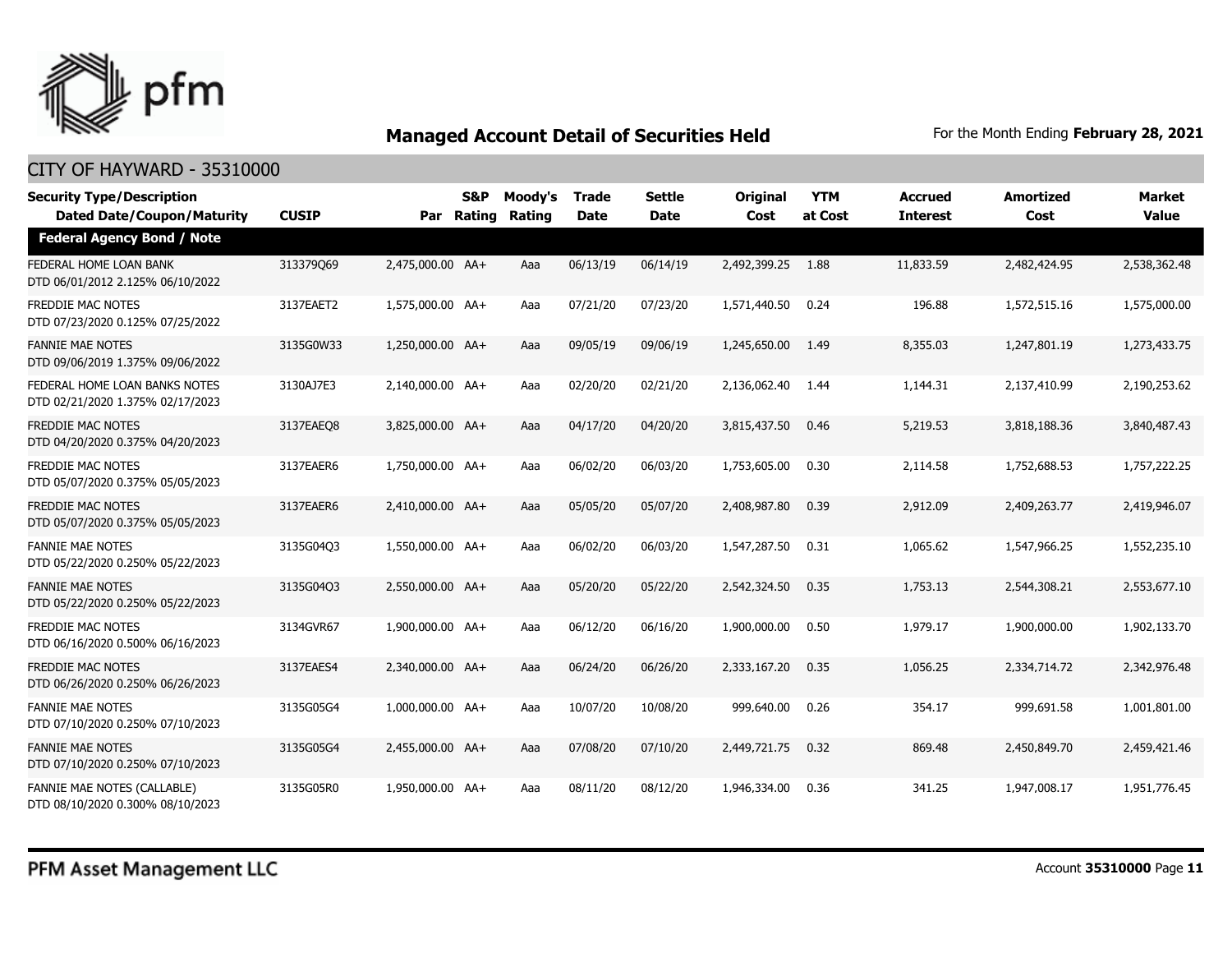

| <b>Security Type/Description</b><br><b>Dated Date/Coupon/Maturity</b>                 | <b>CUSIP</b> | Par              | <b>S&amp;P</b><br>Rating | Moody's<br>Rating | <b>Trade</b><br><b>Date</b> | <b>Settle</b><br><b>Date</b> | Original<br>Cost | <b>YTM</b><br>at Cost | <b>Accrued</b><br><b>Interest</b> | <b>Amortized</b><br>Cost | <b>Market</b><br><b>Value</b> |
|---------------------------------------------------------------------------------------|--------------|------------------|--------------------------|-------------------|-----------------------------|------------------------------|------------------|-----------------------|-----------------------------------|--------------------------|-------------------------------|
| <b>Federal Agency Bond / Note</b>                                                     |              |                  |                          |                   |                             |                              |                  |                       |                                   |                          |                               |
| <b>FREDDIE MAC NOTES</b><br>DTD 08/21/2020 0.250% 08/24/2023                          | 3137EAEV7    | 2,325,000.00 AA+ |                          | Aaa               | 08/19/20                    | 08/21/20                     | 2,322,628.50     | 0.28                  | 113.02                            | 2,323,043.19             | 2,328,829.28                  |
| <b>FREDDIE MAC NOTES</b><br>DTD 09/04/2020 0.250% 09/08/2023                          | 3137EAEW5    | 900,000.00 AA+   |                          | Aaa               | 10/07/20                    | 10/08/20                     | 899,712.00       | 0.26                  | 1,106.25                          | 899,750.94               | 900,826.20                    |
| FREDDIE MAC NOTES<br>DTD 09/04/2020 0.250% 09/08/2023                                 | 3137EAEW5    | 1,010,000.00 AA+ |                          | Aaa               | 09/02/20                    | 09/04/20                     | 1,010,184.44     | 0.24                  | 1,241.46                          | 1,010,154.57             | 1,010,927.18                  |
| <b>FREDDIE MAC NOTES</b><br>DTD 09/04/2020 0.250% 09/08/2023                          | 3137EAEW5    | 1,590,000.00 AA+ |                          | Aaa               | 09/02/20                    | 09/04/20                     | 1,589,475.30     | 0.26                  | 1,954.37                          | 1,589,560.28             | 1,591,459.62                  |
| FREDDIE MAC NOTES<br>DTD 11/05/2020 0.250% 11/06/2023                                 | 3137EAEZ8    | 2,250,000.00 AA+ |                          | Aaa               | 11/03/20                    | 11/05/20                     | 2,247,975.00     | 0.28                  | 1,812.51                          | 2,248,189.32             | 2,249,192.25                  |
| <b>FREDDIE MAC NOTES</b><br>DTD 12/04/2020 0.250% 12/04/2023                          | 3137EAFA2    | 2,130,000.00 AA+ |                          | Aaa               | 12/02/20                    | 12/04/20                     | 2,127,891.30     | 0.28                  | 1,286.88                          | 2,128,058.84             | 2,128,044.66                  |
| <b>Security Type Sub-Total</b>                                                        |              | 44,500,000.00    |                          |                   |                             |                              | 44,459,414.39    | 0.52                  | 52,099.50                         | 44,465,413.40            | 44,704,941.51                 |
| <b>Corporate Note</b>                                                                 |              |                  |                          |                   |                             |                              |                  |                       |                                   |                          |                               |
| HOME DEPOT INC<br>DTD 12/06/2018 3.250% 03/01/2022                                    | 437076BV3    | 175,000.00       | A                        | A <sub>2</sub>    | 11/27/18                    | 12/06/18                     | 174,520.50       | 3.34                  | 2,843.75                          | 174,851.81               | 180,238.80                    |
| GOLDMAN SACHS GROUP INC (CALLABLE)<br><b>NOTE</b><br>DTD 01/26/2017 3.000% 04/26/2022 | 38141GWC4    | 275,000.00 BBB+  |                          | A <sub>2</sub>    | 02/13/19                    | 02/15/19                     | 271,980.50       | 3.36                  | 2,864.58                          | 273,909.77               | 276,051.88                    |
| <b>IBM CORP</b><br>DTD 05/15/2019 2.850% 05/13/2022                                   | 459200JX0    | 300,000.00       | $\overline{A}$           | A <sub>2</sub>    | 11/01/19                    | 11/05/19                     | 306,726.00       | 1.93                  | 2,565.00                          | 303,202.16               | 309,155.70                    |
| UNITED PARCEL SERVICE (CALLABLE)<br><b>NOTES</b><br>DTD 05/16/2017 2.350% 05/16/2022  | 911312BC9    | 300,000.00 A-    |                          | A <sub>2</sub>    | 06/26/19                    | 06/27/19                     | 301,689.00       | 2.15                  | 2,056.25                          | 300,677.91               | 307,091.10                    |
| MORGAN STANLEY CORP NOTES<br>DTD 05/19/2017 2.750% 05/19/2022                         | 61744YAH1    | 300,000.00 BBB+  |                          | A1                | 04/05/19                    | 04/09/19                     | 298,011.00       | 2.97                  | 2,337.50                          | 299,222.61               | 309,006.00                    |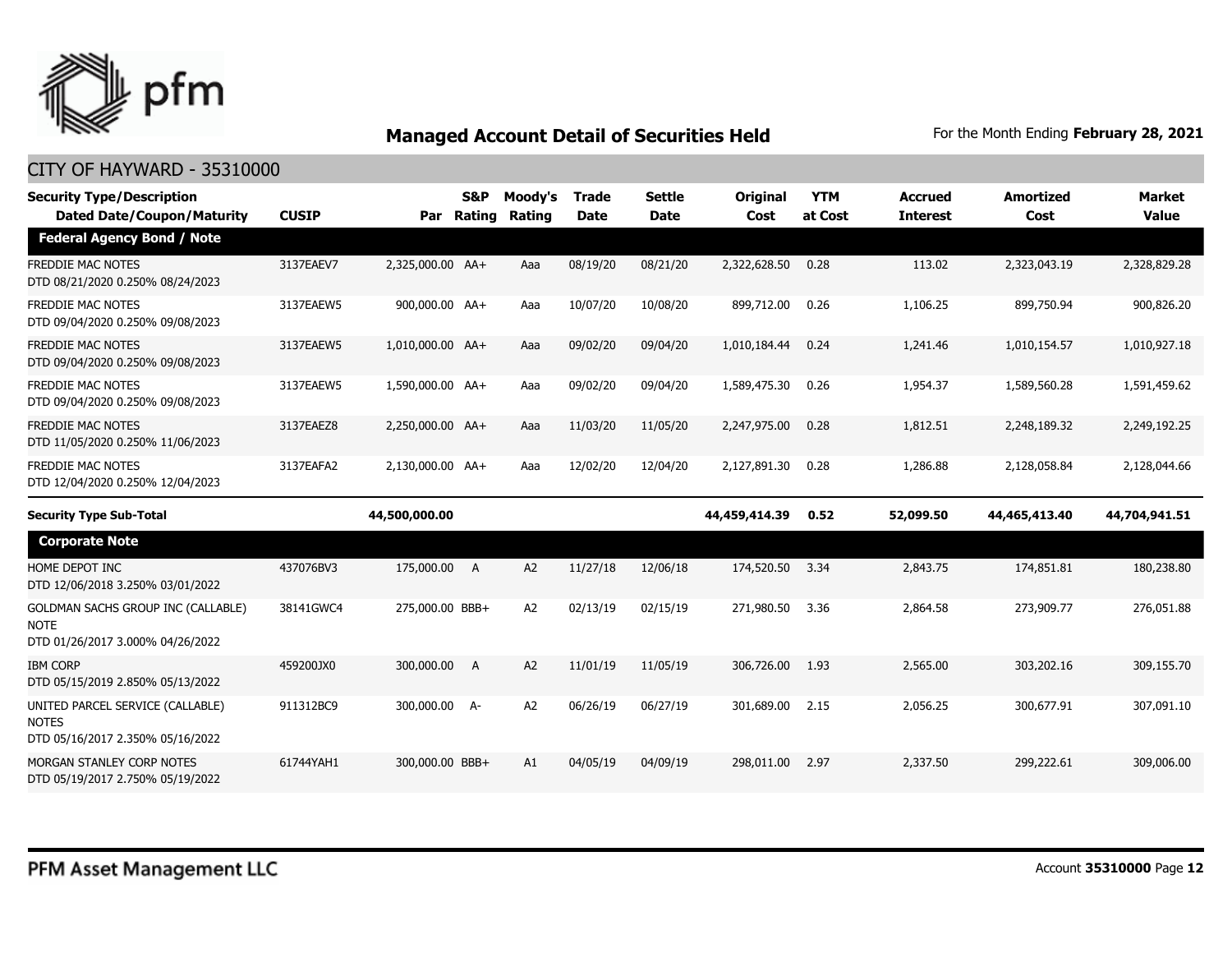

| <b>Security Type/Description</b><br><b>Dated Date/Coupon/Maturity</b>                  | <b>CUSIP</b> | Par            | <b>S&amp;P</b><br>Rating | Moody's<br>Rating | <b>Trade</b><br>Date | <b>Settle</b><br>Date | Original<br>Cost | <b>YTM</b><br>at Cost | <b>Accrued</b><br><b>Interest</b> | <b>Amortized</b><br>Cost | <b>Market</b><br><b>Value</b> |
|----------------------------------------------------------------------------------------|--------------|----------------|--------------------------|-------------------|----------------------|-----------------------|------------------|-----------------------|-----------------------------------|--------------------------|-------------------------------|
| <b>Corporate Note</b>                                                                  |              |                |                          |                   |                      |                       |                  |                       |                                   |                          |                               |
| CATERPILLAR FINANCIAL SERVICES CORP<br><b>NOTE</b><br>DTD 09/06/2019 1.900% 09/06/2022 | 14913Q3A5    | 325,000.00     | A                        | A3                | 09/03/19             | 09/06/19              | 324,548.25 1.95  |                       | 3,001.74                          | 324,771.65               | 332,764.90                    |
| ADOBE INC CORP NOTE<br>DTD 02/03/2020 1.700% 02/01/2023                                | 00724PAA7    | 300,000.00     | A                        | A2                | 01/23/20             | 02/03/20              | 299,931.00       | 1.71                  | 425.00                            | 299,955.72               | 308,076.60                    |
| TOYOTA MOTOR CREDIT CORP CORPORATE<br><b>NOTES</b><br>DTD 04/01/2020 2.900% 03/30/2023 | 89236TGW9    | 575,000.00 A+  |                          | A1                | 04/27/20             | 04/29/20              | 601,588.00       | 1.28                  | 6,994.24                          | 593,948.63               | 605,851.05                    |
| JPMORGAN CHASE & CO BONDS<br>DTD 03/22/2019 3.207% 04/01/2023                          | 46647PBB1    | 350,000.00 A-  |                          | A <sub>2</sub>    | 09/28/20             | 09/30/20              | 363,972.00       | 1.57                  | 4,676.88                          | 360,096.55               | 360,472.35                    |
| EXXON MOBIL CORPORATION CORPORATE<br><b>NOTES</b><br>DTD 04/15/2020 1.571% 04/15/2023  | 30231GBL5    | 150,000.00 AA- |                          | Aa1               | 05/12/20             | 05/14/20              | 151,872,00       | 1.14                  | 890.23                            | 151,360.98               | 153,917.10                    |
| <b>CHEVRON CORP CORPORATE NOTES</b><br>DTD 05/11/2020 1.141% 05/11/2023                | 166764BV1    | 150,000.00 AA- |                          | Aa2               | 05/07/20             | 05/11/20              | 150,000.00       | 1.14                  | 522.96                            | 150,000.00               | 152,411.40                    |
| PACCAR FINANCIAL CORP CORPORATE<br><b>NOTES</b><br>DTD 06/08/2020 0.800% 06/08/2023    | 69371RO82    | 175,000.00 A+  |                          | A1                | 06/01/20             | 06/08/20              | 174,756.75       | 0.85                  | 322.78                            | 174,815.84               | 176,631.35                    |
| JOHN DEERE CAPITAL CORP CORPORATE<br><b>NOTES</b><br>DTD 06/04/2020 0.700% 07/05/2023  | 24422EVH9    | 200,000.00     | $\overline{A}$           | A <sub>2</sub>    | 06/01/20             | 06/04/20              | 199,836.00       | 0.73                  | 217.78                            | 199,875.33               | 201,593.40                    |
| CATERPILLAR FINL SERVICE CORPORATE<br><b>NOTES</b><br>DTD 07/08/2020 0.650% 07/07/2023 | 14913R2D8    | 325,000.00     | A                        | A <sub>3</sub>    | 07/06/20             | 07/08/20              | 324,818.00       | 0.67                  | 316.88                            | 324,857.26               | 326,870.05                    |
| PACCAR FINANCIAL CORP CORPORATE<br><b>NOTES</b><br>DTD 08/11/2020 0.350% 08/11/2023    | 69371RO90    | 325,000.00 A+  |                          | A1                | 08/04/20             | 08/11/20              | 324,574.25       | 0.39                  | 63.19                             | 324,652.79               | 324,341.88                    |
| CHEVRON USA INC CORPORATE NOTES<br>DTD 08/12/2020 0.426% 08/11/2023                    | 166756AJ5    | 415,000.00 AA- |                          | Aa2               | 08/10/20             | 08/12/20              | 415,000.00       | 0.43                  | 98.22                             | 415,000.00               | 416,034.18                    |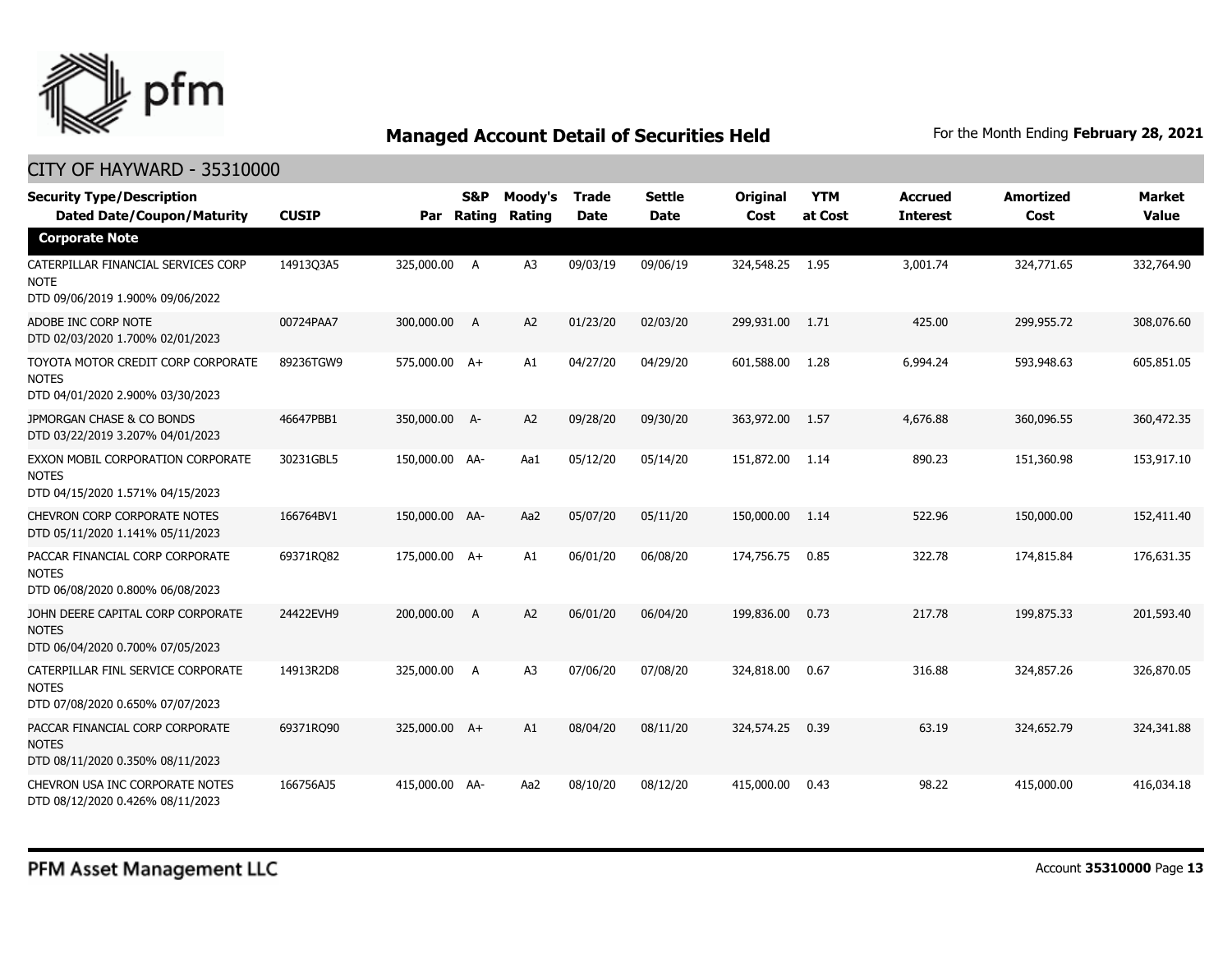

| <b>Security Type/Description</b><br><b>Dated Date/Coupon/Maturity</b>                  | <b>CUSIP</b> |                 | S&P<br>Par Rating | Moody's<br>Rating | <b>Trade</b><br><b>Date</b> | <b>Settle</b><br><b>Date</b> | Original<br>Cost | <b>YTM</b><br>at Cost | <b>Accrued</b><br><b>Interest</b> | <b>Amortized</b><br>Cost | <b>Market</b><br><b>Value</b> |
|----------------------------------------------------------------------------------------|--------------|-----------------|-------------------|-------------------|-----------------------------|------------------------------|------------------|-----------------------|-----------------------------------|--------------------------|-------------------------------|
| <b>Corporate Note</b>                                                                  |              |                 |                   |                   |                             |                              |                  |                       |                                   |                          |                               |
| TOYOTA MOTOR CREDIT CORP CORPORATE<br><b>NOTES</b><br>DTD 08/14/2020 0.500% 08/14/2023 | 89236THF5    | 530,000.00 A+   |                   | A1                | 08/11/20                    | 08/14/20                     | 529,591.90       | 0.53                  | 125.14                            | 529,666.07               | 532,135.90                    |
| JOHN DEERE CAPITAL CORP CORPORATE<br><b>NOTES</b><br>DTD 10/09/2020 0.400% 10/10/2023  | 24422EVJ5    | 250,000.00      | A                 | A2                | 10/06/20                    | 10/09/20                     | 249,710.00       | 0.44                  | 394.45                            | 249,747.84               | 250,527.25                    |
| CITIGROUP INC CORP NOTES<br>DTD 10/25/2013 3.875% 10/25/2023                           | 172967HD6    | 300,000.00 BBB+ |                   | A <sub>3</sub>    | 10/02/20                    | 10/06/20                     | 329,100.00       | 0.66                  | 4,068.75                          | 325,286.18               | 326,907.00                    |
| BRISTOL-MYERS SQUIBB CO (CALLABLE)<br><b>CORP</b><br>DTD 11/13/2020 0.537% 11/13/2023  | 110122DT2    | 350,000.00 A+   |                   | A <sub>2</sub>    | 11/09/20                    | 11/13/20                     | 350,000.00       | 0.54                  | 563.85                            | 350,000.00               | 350,252.70                    |
| GOLDMAN SACHS GROUP INC CORPORATE<br><b>NOTES</b><br>DTD 11/19/2020 0.627% 11/17/2023  | 38141GXL3    | 250,000.00 BBB+ |                   | A <sub>2</sub>    | 11/16/20                    | 11/19/20                     | 250,000.00       | 0.63                  | 444.13                            | 250,000.00               | 250,880.50                    |
| <b>IBM CORP NOTES</b><br>DTD 02/12/2014 3.625% 02/12/2024                              | 459200HU8    | 275,000.00      | A                 | A <sub>2</sub>    | 10/02/20                    | 10/06/20                     | 302,315.75       | 0.62                  | 526.13                            | 299,057.50               | 300,147.38                    |
| <b>GOLDMAN SACHS CORP NOTES</b><br>DTD 03/03/2014 4.000% 03/03/2024                    | 38141GVM3    | 325,000.00 BBB+ |                   | A <sub>2</sub>    | 01/21/21                    | 01/25/21                     | 358,228.00       | 0.67                  | 6,427.78                          | 357,201.54               | 357,088.55                    |
| COMCAST CORP (CALLABLE) CORPORATE<br><b>NOTES</b><br>DTD 10/05/2018 3.700% 04/15/2024  | 20030NCR0    | 150,000.00 A-   |                   | A <sub>3</sub>    | 05/07/20                    | 05/11/20                     | 164,338.50       | 1.20                  | 2,096.67                          | 161,335.99               | 164,422.80                    |
| MORGAN STANLEY CORP NOTES<br>DTD 04/24/2018 3.737% 04/24/2024                          | 61744YAQ1    | 300,000.00 BBB+ |                   | A1                | 10/02/20                    | 10/06/20                     | 322,851.00       | 1.52                  | 3,954.99                          | 320,276.74               | 320,230.50                    |
| CITIGROUP INC CORPORATE NOTES<br>DTD 05/14/2020 1.678% 05/15/2024                      | 172967MR9    | 300,000.00 BBB+ |                   | A <sub>3</sub>    | 05/07/20                    | 05/14/20                     | 300,000.00       | 1.68                  | 1,482.23                          | 300,000.00               | 307,070.40                    |
| <b>BANK OF AMERICA CORP NOTES</b><br>DTD 07/23/2018 3.864% 07/23/2024                  | 06051GHL6    | 150,000.00 A-   |                   | A2                | 09/28/20                    | 10/01/20                     | 162,622.50       | 1.58                  | 611.80                            | 161,279.55               | 161,052.75                    |
| BANK OF AMERICA CORP NOTES<br>DTD 07/23/2018 3.864% 07/23/2024                         | 06051GHL6    | 300,000.00 A-   |                   | A2                | 08/21/20                    | 08/25/20                     | 327,150.00       | 1.47                  | 1,223.60                          | 323,651.35               | 322,105.50                    |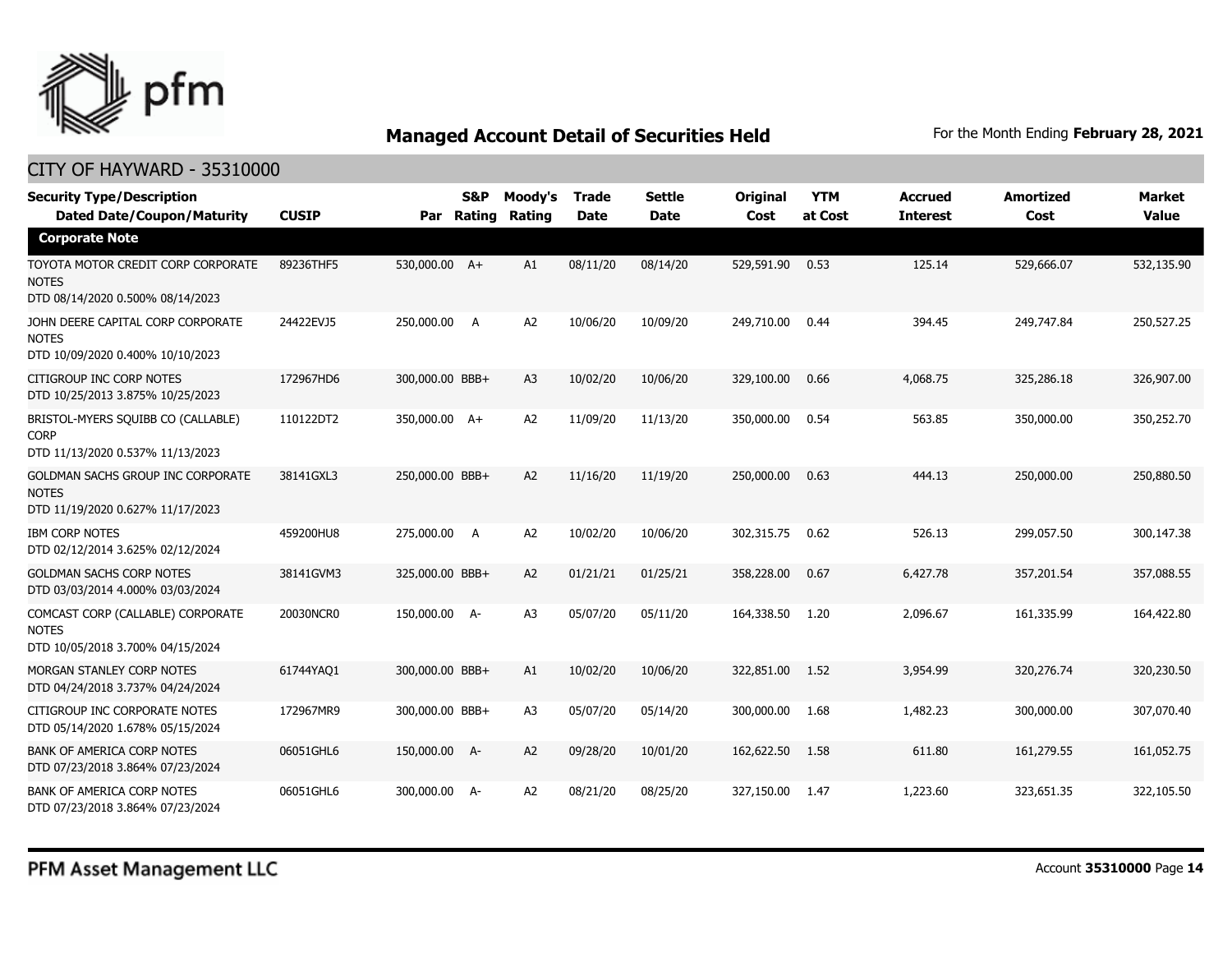

### CITY OF HAYWARD - 35310000

| <b>Security Type/Description</b><br><b>Dated Date/Coupon/Maturity</b>              | <b>CUSIP</b> | Par             | S&P<br>Rating | Moody's<br>Rating | <b>Trade</b><br><b>Date</b> | <b>Settle</b><br><b>Date</b> | Original<br>Cost | <b>YTM</b><br>at Cost | <b>Accrued</b><br><b>Interest</b> | <b>Amortized</b><br>Cost | <b>Market</b><br><b>Value</b> |
|------------------------------------------------------------------------------------|--------------|-----------------|---------------|-------------------|-----------------------------|------------------------------|------------------|-----------------------|-----------------------------------|--------------------------|-------------------------------|
| <b>Corporate Note</b>                                                              |              |                 |               |                   |                             |                              |                  |                       |                                   |                          |                               |
| BRISTOL MYERS SQUIBB CO CORP NOTES<br>(CALL<br>DTD 01/26/2020 2.900% 07/26/2024    | 110122CM8    | 144,000.00 A+   |               | A2                | 10/05/20                    | 10/07/20                     | 155,907.36       | 0.69                  | 406.00                            | 154,635.96               | 154,669.39                    |
| JPMORGAN CHASE & CO CORPORATE<br><b>NOTES</b><br>DTD 09/16/2020 0.653% 09/16/2024  | 46647PBS4    | 125,000.00 A-   |               | A2                | 09/28/20                    | 09/30/20                     | 124,967.50       | 0.66                  | 374.11                            | 124,970.91               | 125,298,00                    |
| JPMORGAN CHASE & CO CORPORATE<br><b>NOTES</b><br>DTD 09/16/2020 0.653% 09/16/2024  | 46647PBS4    | 485,000.00 A-   |               | A2                | 09/09/20                    | 09/16/20                     | 485,000.00       | 0.65                  | 1,451.57                          | 485,000.00               | 486,156.24                    |
| BANK OF AMERICA CORP CORPORATE<br><b>NOTES</b><br>DTD 10/21/2020 0.810% 10/24/2024 | 06051GJH3    | 625,000.00 A-   |               | A2                | 10/16/20                    | 10/21/20                     | 625,000.00       | 0.81                  | 1,828.13                          | 625,000.00               | 630,799.38                    |
| JPMORGAN CHASE & CO CORP NOTES<br>(CALLABLE<br>DTD 02/16/2021 0.563% 02/16/2025    | 46647PBY1    | 265,000.00 A-   |               | A2                | 02/09/21                    | 02/16/21                     | 265,000.00       | 0.56                  | 62.16                             | 265,000.00               | 264,324.25                    |
| <b>Security Type Sub-Total</b>                                                     |              | 9,764,000.00    |               |                   |                             |                              | 9,985,605.76     | 1.18                  | 56,238.47                         | 9,953,308.64             | 10,044,576.23                 |
| <b>Certificate of Deposit</b>                                                      |              |                 |               |                   |                             |                              |                  |                       |                                   |                          |                               |
| CREDIT AGRICOLE CIB NY CERT DEPOS<br>DTD 04/04/2019 2.830% 04/02/2021              | 22535CDU2    | 600,000.00 A-1  |               | $P-1$             | 04/03/19                    | 04/04/19                     | 600,000.00       | 2.83                  | 15,517.83                         | 600,000.00               | 601,548.60                    |
| ROYAL BANK OF CANADA NY CD<br>DTD 06/08/2018 3.240% 06/07/2021                     | 78012UEE1    | 600,000.00 A-1+ |               | $P-1$             | 06/07/18                    | 06/08/18                     | 600,000.00       | 3.24                  | 4,536.00                          | 600,000.00               | 605,294.40                    |
| CREDIT SUISSE NEW YORK CERT DEPOS<br>DTD 08/07/2020 0.520% 02/01/2022              | 22549L6F7    | 975,000.00 A-1  |               | $P-1$             | 08/05/20                    | 08/07/20                     | 975,000.00       | 0.52                  | 2,901.17                          | 975,000.00               | 977,703.68                    |
| SOCIETE GENERALE NY CERT DEPOS<br>DTD 02/19/2020 1.800% 02/14/2022                 | 83369XDL9    | 600,000.00 A-1  |               | $P-1$             | 02/14/20                    | 02/19/20                     | 600,000.00       | 1.80                  | 510.00                            | 600,000.00               | 608,190.00                    |
| SUMITOMO MITSUI BANK NY CERT DEPOS<br>DTD 07/14/2020 0.700% 07/08/2022             | 86565CKU2    | 475,000.00      | A             | A1                | 07/10/20                    | 07/14/20                     | 475,000.00       | 0.70                  | 480.28                            | 475,000.00               | 477,968.75                    |
| NORDEA BANK ABP NEW YORK CERT DEPOS<br>DTD 08/29/2019 1.850% 08/26/2022            | 65558TLL7    | 625,000.00 AA-  |               | Aa3               | 08/27/19                    | 08/29/19                     | 625,000.00       | 1.84                  | 96.35                             | 625,000.00               | 640,533.13                    |

PFM Asset Management LLC

Account **35310000** Page **15**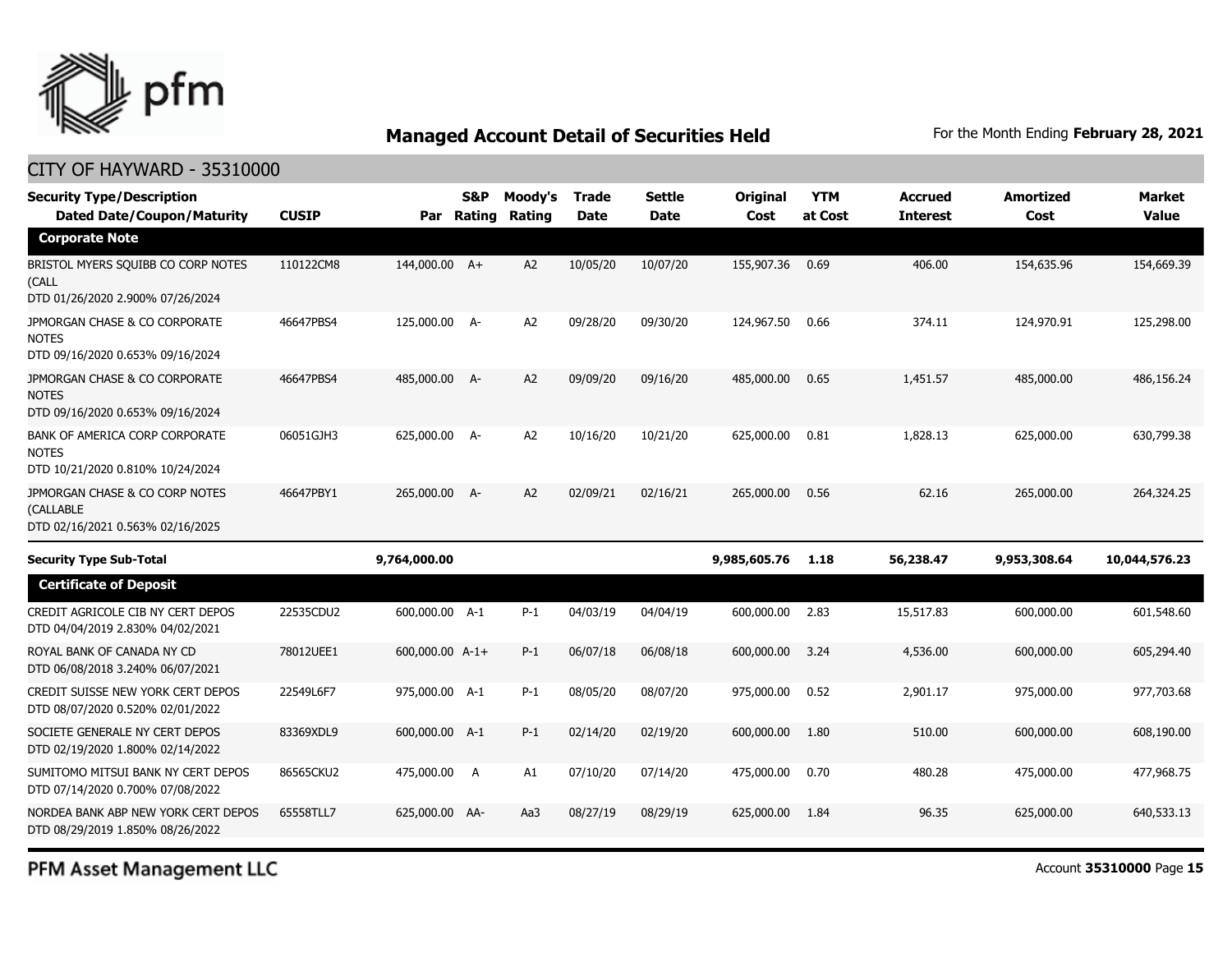

| <b>Security Type/Description</b><br><b>Dated Date/Coupon/Maturity</b> | <b>CUSIP</b> | Par            | S&P<br>Rating | Moody's<br>Rating | <b>Trade</b><br><b>Date</b> | <b>Settle</b><br><b>Date</b> | Original<br>Cost | <b>YTM</b><br>at Cost | <b>Accrued</b><br><b>Interest</b> | <b>Amortized</b><br>Cost | <b>Market</b><br><b>Value</b> |
|-----------------------------------------------------------------------|--------------|----------------|---------------|-------------------|-----------------------------|------------------------------|------------------|-----------------------|-----------------------------------|--------------------------|-------------------------------|
| <b>Certificate of Deposit</b>                                         |              |                |               |                   |                             |                              |                  |                       |                                   |                          |                               |
| SKANDINAV ENSKILDA BANK LT CD<br>DTD 09/03/2019 1.860% 08/26/2022     | 83050PDR7    | 625,000.00 A+  |               | Aa2               | 08/29/19                    | 09/03/19                     | 625,000.00       | 1.85                  | 96.87                             | 625,000.00               | 640,626.25                    |
| DNB BANK ASA/NY LT CD<br>DTD 12/06/2019 2.040% 12/02/2022             | 23341VZT1    | 625,000.00 AA- |               | Aa2               | 12/04/19                    | 12/06/19                     | 625,000.00       | 2.03                  | 3,152.08                          | 625,000.00               | 645,199.38                    |
| <b>Security Type Sub-Total</b>                                        |              | 5,125,000.00   |               |                   |                             |                              | 5,125,000.00     | 1.79                  | 27,290.58                         | 5,125,000.00             | 5,197,064.19                  |
| <b>Bank Note</b>                                                      |              |                |               |                   |                             |                              |                  |                       |                                   |                          |                               |
| PNC BANK NA CORP NOTES<br>DTD 06/08/2018 3.500% 06/08/2023            | 69353RFL7    | 300,000.00 A   |               | A2                | 03/05/20                    | 03/09/20                     | 321,240.00       | 1.27                  | 2,420.83                          | 308,809.38               | 320,634.90                    |
| <b>Security Type Sub-Total</b>                                        |              | 300,000.00     |               |                   |                             |                              | 321,240.00       | 1.27                  | 2,420.83                          | 308,809.38               | 320,634.90                    |
| <b>Asset-Backed Security</b>                                          |              |                |               |                   |                             |                              |                  |                       |                                   |                          |                               |
| GMALT 2019-1 A3<br>DTD 02/21/2019 2.980% 12/20/2021                   | 36256UAD0    | 31,646.35 AAA  |               | Aaa               | 02/13/19                    | 02/21/19                     | 31,641.38        | 2.99                  | 28.82                             | 31,644.94                | 31,708.76                     |
| <b>FORDL 2019-A A3</b><br>DTD 02/25/2019 2.900% 05/15/2022            | 34532FAD4    | 89,943.42 AAA  |               | <b>NR</b>         | 02/20/19                    | 02/25/19                     | 89,936.38        | 2.90                  | 115.93                            | 89,940.78                | 90,233.72                     |
| <b>VWALT 2019-A A3</b><br>DTD 10/04/2019 1.990% 11/21/2022            | 92867XAD8    | 300,000.00 AAA |               | <b>NR</b>         | 10/01/19                    | 10/04/19                     | 299,995.26       | 1.99                  | 182.42                            | 299,997.39               | 303,363.99                    |
| HART 2018-B A3<br>DTD 12/12/2018 3.200% 12/15/2022                    | 44933AAC1    | 77,220.20 AAA  |               | Aaa               | 12/04/18                    | 12/12/18                     | 77,219.27        | 3.20                  | 109.82                            | 77,219.78                | 78,053.83                     |
| HAROT 2019-1 A3<br>DTD 02/27/2019 2.830% 03/20/2023                   | 43814WAC9    | 136,672.27 AAA |               | <b>NR</b>         | 02/19/19                    | 02/27/19                     | 136,668.60       | 2.83                  | 139.67                            | 136,670.42               | 138,646.80                    |
| FORD CREDIT AUTO OWNER TRUST<br>DTD 10/23/2018 3.240% 04/15/2023      | 34532TAD4    | 111,714.40 NR  |               | Aaa               | 10/16/18                    | 10/23/18                     | 111,695.29       | 3.24                  | 160.87                            | 111,705.34               | 113,184.03                    |
| NAROT 2018-C A3<br>DTD 12/12/2018 3.220% 06/15/2023                   | 65478NAD7    | 139,791.04 AAA |               | Aaa               | 12/04/18                    | 12/12/18                     | 139,764.25       | 3.22                  | 200.06                            | 139,777.43               | 142,126.51                    |
| CARMAX AUTO OWNER TRUST<br>DTD 07/25/2018 3.130% 06/15/2023           | 14313FAD1    | 157,940.68 AAA |               | <b>NR</b>         | 07/18/18                    | 07/25/18                     | 157,919.16       | 3.13                  | 219.71                            | 157,930.61               | 160,307.86                    |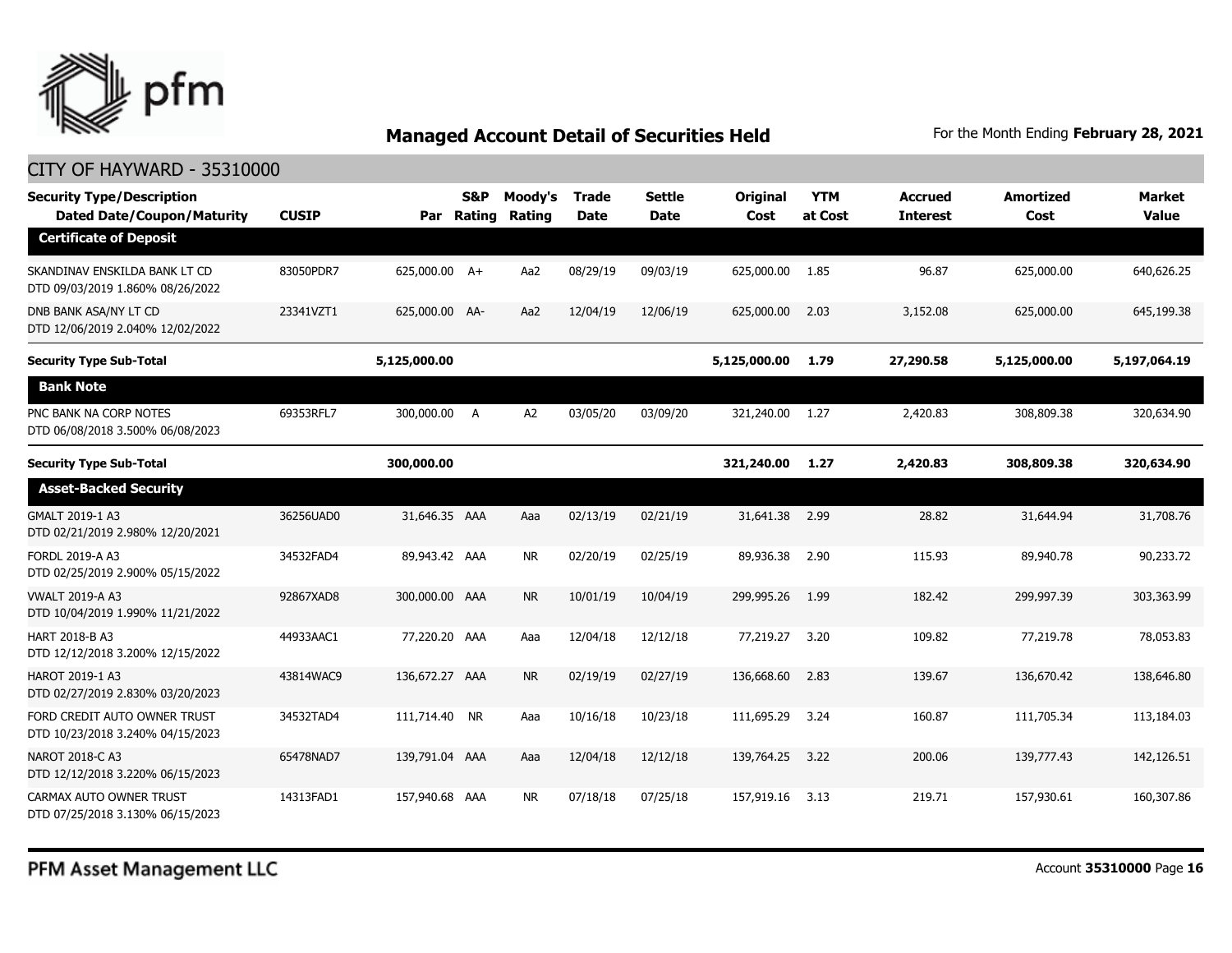

| <b>Security Type/Description</b><br><b>Dated Date/Coupon/Maturity</b>     | <b>CUSIP</b> | Par            | S&P<br>Rating | Moody's<br>Rating | <b>Trade</b><br><b>Date</b> | <b>Settle</b><br><b>Date</b> | <b>Original</b><br>Cost | <b>YTM</b><br>at Cost | <b>Accrued</b><br><b>Interest</b> | <b>Amortized</b><br>Cost | <b>Market</b><br><b>Value</b> |
|---------------------------------------------------------------------------|--------------|----------------|---------------|-------------------|-----------------------------|------------------------------|-------------------------|-----------------------|-----------------------------------|--------------------------|-------------------------------|
| <b>Asset-Backed Security</b>                                              |              |                |               |                   |                             |                              |                         |                       |                                   |                          |                               |
| <b>HYUNDAI AUTO RECEIVABLES TRUST</b><br>DTD 04/10/2019 2.660% 06/15/2023 | 44932NAD2    | 204,143.80 AAA |               | <b>NR</b>         | 04/03/19                    | 04/10/19                     | 204,116.93              | 2.66                  | 241.34                            | 204,129.09               | 206,938.34                    |
| GMALT 2020-3 A3<br>DTD 09/29/2020 0.450% 08/21/2023                       | 362569AC9    | 320,000.00 AAA |               | Aaa               | 09/22/20                    | 09/29/20                     | 319,969.34              | 0.45                  | 44.00                             | 319,973.78               | 321,001.95                    |
| CARMAX AUTO OWNER TRUST<br>DTD 10/24/2018 3.360% 09/15/2023               | 14315EAC4    | 167,201.73 AAA |               | <b>NR</b>         | 10/17/18                    | 10/24/18                     | 167,200.20              | 3.36                  | 249.69                            | 167,200.94               | 170,398.43                    |
| COPAR 2019-1 A3<br>DTD 05/30/2019 2.510% 11/15/2023                       | 14042WAC4    | 158,341.59 AAA |               | Aaa               | 05/21/19                    | 05/30/19                     | 158,309.51              | 2.51                  | 176.64                            | 158,322.13               | 160,724.09                    |
| <b>MBALT 2020-B A3</b><br>DTD 09/23/2020 0.400% 11/15/2023                | 58769EAC2    | 170,000.00 AAA |               | <b>NR</b>         | 09/15/20                    | 09/23/20                     | 169,991.38              | 0.40                  | 30.22                             | 169,992.57               | 170,346.22                    |
| FIFTH THIRD AUTO TRUST<br>DTD 05/08/2019 2.640% 12/15/2023                | 31680YAD9    | 187,059.49 AAA |               | Aaa               | 04/30/19                    | 05/08/19                     | 187,018.37              | 2.65                  | 219.48                            | 187,034.58               | 189,953.30                    |
| <b>HDMOT 2019-A A3</b><br>DTD 06/26/2019 2.340% 02/15/2024                | 41284WAC4    | 261,921.75 NR  |               | Aaa               | 06/19/19                    | 06/26/19                     | 261,901.48              | 2.34                  | 272.40                            | 261,908.82               | 265,343.02                    |
| GMCAR 2019-2 A3<br>DTD 04/17/2019 2.650% 02/16/2024                       | 36257FAD2    | 259,655.86 AAA |               | Aaa               | 04/09/19                    | 04/17/19                     | 259,634.73              | 2.65                  | 286.70                            | 259,642.91               | 263,554.93                    |
| <b>VZOT 2020-A A1A</b><br>DTD 01/29/2020 1.850% 07/22/2024                | 92348TAA2    | 150,000.00 AAA |               | Aaa               | 01/21/20                    | 01/29/20                     | 149,982.44              | 1.85                  | 84.79                             | 149,986.70               | 153,364.19                    |
| COMET 2019-A2 A2<br>DTD 09/05/2019 1.720% 08/15/2024                      | 14041NFU0    | 600,000.00 AAA |               | <b>NR</b>         | 08/28/19                    | 09/05/19                     | 599,848.92              | 1.73                  | 458.67                            | 599,894.34               | 613,163.34                    |
| <b>HDMOT 2020-A A3</b><br>DTD 01/29/2020 1.870% 10/15/2024                | 41284UAD6    | 135,000.00 AAA |               | Aaa               | 01/21/20                    | 01/29/20                     | 134,970.56              | 1.87                  | 112.20                            | 134,977.35               | 137,291.46                    |
| CARMX 2020-1 A3<br>DTD 01/22/2020 1.890% 12/16/2024                       | 14315XAC2    | 345,000.00 AAA |               | <b>NR</b>         | 01/14/20                    | 01/22/20                     | 344,932.31              | 1.89                  | 289.80                            | 344,947.59               | 352,514.00                    |
| <b>VZOT 2020-B A</b><br>DTD 08/12/2020 0.470% 02/20/2025                  | 92290BAA9    | 675,000.00 NR  |               | Aaa               | 08/04/20                    | 08/12/20                     | 674,858.25              | 0.47                  | 96.94                             | 674,875.49               | 677,156.69                    |
| GMCAR 2020-3 A3<br>DTD 08/19/2020 0.450% 04/16/2025                       | 362590AC5    | 445,000.00 NR  |               | Aaa               | 08/11/20                    | 08/19/20                     | 444,898.18              | 0.46                  | 83.44                             | 444,909.79               | 445,952.92                    |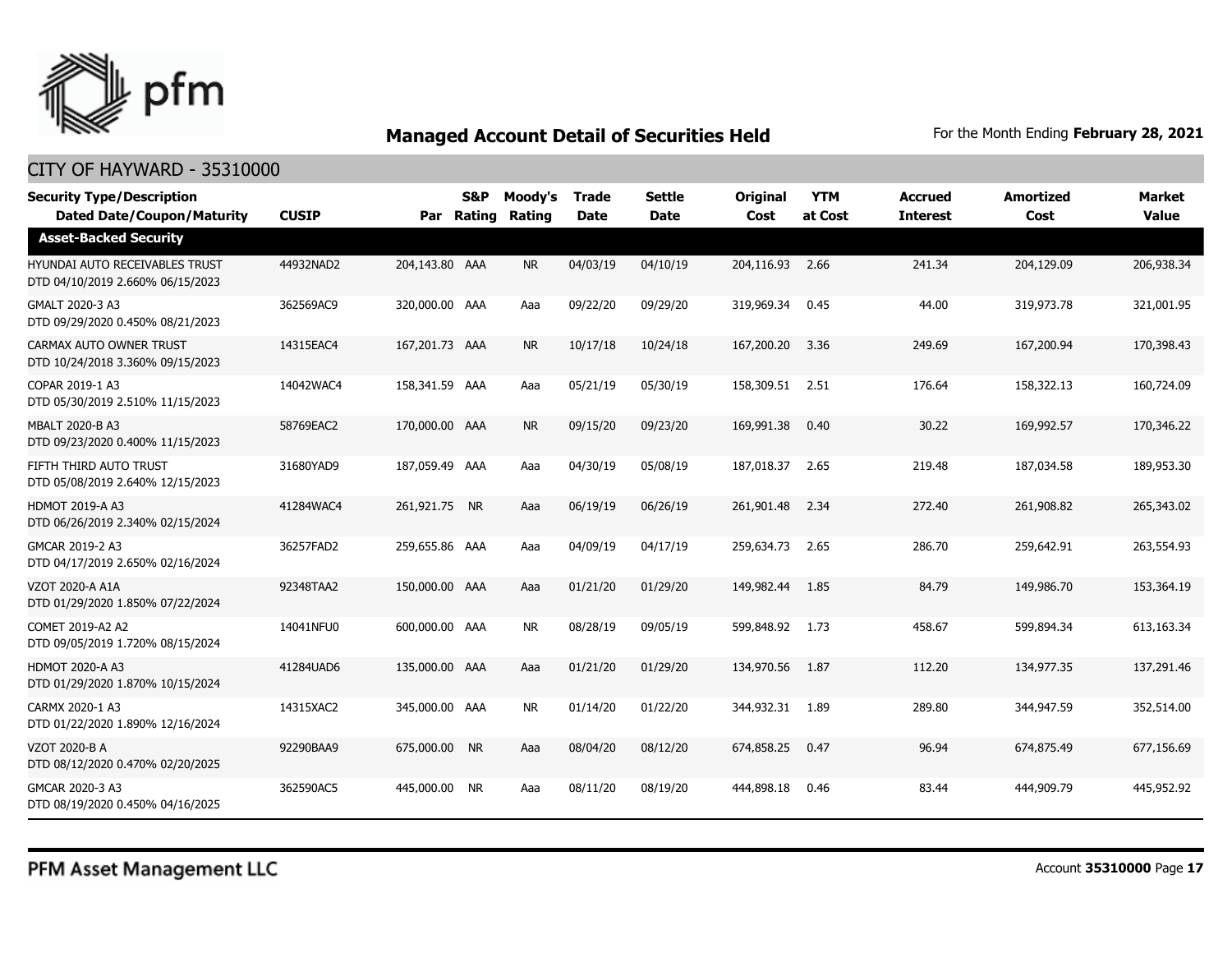

### CITY OF HAYWARD - 35310000

| <b>Security Type/Description</b><br><b>Dated Date/Coupon/Maturity</b> | <b>CUSIP</b><br>Par | S&P<br>Rating | Moody's<br>Rating | Trade<br>Date | Settle<br><b>Date</b> | <b>Original</b><br>Cost | <b>YTM</b><br>at Cost | <b>Accrued</b><br><b>Interest</b> | Amortized<br>Cost | <b>Market</b><br><b>Value</b> |
|-----------------------------------------------------------------------|---------------------|---------------|-------------------|---------------|-----------------------|-------------------------|-----------------------|-----------------------------------|-------------------|-------------------------------|
| <b>Security Type Sub-Total</b>                                        | 5,123,252.58        |               |                   |               |                       | 5,122,472.19            | 1.79                  | 3,803.61                          | 5,122,682.77      | 5,185,328.38                  |
| <b>Managed Account Sub-Total</b>                                      | 127,544,890.61      |               |                   |               |                       | 127,944,590.92          | 1.15                  | 301,193.51                        | 127,889,720.96    | 129,337,535.81                |
| <b>Securities Sub-Total</b>                                           | \$127,544,890.61    |               |                   |               |                       | \$127,944,590.92 1.15%  |                       | \$301,193.51                      | \$127,889,720.96  | \$129,337,535.81              |
| <b>Accrued Interest</b>                                               |                     |               |                   |               |                       |                         |                       |                                   |                   | \$301,193.51                  |

**Total Investments**

**\$129,638,729.32**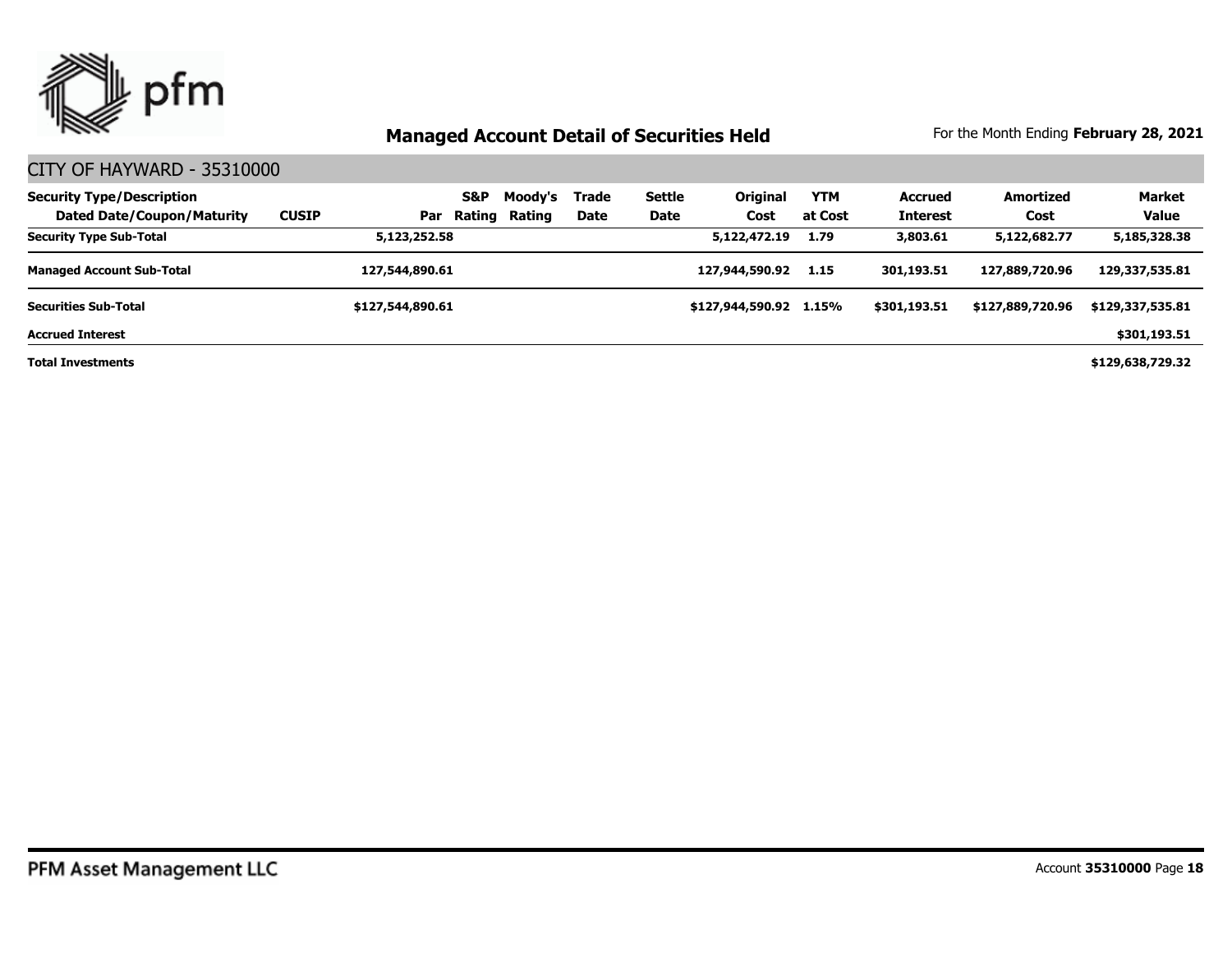

| <b>Security Type/Description</b><br><b>Dated Date/Coupon/Maturity</b>                 | <b>CUSIP</b> | Par                   | <b>Broker</b>       | <b>Next Call</b><br><b>Date</b> | <b>Market</b><br><b>Price</b> | Market<br><b>Value</b> | <b>Unreal G/L</b><br><b>On Cost</b> | Unreal G/L<br><b>Amort Cost</b> | <b>Effective</b><br><b>Duration</b> | <b>YTM</b><br>at Mkt |
|---------------------------------------------------------------------------------------|--------------|-----------------------|---------------------|---------------------------------|-------------------------------|------------------------|-------------------------------------|---------------------------------|-------------------------------------|----------------------|
| <b>U.S. Treasury Bond / Note</b>                                                      |              |                       |                     |                                 |                               |                        |                                     |                                 |                                     |                      |
| <b>US TREASURY NOTES</b><br>DTD 01/31/2017 1.875% 01/31/2022                          | 912828V72    | 8,750,000.00 CITIGRP  |                     |                                 | 101.63                        | 8,892,187.50           | 301,464.84                          | 190,056.18                      | 0.92                                | 0.11                 |
| <b>US TREASURY NOTES</b><br>DTD 02/15/2019 2.500% 02/15/2022                          | 9128286C9    | 1,800,000.00 TD       |                     |                                 | 102.30                        | 1,841,343.84           | 30,867.28                           | 37,838.34                       | 0.96                                | 0.12                 |
| <b>US TREASURY NOTES</b><br>DTD 07/31/2017 1.875% 07/31/2022                          | 9128282P4    | 1,600,000.00 NOMURA   |                     |                                 | 102.47                        | 1,639,500.00           | 34,062.50                           | 36,998.94                       | 1.41                                | 0.14                 |
| <b>US TREASURY NOTES</b><br>DTD 07/31/2017 1.875% 07/31/2022                          | 9128282P4    | 4,000,000.00 GOLDMAN  |                     |                                 | 102.47                        | 4,098,750.00           | 95,468.75                           | 97,277.43                       | 1.41                                | 0.14                 |
| US TREASURY NOTES<br>DTD 08/31/2017 1.625% 08/31/2022                                 | 9128282S8    |                       | 125,000.00 MORGAN S |                                 | 102.23                        | 127,792.98             | 3,042.00                            | 2,914.60                        | 1.48                                | 0.13                 |
| <b>US TREASURY NOTES</b><br>DTD 10/15/2019 1.375% 10/15/2022                          | 912828YK0    | 5,250,000.00 DEUTSCHE |                     |                                 | 102.02                        | 5,355,820.05           | 142,734.11                          | 126,747.43                      | 1.61                                | 0.13                 |
| <b>US TREASURY NOTES</b><br>DTD 01/15/2020 1.500% 01/15/2023                          | 912828Z29    | 2,500,000.00 MERRILL  |                     |                                 | 102.53                        | 2,563,281.25           | 51,074.22                           | 55,502.82                       | 1.86                                | 0.15                 |
| <b>US TREASURY NOTES</b><br>DTD 02/01/2016 1.750% 01/31/2023                          | 912828P38    |                       | 150,000.00 MORGAN_S |                                 | 103.08                        | 154,617.18             | 4,007.80                            | 4,236.11                        | 1.90                                | 0.15                 |
| <b>US TREASURY NOTES</b><br>DTD 11/15/2020 0.250% 11/15/2023                          | 91282CAW1    | 3,450,000.00 NOMURA   |                     |                                 | 100.03                        | 3,451,078.13           | (2, 156.25)                         | (1,891.97)                      | 2.71                                | 0.24                 |
| <b>US TREASURY NOTES</b><br>DTD 12/15/2020 0.125% 12/15/2023                          | 91282CBA8    | 3,250,000.00 BARCLAY  |                     |                                 | 99.66                         | 3,238,828.13           | (3,427.73)                          | (3,810.60)                      | 2.79                                | 0.25                 |
| <b>US TREASURY NOTES</b><br>DTD 01/15/2021 0.125% 01/15/2024                          | 91282CBE0    | 2,450,000.00 JPM_CHA  |                     |                                 | 99.61                         | 2,440,429.81           | (5,646.36)                          | (5,741.17)                      | 2.88                                | 0.26                 |
| <b>Security Type Sub-Total</b>                                                        |              | 33,325,000.00         |                     |                                 |                               | 33,803,628.87          | 651,491.16                          | 540,128.11                      | 1.70                                | 0.16                 |
| <b>Supra-National Agency Bond / Note</b>                                              |              |                       |                     |                                 |                               |                        |                                     |                                 |                                     |                      |
| INTER-AMERICAN DEVEL BK CORPORATE<br><b>NOTES</b><br>DTD 04/24/2020 0.500% 05/24/2023 | 4581X0DM7    | 1,285,000.00 RBC      |                     |                                 | 100.66                        | 1,293,420.61           | 8,857.51                            | 8,736.73                        | 2.23                                | 0.21                 |
| INTL BK RECON & DEVELOP CORPORATE<br><b>NOTES</b><br>DTD 11/24/2020 0.250% 11/24/2023 | 459058JM6    | 1,375,000.00 TD       |                     |                                 | 99.93                         | 1,374,066,38           | 2,022.63                            | 1,760.75                        | 2.73                                | 0.27                 |
| <b>Security Type Sub-Total</b>                                                        |              | 2,660,000.00          |                     |                                 |                               | 2,667,486.99           | 10,880.14                           | 10,497.48                       | 2.49                                | 0.24                 |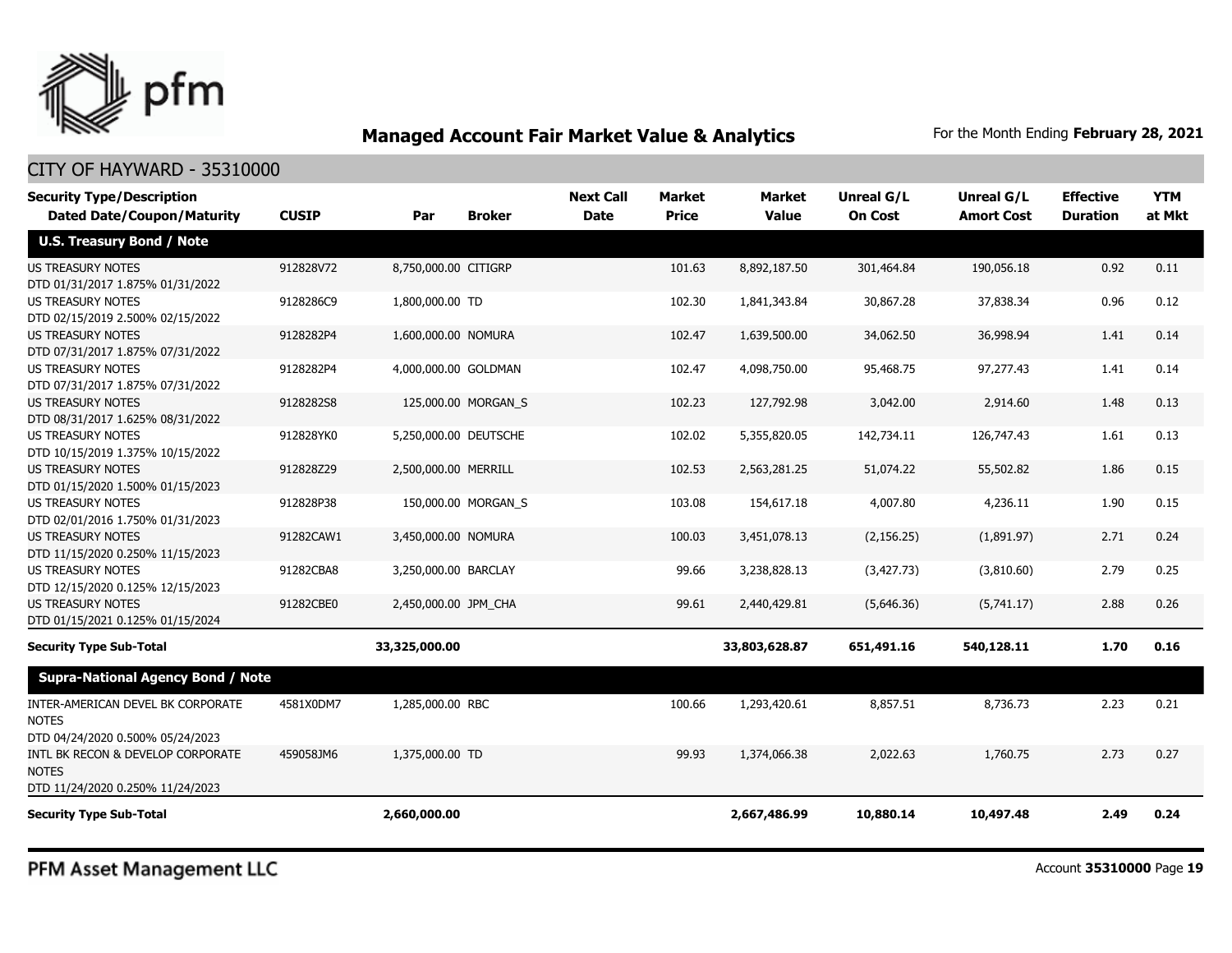

| <b>Security Type/Description</b><br><b>Dated Date/Coupon/Maturity</b>                  | <b>CUSIP</b> | Par                   | <b>Broker</b> | <b>Next Call</b><br><b>Date</b> | <b>Market</b><br><b>Price</b> | <b>Market</b><br><b>Value</b> | <b>Unreal G/L</b><br><b>On Cost</b> | Unreal G/L<br><b>Amort Cost</b> | <b>Effective</b><br><b>Duration</b> | <b>YTM</b><br>at Mkt |
|----------------------------------------------------------------------------------------|--------------|-----------------------|---------------|---------------------------------|-------------------------------|-------------------------------|-------------------------------------|---------------------------------|-------------------------------------|----------------------|
| <b>Municipal Bond / Note</b>                                                           |              |                       |               |                                 |                               |                               |                                     |                                 |                                     |                      |
| LA ST T/E GO BONDS<br>DTD 03/11/2020 5.000% 11/15/2021                                 | 546417DK9    | 600,000.00 MORGAN     |               |                                 | 103.40                        | 620,370.00                    | (16,674.00)                         | 3,596.58                        | 0.71                                | 0.20                 |
| CA ST T/E GO BONDS<br>DTD 04/22/2020 5.000% 03/01/2022                                 | 13063DUV8    | 600,000.00 MERRILL    |               |                                 | 104.85                        | 629,100.00                    | (14,970.00)                         | 5,375.00                        | 0.98                                | 0.16                 |
| CT ST T/E GO BONDS<br>DTD 06/25/2020 3.000% 06/01/2022                                 | 20772KKE8    | 750,000.00 MORGAN     |               |                                 | 103.43                        | 775,702.50                    | (9, 135.00)                         | 3,151.88                        | 1.24                                | 0.26                 |
| CT ST TXBL GO BONDS<br>DTD 06/11/2020 2.500% 07/01/2022                                | 20772KJU4    | 305,000.00 SIEBERT    |               |                                 | 103.08                        | 314,378.75                    | 4,248.65                            | 6,047.61                        | 1.33                                | 0.19                 |
| PALOMAR COMM COLL DIST, CA TXBL GO<br><b>BONDS</b><br>DTD 11/03/2020 0.441% 08/01/2022 | 697511EZ2    | 375,000.00 RBC        |               |                                 | 99.82                         | 374,340.00                    | (660.00)                            | (660.00)                        | 1.43                                | 0.57                 |
| CHAFFEY UHSD, CA TXBL GO BONDS<br>DTD 12/05/2019 1.913% 08/01/2022                     | 157411TH2    | 600,000.00 RBC        |               |                                 | 101.99                        | 611,952.00                    | 11,952.00                           | 11,952.00                       | 1.42                                | 0.50                 |
| SAN DIEGO CCD, CA TXBL GO BONDS<br>DTD 10/16/2019 1.936% 08/01/2022                    | 7972720M6    | 675,000.00 RBC        |               |                                 | 102.23                        | 690,059.25                    | 15,059.25                           | 15,059.25                       | 1.42                                | 0.36                 |
| LONG BEACH CCD, CA TXBL GO BONDS<br>DTD 10/23/2019 1.702% 08/01/2022                   | 542411NG4    | 920,000.00 PIPER JA   |               |                                 | 102.10                        | 939,338.40                    | 19,338.40                           | 19,338.40                       | 1.42                                | 0.22                 |
| TAMALPAIS UHSD, CA TXBL GO BONDS<br>DTD 10/09/2019 1.925% 08/01/2022                   | 874857KH7    | 995,000.00 RBC        |               |                                 | 102.34                        | 1,018,233.25                  | 23,233.25                           | 23,233.25                       | 1.42                                | 0.28                 |
| SAN JOSE, CA TXBL GO BONDS<br>DTD 07/25/2019 2.300% 09/01/2022                         | 798135H44    | 1,150,000.00 MORGAN_S |               |                                 | 103.06                        | 1,185,155.50                  | 27,611.50                           | 31,503.25                       | 1.48                                | 0.26                 |
| OR ST DEPT OF TRANS TXBL REV BONDS<br>DTD 11/20/2019 1.855% 11/15/2022                 | 68607DTT2    | 600,000.00 CITIGRP    |               |                                 | 102.48                        | 614,850.00                    | 14,850.00                           | 14,850.00                       | 1.69                                | 0.40                 |
| NY ST URBAN DEV CORP TXBL REV BONDS<br>DTD 12/23/2020 0.480% 03/15/2023                | 650036DR4    | 290,000.00 WELLS F    |               |                                 | 99.93                         | 289,799.90                    | (200.10)                            | (200.10)                        | 2.04                                | 0.51                 |
| UNIV OF CAL TXBL REV BONDS<br>DTD 07/16/2020 0.628% 05/15/2023                         | 91412HFK4    | 500,000.00 JPM_CHA    |               |                                 | 100.53                        | 502,650.00                    | 2,650.00                            | 2,650.00                        | 2.20                                | 0.39                 |
| CHAFFEY CMTY CLG DIST, CA TXBL GO<br><b>BONDS</b><br>DTD 09/24/2019 1.617% 06/01/2023  | 157432KD6    | 770,000.00 RBC        |               |                                 | 102.70                        | 790,820.80                    | (1,493.80)                          | 1,694.00                        | 2.22                                | 0.41                 |
| CA ST EARTHOUAKE AUTH TXBL REV<br><b>BONDS</b><br>DTD 11/24/2020 1.477% 07/01/2023     | 13017HAK2    | 300,000,00 TFC        |               |                                 | 102.65                        | 307,953.00                    | 6,354.00                            | 6,517.44                        | 2.31                                | 0.34                 |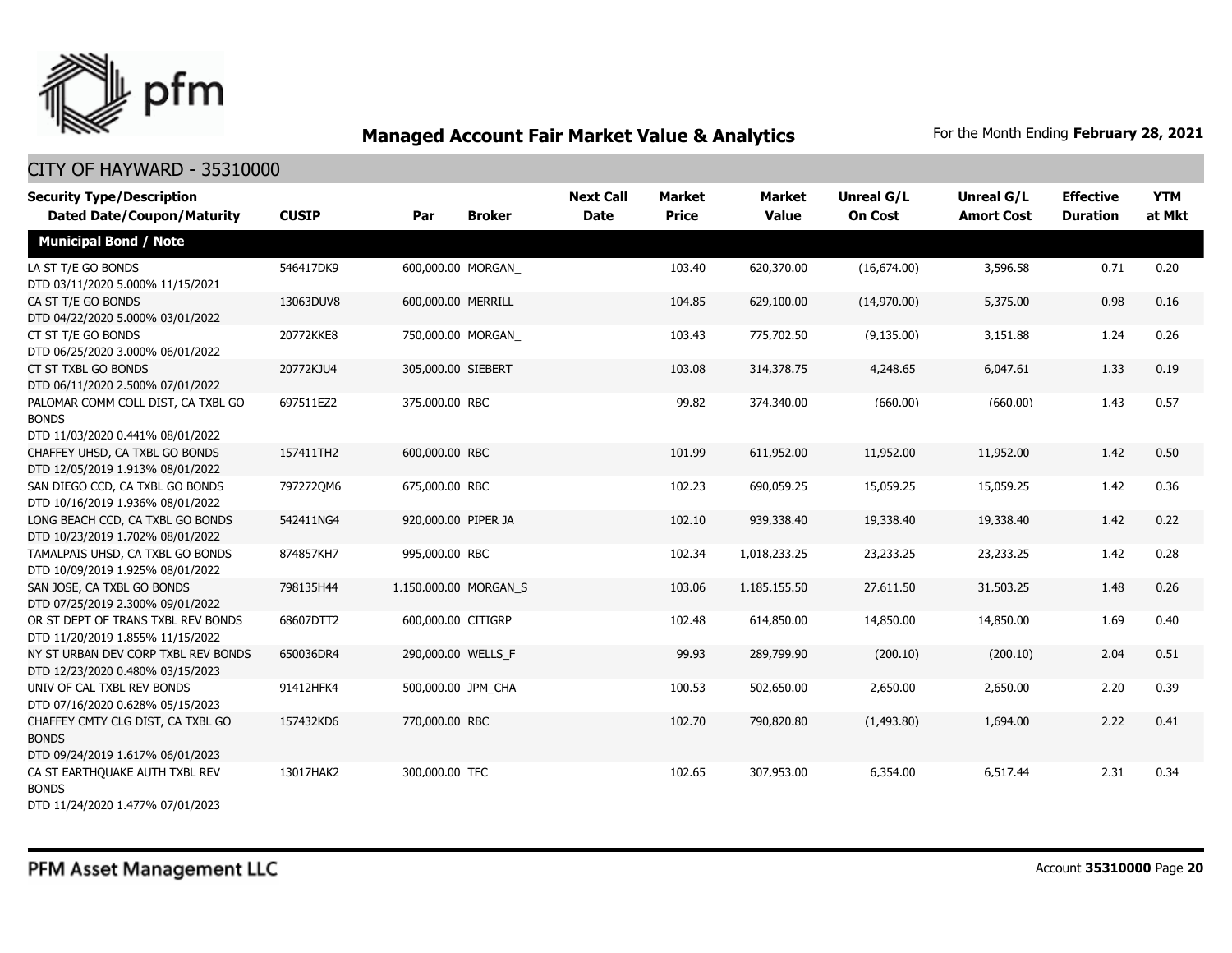

| <b>Security Type/Description</b>                                                       |              |                       |                     | <b>Next Call</b> | <b>Market</b> | <b>Market</b> | <b>Unreal G/L</b> | Unreal G/L        | <b>Effective</b> | <b>YTM</b> |
|----------------------------------------------------------------------------------------|--------------|-----------------------|---------------------|------------------|---------------|---------------|-------------------|-------------------|------------------|------------|
| <b>Dated Date/Coupon/Maturity</b>                                                      | <b>CUSIP</b> | Par                   | <b>Broker</b>       | <b>Date</b>      | <b>Price</b>  | <b>Value</b>  | <b>On Cost</b>    | <b>Amort Cost</b> | <b>Duration</b>  | at Mkt     |
| <b>Municipal Bond / Note</b>                                                           |              |                       |                     |                  |               |               |                   |                   |                  |            |
| PORT AUTH OF NY/NJ TXBL REV BONDS<br>DTD 07/08/2020 1.086% 07/01/2023                  | 73358W4V3    | 370,000.00 CITIGRP    |                     |                  | 101.58        | 375,846.00    | 5,846.00          | 5,846.00          | 2.31             | 0.41       |
| PORT AUTH OF NY/NJ TXBL REV BONDS<br>DTD 07/08/2020 1.086% 07/01/2023                  | 73358W4V3    | 375,000.00 CITIGRP    |                     |                  | 101.58        | 380,925.00    | 3,727.50          | 4,202.58          | 2.31             | 0.41       |
| WA ST T/E GO BONDS<br>DTD 04/29/2020 5.000% 07/01/2023                                 | 93974EHJ8    | 605,000.00 WELLS F    |                     |                  | 110.90        | 670,969.20    | (8,790.65)        | 10,964.54         | 2.24             | 0.31       |
| WI DEPT OF TRANS TXBL REV BONDS<br>DTD 07/30/2020 0.420% 07/01/2023                    | 977123X52    | 625,000.00 WELLS_F    |                     |                  | 100.11        | 625,693.75    | 693.75            | 693.75            | 2.34             | 0.37       |
| AZ TRAN BOARD TXBL REV BONDS<br>DTD 02/12/2020 1.795% 07/01/2023                       | 040654XT7    | 1,235,000.00 JPM CHAS |                     |                  | 102.97        | 1,271,716.55  | 36,716.55         | 36,716.55         | 2.30             | 0.51       |
| LOS ANGELES CCD, CA TXBL GO BONDS<br>DTD 11/10/2020 0.444% 08/01/2023                  | 54438CYH9    | 310,000.00 MERRILL    |                     |                  | 99.98         | 309,947.30    | (52.70)           | (52.70)           | 2.42             | 0.45       |
| PALOMAR COMM COLL DIST, CA TXBL GO<br><b>BONDS</b><br>DTD 11/03/2020 0.580% 08/01/2023 | 697511FA6    | 350,000.00 RBC        |                     |                  | 99.65         | 348,761.00    | (1,239.00)        | (1,239.00)        | 2.42             | 0.73       |
| MD ST TXBL GO BONDS<br>DTD 08/05/2020 0.410% 08/01/2023                                | 574193TP3    | 650,000.00 JPM_CHA    |                     |                  | 100.26        | 651,657.50    | 1,657.50          | 1,657.50          | 2.42             | 0.30       |
| CA ST UNIV TXBL REV BONDS<br>DTD 09/17/2020 0.475% 11/01/2023                          | 13077DMJ8    |                       | 325,000.00 GOLDMAN  |                  | 99.95         | 324,827.75    | (172.25)          | (172.25)          | 2.66             | 0.49       |
| MS ST TXBL GO BONDS<br>DTD 08/06/2020 0.422% 11/01/2023                                | 605581MY0    | 475,000.00 WELLS_F    |                     |                  | 100.03        | 475,152.00    | 152.00            | 152.00            | 2.66             | 0.41       |
| NY ST URBAN DEV CORP TXBL REV BONDS<br>DTD 12/23/2020 0.620% 03/15/2024                | 650036DS2    | 880,000.00 WELLS_F    |                     |                  | 99.55         | 875,996.00    | (4,004.00)        | (4,004.00)        | 3.03             | 0.77       |
| MD ST T/E GO BONDS<br>DTD 08/30/2017 5.000% 08/01/2024                                 | 574193PK8    | 500,000.00 MERRILL    |                     |                  | 115.46        | 577,300.00    | (6,625.00)        | 9,629.03          | 3.21             | 0.44       |
| FL ST BOARD OF ADMIN TXBL REV BONDS<br>DTD 09/16/2020 1.258% 07/01/2025                | 341271AD6    | 295,000.00 MERRILL    |                     |                  | 101.18        | 298,481.00    | 3,481.00          | 3,481.00          | 4.24             | 0.98       |
| <b>Security Type Sub-Total</b>                                                         |              | 16,425,000.00         |                     |                  |               | 16,851,976.40 | 113,554.85        | 211,983.56        | 1.97             | 0.39       |
| <b>Federal Agency Collateralized Mortgage Obligation</b>                               |              |                       |                     |                  |               |               |                   |                   |                  |            |
| FNA 2018-M5 A2<br>DTD 04/01/2018 3.560% 09/01/2021                                     | 3136B1XP4    |                       | 116,795.65 JPM CHAS |                  | 100.92        | 117,864.33    | (1,254.50)        | 718.30            | 0.41             | 1.73       |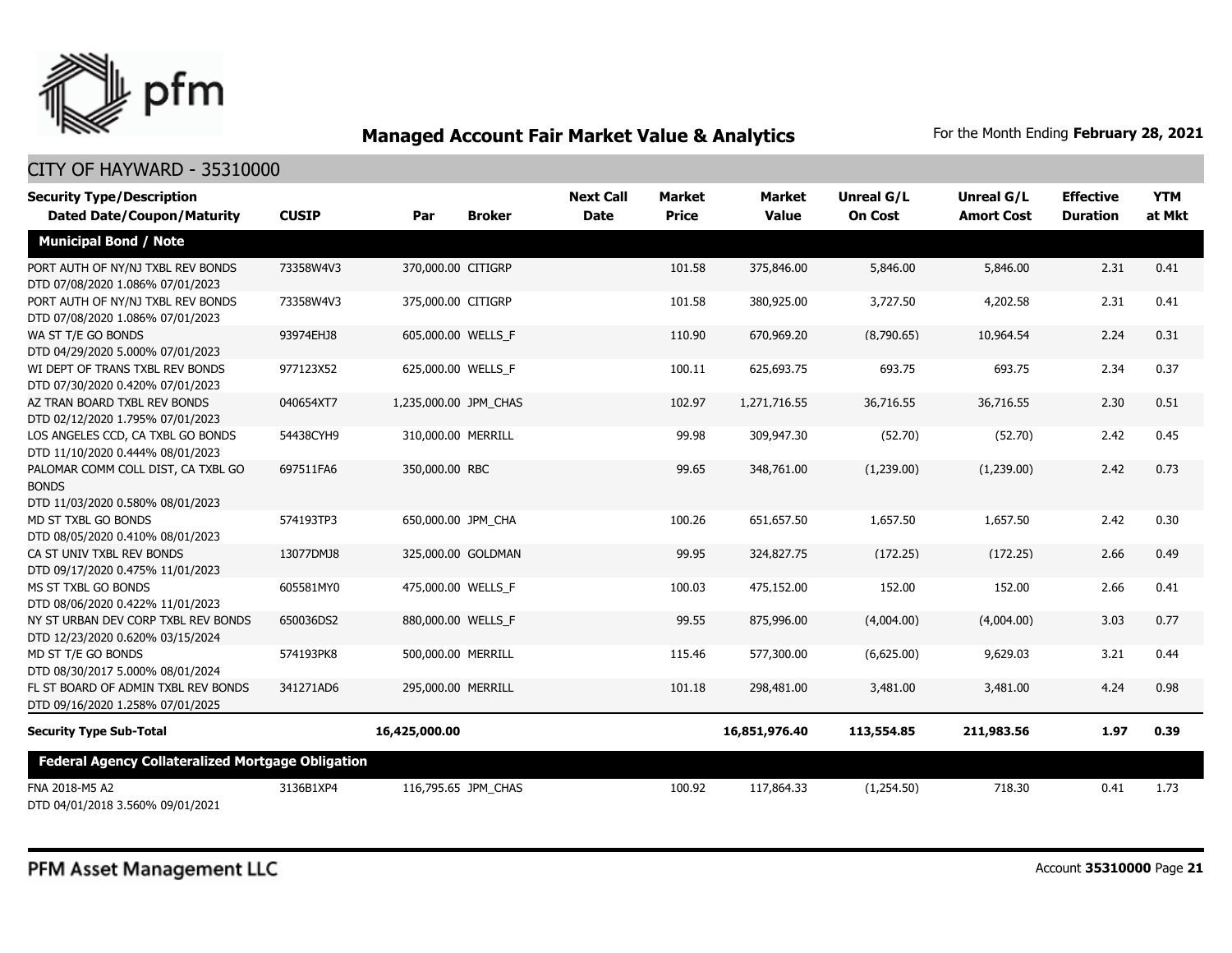

### CITY OF HAYWARD - 35310000

| <b>Security Type/Description</b><br><b>Dated Date/Coupon/Maturity</b> | <b>CUSIP</b> | Par                   | <b>Broker</b>       | <b>Next Call</b><br><b>Date</b> | <b>Market</b><br><b>Price</b> | <b>Market</b><br><b>Value</b> | <b>Unreal G/L</b><br><b>On Cost</b> | Unreal G/L<br><b>Amort Cost</b> | <b>Effective</b><br><b>Duration</b> | <b>YTM</b><br>at Mkt |
|-----------------------------------------------------------------------|--------------|-----------------------|---------------------|---------------------------------|-------------------------------|-------------------------------|-------------------------------------|---------------------------------|-------------------------------------|----------------------|
| <b>Federal Agency Collateralized Mortgage Obligation</b>              |              |                       |                     |                                 |                               |                               |                                     |                                 |                                     |                      |
| <b>FHMS K720 A1</b><br>DTD 11/01/2015 2.316% 11/01/2021               | 3137BLUQ9    |                       | 112,099.84 BARCLAYS |                                 | 100.89                        | 113,096.41                    | 690.05                              | 902.34                          | 0.49                                | 0.98                 |
| FHLMC MULTIFAMILY STRUCTURED P<br>DTD 05/01/2015 2.791% 01/01/2022    | 3137BHXY8    | 1,239,370.93 AMHERST  |                     |                                 | 101.71                        | 1,260,588.96                  | (1,245.57)                          | 13,262.17                       | 0.79                                | 0.74                 |
| FHMS K019 A2<br>DTD 08/01/2012 2.272% 03/01/2022                      | 3137ASNJ9    |                       | 570,011.23 MORGAN S |                                 | 101.68                        | 579,610.22                    | 13,807.28                           | 11,043.98                       | 0.93                                | 0.59                 |
| FHMS K023 A1<br>DTD 12/01/2012 1.583% 04/01/2022                      | 3137AWQG3    | 37,069.08 BAIRD       |                     |                                 | 100.77                        | 37,354.14                     | 1,090.17                            | 499.90                          | 0.63                                | 0.87                 |
| FHMS K023 A1<br>DTD 12/01/2012 1.583% 04/01/2022                      | 3137AWQG3    |                       | 162,742.27 BARCLAYS |                                 | 100.77                        | 163,993.76                    | 5,364.53                            | 2,454.42                        | 0.63                                | 0.87                 |
| FHMS K023 A1<br>DTD 12/01/2012 1.583% 04/01/2022                      | 3137AWQG3    | 334,525.78 BAIRD      |                     |                                 | 100.77                        | 337,098.28                    | 9,890.25                            | 4,525.21                        | 0.63                                | 0.87                 |
| FHLMC MULTIFAMILY STRUCTURED P<br>DTD 11/01/2015 2.716% 06/01/2022    | 3137BLUR7    |                       | 600,000.00 JPM CHAS |                                 | 102.38                        | 614,262.00                    | 15,008.48                           | 14,553.32                       | 1.08                                | 0.81                 |
| FHLMC MULTIFAMILY STRUCTURED P<br>DTD 12/01/2012 2.355% 07/01/2022    | 3137AVXN2    |                       | 570,000.00 WELLS FA |                                 | 102.49                        | 584,170.20                    | 12,077.23                           | 13,251.93                       | 1.30                                | 0.49                 |
| FHLMC MULTIFAMILY STRUCTURED P<br>DTD 12/01/2012 2.355% 07/01/2022    | 3137AVXN2    | 1,227,386.00 WELLS FA |                     |                                 | 102.49                        | 1,257,898.82                  | 35,307.30                           | 32,481.55                       | 1.30                                | 0.49                 |
| FHLMC MULTIFAMILY STRUCTURED P<br>DTD 12/01/2012 2.307% 08/01/2022    | 3137AWQH1    | 1,250,000.00 CANT FIT |                     |                                 | 102.63                        | 1,282,825.00                  | 14,367.97                           | 23,779.83                       | 1.40                                | 0.45                 |
| FHLMC MULTIFAMILY STRUCTURED P<br>DTD 05/01/2013 2.510% 11/01/2022    | 3137B1BS0    | 500,000.00 PTRU       |                     |                                 | 103.38                        | 516,890.00                    | 7,241.56                            | 10,908.75                       | 1.61                                | 0.48                 |
| <b>FANNIEMAE-ACES</b><br>DTD 02/01/2013 2.509% 11/01/2022             | 3136ACGJ4    |                       | 919,168.68 JPM CHAS |                                 | 102.85                        | 945,364.99                    | 14,850.30                           | 20,537.22                       | 1.59                                | 0.79                 |
| FHLMC MULTIFAMILY STRUCTURED P<br>DTD 05/01/2013 2.510% 11/01/2022    | 3137B1BS0    | 1,065,000.00 CITIGRP  |                     |                                 | 103.38                        | 1,100,975.70                  | 26,656.95                           | 31,365.45                       | 1.61                                | 0.48                 |
| FNA 2013-M7 A2<br>DTD 05/01/2013 2.280% 12/01/2022                    | 3136AEGO4    | 301,076.16 BAIRD      |                     |                                 | 102.73                        | 309,301.57                    | 6,349.39                            | 7,200.96                        | 1.71                                | 0.71                 |
| FNA 2013-M7 A2<br>DTD 05/01/2013 2.280% 12/01/2022                    | 3136AEGO4    | 398,861.59 BAIRD      |                     |                                 | 102.73                        | 409,758,48                    | 5,671.41                            | 8,060.33                        | 1.71                                | 0.71                 |
| FHMS KP05 A<br>DTD 12/01/2018 3.203% 07/01/2023                       | 3137FKK39    | 80,606.63 CSFB        |                     |                                 | 102.32                        | 82,480.10                     | 1,873.72                            | 1,873.60                        | 1.14                                | 2.18                 |
| FHMS KJ27 A1<br>DTD 11/01/2019 2.092% 07/01/2024                      | 3137FQ3V3    |                       | 449,734.79 JPM CHAS |                                 | 102.43                        | 460,684.51                    | 10,960.52                           | 10,957.55                       | 2.02                                | 1.35                 |

PFM Asset Management LLC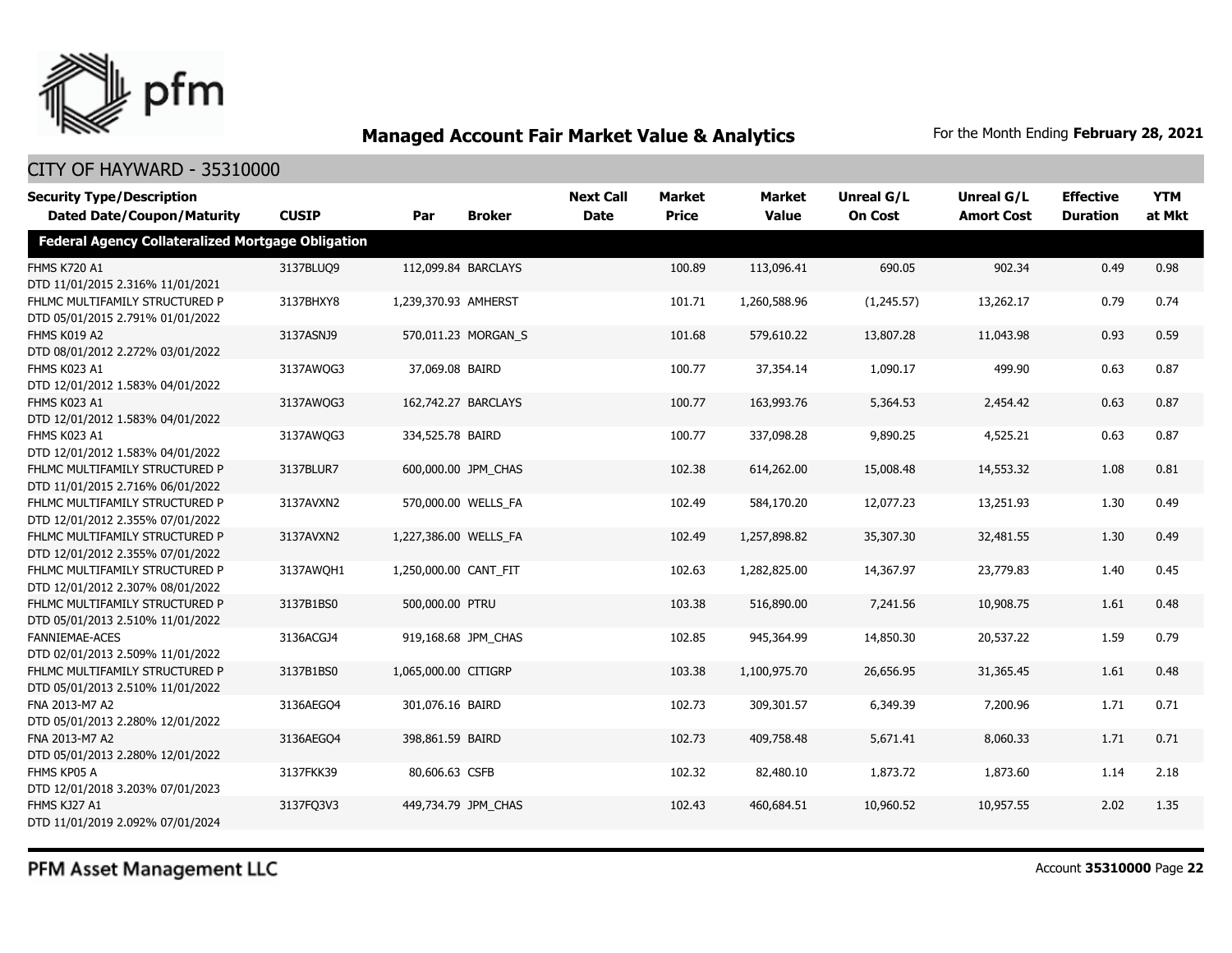

### CITY OF HAYWARD - 35310000

| <b>Security Type/Description</b><br><b>Dated Date/Coupon/Maturity</b> | <b>CUSIP</b> | Par                   | <b>Broker</b> | <b>Next Call</b><br><b>Date</b> | <b>Market</b><br><b>Price</b> | <b>Market</b><br><b>Value</b> | Unreal G/L<br><b>On Cost</b> | Unreal G/L<br><b>Amort Cost</b> | <b>Effective</b><br><b>Duration</b> | <b>YTM</b><br>at Mkt |
|-----------------------------------------------------------------------|--------------|-----------------------|---------------|---------------------------------|-------------------------------|-------------------------------|------------------------------|---------------------------------|-------------------------------------|----------------------|
| <b>Federal Agency Collateralized Mortgage Obligation</b>              |              |                       |               |                                 |                               |                               |                              |                                 |                                     |                      |
| FHMS KJ30 A1<br>DTD 07/01/2020 0.526% 01/25/2025                      | 3137FUZN7    | 388,189.40 JPM CHA    |               |                                 | 99.87                         | 387,680,87                    | (501.17)                     | (502.13)                        | 2.96                                | 0.56                 |
| <b>Security Type Sub-Total</b>                                        |              | 10,322,638.03         |               |                                 |                               | 10,561,898.34                 | 178,205.87                   | 207,874.68                      | 1.36                                | 0.67                 |
| <b>Federal Agency Bond / Note</b>                                     |              |                       |               |                                 |                               |                               |                              |                                 |                                     |                      |
| FEDERAL FARM CREDIT BANK NOTES<br>DTD 04/08/2020 0.375% 04/08/2022    | 3133ELWD2    | 2,550,000.00 WELLS_F  |               |                                 | 100.30                        | 2,557,586.25                  | 11,360.25                    | 9,669.70                        | 1.11                                | 0.11                 |
| FEDERAL FARM CREDIT BANK NOTES<br>DTD 06/02/2020 0.250% 06/02/2022    | 3133ELE75    | 2,575,000.00 DAIWA    |               |                                 | 100.17                        | 2,579,349.18                  | 6,084.73                     | 5,441.05                        | 1.26                                | 0.12                 |
| FEDERAL HOME LOAN BANK<br>DTD 06/01/2012 2.125% 06/10/2022            | 313379069    | 2,475,000.00 CITIGRP  |               |                                 | 102.56                        | 2,538,362.48                  | 45,963.23                    | 55,937.53                       | 1.27                                | 0.12                 |
| FREDDIE MAC NOTES<br>DTD 07/23/2020 0.125% 07/25/2022                 | 3137EAET2    | 1,575,000.00 WELLS F  |               |                                 | 100.00                        | 1,575,000.00                  | 3,559.50                     | 2,484.84                        | 1.41                                | 0.12                 |
| <b>FANNIE MAE NOTES</b><br>DTD 09/06/2019 1.375% 09/06/2022           | 3135G0W33    | 1,250,000.00 BARCLAYS |               |                                 | 101.87                        | 1,273,433.75                  | 27,783.75                    | 25,632.56                       | 1.51                                | 0.14                 |
| FEDERAL HOME LOAN BANKS NOTES<br>DTD 02/21/2020 1.375% 02/17/2023     | 3130AJ7E3    | 2,140,000.00 WELLS_FA |               |                                 | 102.35                        | 2,190,253.62                  | 54,191.22                    | 52,842.63                       | 1.95                                | 0.18                 |
| <b>FREDDIE MAC NOTES</b><br>DTD 04/20/2020 0.375% 04/20/2023          | 3137EAEO8    | 3.825.000.00 CITIGRP  |               |                                 | 100.40                        | 3,840,487.43                  | 25,049.93                    | 22,299.07                       | 2.14                                | 0.19                 |
| FREDDIE MAC NOTES<br>DTD 05/07/2020 0.375% 05/05/2023                 | 3137EAER6    | 1,750,000.00 JEFFERI  |               |                                 | 100.41                        | 1,757,222.25                  | 3,617.25                     | 4,533.72                        | 2.18                                | 0.19                 |
| FREDDIE MAC NOTES<br>DTD 05/07/2020 0.375% 05/05/2023                 | 3137EAER6    | 2,410,000.00 WELLS_F  |               |                                 | 100.41                        | 2,419,946.07                  | 10,958.27                    | 10,682.30                       | 2.18                                | 0.19                 |
| <b>FANNIE MAE NOTES</b><br>DTD 05/22/2020 0.250% 05/22/2023           | 3135G04Q3    | 1,550,000.00 WELLS_F  |               |                                 | 100.14                        | 1,552,235.10                  | 4,947.60                     | 4,268.85                        | 2.23                                | 0.19                 |
| <b>FANNIE MAE NOTES</b><br>DTD 05/22/2020 0.250% 05/22/2023           | 3135G04Q3    | 2,550,000.00 CITIGRP  |               |                                 | 100.14                        | 2,553,677.10                  | 11,352.60                    | 9,368.89                        | 2.23                                | 0.19                 |
| <b>FREDDIE MAC NOTES</b><br>DTD 06/16/2020 0.500% 06/16/2023          | 3134GVR67    | 1,900,000.00 JPM_CHA  |               |                                 | 100.11                        | 1,902,133.70                  | 2,133.70                     | 2,133.70                        | 2.29                                | 0.45                 |
| FREDDIE MAC NOTES<br>DTD 06/26/2020 0.250% 06/26/2023                 | 3137EAES4    | 2,340,000.00 TD       |               |                                 | 100.13                        | 2,342,976.48                  | 9,809.28                     | 8,261.76                        | 2.33                                | 0.20                 |
| <b>FANNIE MAE NOTES</b><br>DTD 07/10/2020 0.250% 07/10/2023           | 3135G05G4    | 1,000,000.00 WELLS F  |               |                                 | 100.18                        | 1,001,801.00                  | 2,161.00                     | 2,109.42                        | 2.37                                | 0.17                 |

PFM Asset Management LLC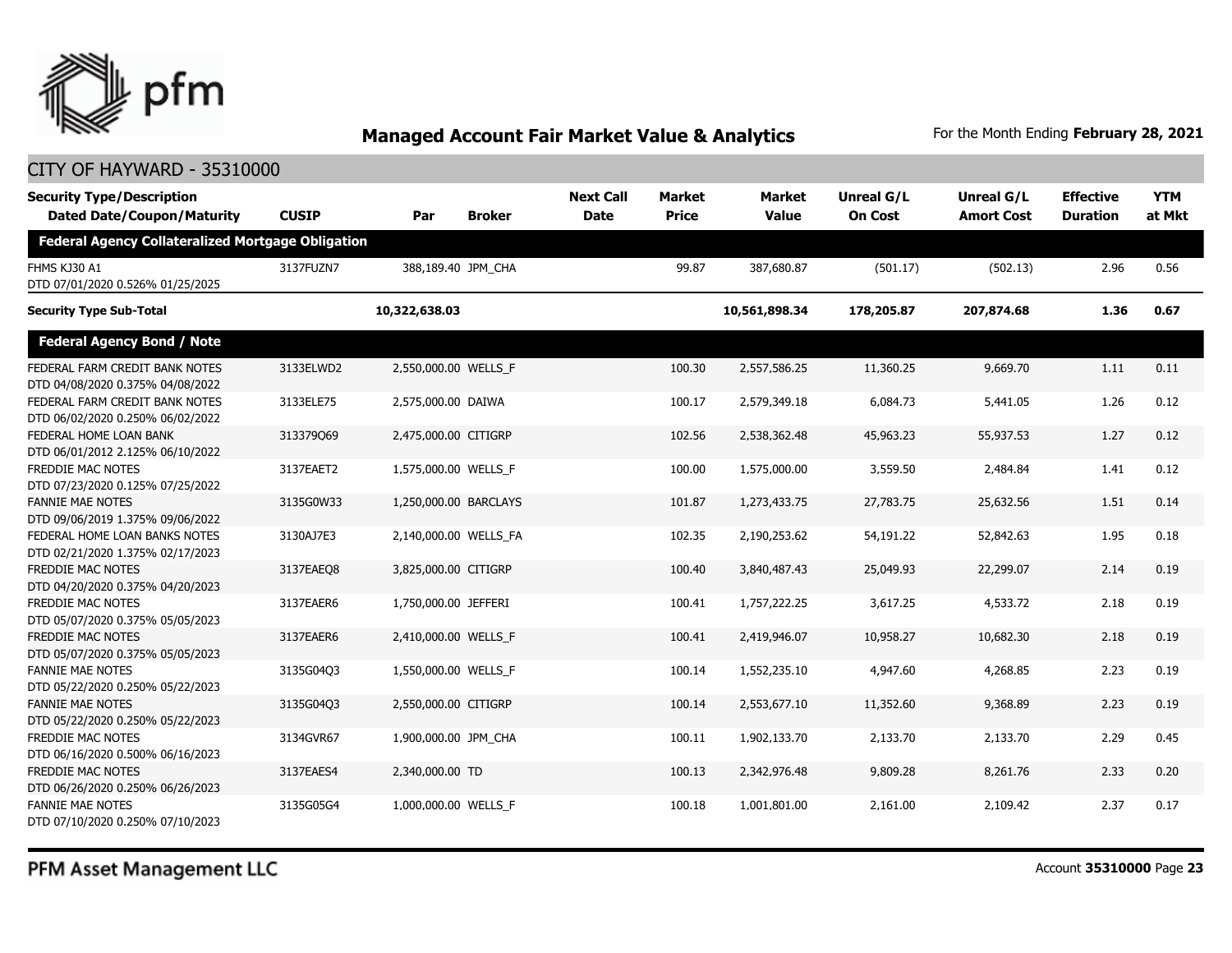

| <b>Security Type/Description</b>                                                      |              |                      |                     | <b>Next Call</b> | <b>Market</b> | <b>Market</b> | <b>Unreal G/L</b> | <b>Unreal G/L</b> | <b>Effective</b> | <b>YTM</b> |
|---------------------------------------------------------------------------------------|--------------|----------------------|---------------------|------------------|---------------|---------------|-------------------|-------------------|------------------|------------|
| <b>Dated Date/Coupon/Maturity</b>                                                     | <b>CUSIP</b> | Par                  | <b>Broker</b>       | <b>Date</b>      | <b>Price</b>  | <b>Value</b>  | <b>On Cost</b>    | <b>Amort Cost</b> | <b>Duration</b>  | at Mkt     |
| <b>Federal Agency Bond / Note</b>                                                     |              |                      |                     |                  |               |               |                   |                   |                  |            |
| <b>FANNIE MAE NOTES</b><br>DTD 07/10/2020 0.250% 07/10/2023                           | 3135G05G4    | 2,455,000.00 CITIGRP |                     |                  | 100.18        | 2,459,421.46  | 9,699.71          | 8,571.76          | 2.37             | 0.17       |
| <b>FANNIE MAE NOTES (CALLABLE)</b><br>DTD 08/10/2020 0.300% 08/10/2023                | 3135G05R0    | 1,950,000.00 CITIGRP |                     | 08/10/22         | 100.09        | 1,951,776.45  | 5,442.45          | 4,768.28          | 1.45             | 0.26       |
| <b>FREDDIE MAC NOTES</b><br>DTD 08/21/2020 0.250% 08/24/2023                          | 3137EAEV7    | 2,325,000.00 CITIGRP |                     |                  | 100.16        | 2,328,829.28  | 6,200.78          | 5,786.09          | 2.49             | 0.18       |
| <b>FREDDIE MAC NOTES</b><br>DTD 09/04/2020 0.250% 09/08/2023                          | 3137EAEW5    | 900,000.00 NOMURA    |                     |                  | 100.09        | 900,826.20    | 1,114.20          | 1,075.26          | 2.52             | 0.21       |
| <b>FREDDIE MAC NOTES</b><br>DTD 09/04/2020 0.250% 09/08/2023                          | 3137EAEW5    | 1,010,000.00 NOMURA  |                     |                  | 100.09        | 1,010,927.18  | 742.74            | 772.61            | 2.52             | 0.21       |
| FREDDIE MAC NOTES<br>DTD 09/04/2020 0.250% 09/08/2023                                 | 3137EAEW5    | 1,590,000.00 WELLS_F |                     |                  | 100.09        | 1,591,459.62  | 1,984.32          | 1,899.34          | 2.52             | 0.21       |
| <b>FREDDIE MAC NOTES</b><br>DTD 11/05/2020 0.250% 11/06/2023                          | 3137EAEZ8    | 2,250,000.00 CITIGRP |                     |                  | 99.96         | 2,249,192.25  | 1,217.25          | 1,002.93          | 2.69             | 0.26       |
| FREDDIE MAC NOTES<br>DTD 12/04/2020 0.250% 12/04/2023                                 | 3137EAFA2    | 2,130,000.00 CITIGRP |                     |                  | 99.91         | 2,128,044.66  | 153.36            | (14.18)           | 2.76             | 0.28       |
| <b>Security Type Sub-Total</b>                                                        |              | 44,500,000.00        |                     |                  |               | 44,704,941.51 | 245,527.12        | 239,528.11        | 2.05             | 0.19       |
| <b>Corporate Note</b>                                                                 |              |                      |                     |                  |               |               |                   |                   |                  |            |
| HOME DEPOT INC<br>DTD 12/06/2018 3.250% 03/01/2022                                    | 437076BV3    |                      | 175,000.00 JPM_CHAS |                  | 102.99        | 180,238.80    | 5,718.30          | 5,386.99          | 0.99             | 0.26       |
| GOLDMAN SACHS GROUP INC (CALLABLE)<br><b>NOTE</b><br>DTD 01/26/2017 3.000% 04/26/2022 | 38141GWC4    |                      | 275,000.00 GOLDMAN  | 04/26/21         | 100.38        | 276,051.88    | 4,071.38          | 2,142.11          | 0.17             | 2.66       |
| <b>IBM CORP</b><br>DTD 05/15/2019 2.850% 05/13/2022                                   | 459200JX0    |                      | 300,000.00 WELLS FA |                  | 103.05        | 309,155.70    | 2,429.70          | 5,953.54          | 1.19             | 0.31       |
| UNITED PARCEL SERVICE (CALLABLE)<br><b>NOTES</b><br>DTD 05/16/2017 2.350% 05/16/2022  | 911312BC9    |                      | 300,000.00 JPM CHAS | 04/16/22         | 102.36        | 307.091.10    | 5,402.10          | 6,413.19          | 1.12             | 0.39       |
| MORGAN STANLEY CORP NOTES<br>DTD 05/19/2017 2.750% 05/19/2022                         | 61744YAH1    | 300,000,00 RBC       |                     |                  | 103.00        | 309,006.00    | 10,995.00         | 9.783.39          | 1.21             | 0.28       |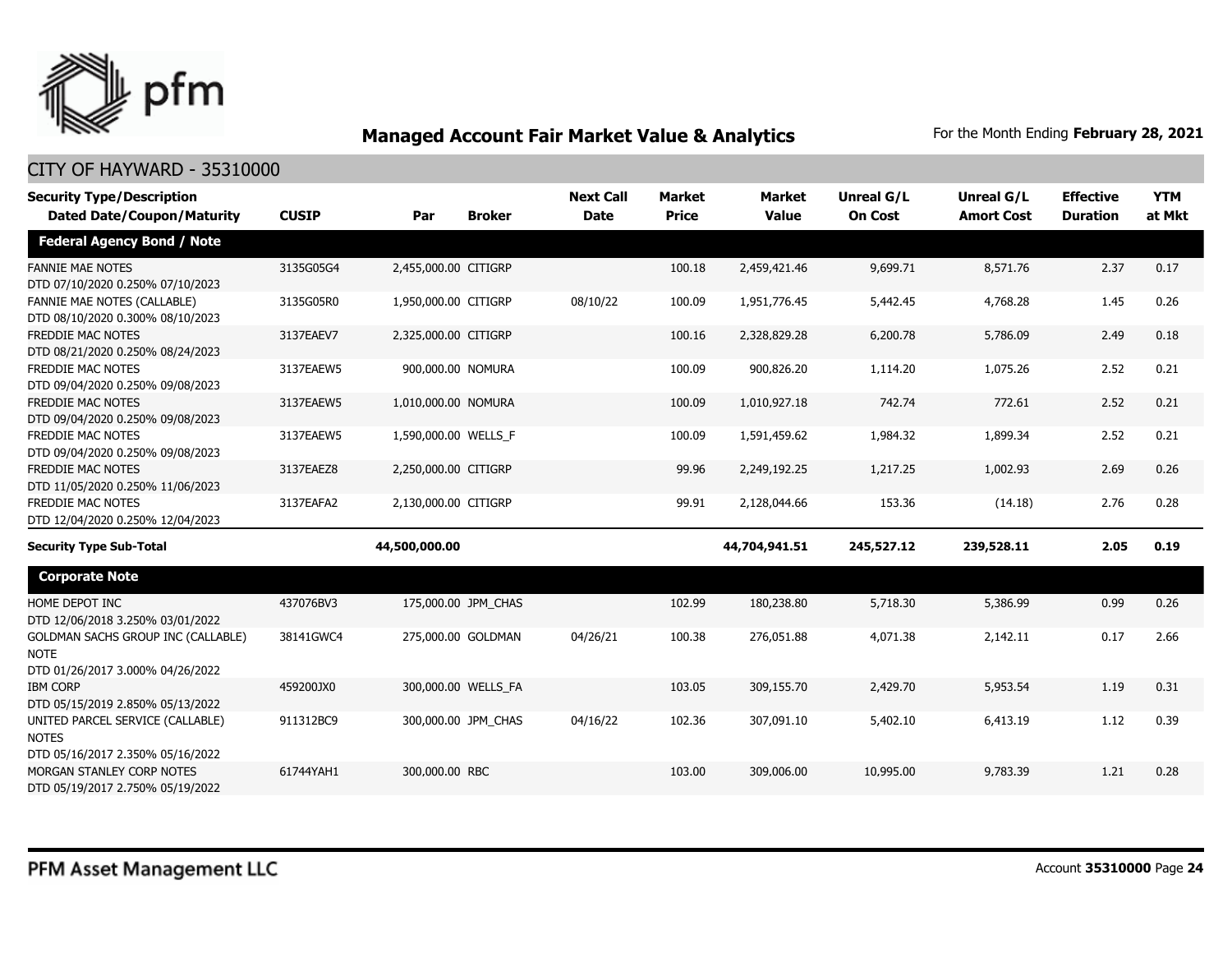

| <b>Security Type/Description</b><br><b>Dated Date/Coupon/Maturity</b>                  | <b>CUSIP</b> | Par                | <b>Broker</b>       | <b>Next Call</b><br><b>Date</b> | <b>Market</b><br><b>Price</b> | <b>Market</b><br><b>Value</b> | <b>Unreal G/L</b><br><b>On Cost</b> | <b>Unreal G/L</b><br><b>Amort Cost</b> | <b>Effective</b><br><b>Duration</b> | <b>YTM</b><br>at Mkt |
|----------------------------------------------------------------------------------------|--------------|--------------------|---------------------|---------------------------------|-------------------------------|-------------------------------|-------------------------------------|----------------------------------------|-------------------------------------|----------------------|
| <b>Corporate Note</b>                                                                  |              |                    |                     |                                 |                               |                               |                                     |                                        |                                     |                      |
| CATERPILLAR FINANCIAL SERVICES CORP<br><b>NOTE</b><br>DTD 09/06/2019 1.900% 09/06/2022 | 14913Q3A5    |                    | 325,000.00 BARCLAYS |                                 | 102.39                        | 332,764.90                    | 8,216.65                            | 7,993.25                               | 1.50                                | 0.32                 |
| ADOBE INC CORP NOTE<br>DTD 02/03/2020 1.700% 02/01/2023                                | 00724PAA7    | 300,000.00 KEYBANC |                     |                                 | 102.69                        | 308,076.60                    | 8,145.60                            | 8,120.88                               | 1.91                                | 0.29                 |
| TOYOTA MOTOR CREDIT CORP<br><b>CORPORATE NOTES</b><br>DTD 04/01/2020 2.900% 03/30/2023 | 89236TGW9    | 575,000.00 BNP_PAR |                     |                                 | 105.37                        | 605,851.05                    | 4,263.05                            | 11,902.42                              | 2.03                                | 0.31                 |
| JPMORGAN CHASE & CO BONDS<br>DTD 03/22/2019 3.207% 04/01/2023                          | 46647PBB1    | 350,000.00 WELLS F |                     | 04/01/22                        | 102.99                        | 360,472.35                    | (3,499.65)                          | 375.80                                 | 1.07                                | 1.74                 |
| EXXON MOBIL CORPORATION CORPORATE<br><b>NOTES</b><br>DTD 04/15/2020 1.571% 04/15/2023  | 30231GBL5    | 150,000.00 CITIGRP |                     |                                 | 102.61                        | 153,917.10                    | 2,045.10                            | 2,556.12                               | 2.10                                | 0.34                 |
| <b>CHEVRON CORP CORPORATE NOTES</b><br>DTD 05/11/2020 1.141% 05/11/2023                | 166764BV1    | 150,000.00 JPM_CHA |                     |                                 | 101.61                        | 152,411.40                    | 2,411.40                            | 2,411.40                               | 2.18                                | 0.41                 |
| PACCAR FINANCIAL CORP CORPORATE<br><b>NOTES</b><br>DTD 06/08/2020 0.800% 06/08/2023    | 69371RQ82    | 175,000.00 TD      |                     |                                 | 100.93                        | 176,631.35                    | 1,874.60                            | 1,815.51                               | 2.26                                | 0.39                 |
| JOHN DEERE CAPITAL CORP CORPORATE<br><b>NOTES</b><br>DTD 06/04/2020 0.700% 07/05/2023  | 24422EVH9    | 200,000.00 HSBC    |                     |                                 | 100.80                        | 201,593.40                    | 1,757.40                            | 1,718.07                               | 2.34                                | 0.36                 |
| CATERPILLAR FINL SERVICE CORPORATE<br><b>NOTES</b><br>DTD 07/08/2020 0.650% 07/07/2023 | 14913R2D8    | 325,000.00 BARCLAY |                     |                                 | 100.58                        | 326,870.05                    | 2,052.05                            | 2,012.79                               | 2.35                                | 0.40                 |
| PACCAR FINANCIAL CORP CORPORATE<br><b>NOTES</b><br>DTD 08/11/2020 0.350% 08/11/2023    | 69371RQ90    | 325,000.00 BNP_PAR |                     |                                 | 99.80                         | 324,341.88                    | (232.37)                            | (310.91)                               | 2.45                                | 0.43                 |
| CHEVRON USA INC CORPORATE NOTES<br>DTD 08/12/2020 0.426% 08/11/2023                    | 166756AJ5    | 415,000.00 BARCLAY |                     |                                 | 100.25                        | 416,034.18                    | 1,034.18                            | 1,034.18                               | 2.45                                | 0.32                 |
| TOYOTA MOTOR CREDIT CORP<br><b>CORPORATE NOTES</b><br>DTD 08/14/2020 0.500% 08/14/2023 | 89236THF5    | 530,000.00 JPM_CHA |                     |                                 | 100.40                        | 532,135.90                    | 2,544.00                            | 2,469.83                               | 2.45                                | 0.34                 |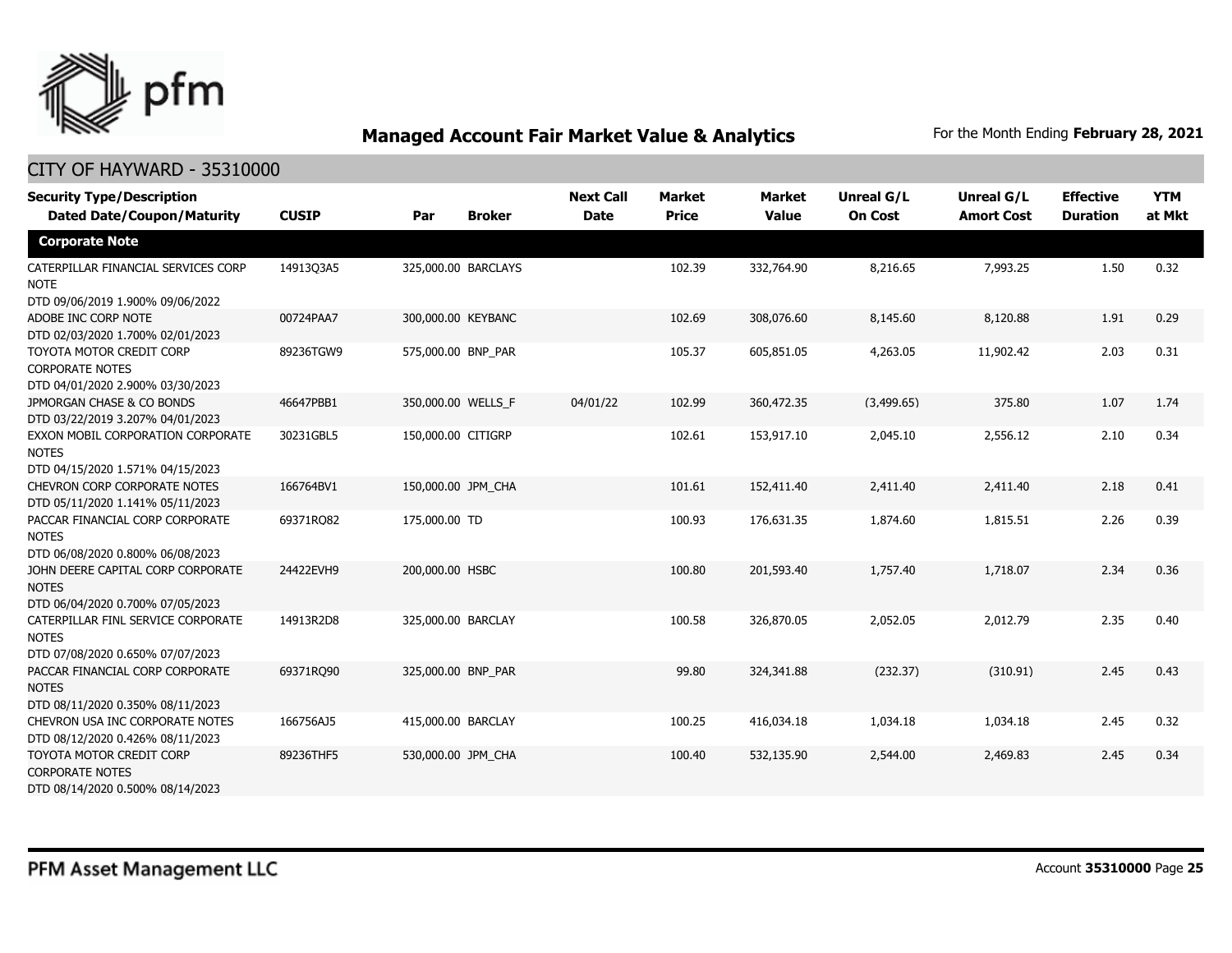

| <b>Security Type/Description</b><br><b>Dated Date/Coupon/Maturity</b>                                                     | <b>CUSIP</b> | Par                | <b>Broker</b> | <b>Next Call</b><br><b>Date</b> | <b>Market</b><br><b>Price</b> | <b>Market</b><br><b>Value</b> | <b>Unreal G/L</b><br><b>On Cost</b> | Unreal G/L<br><b>Amort Cost</b> | <b>Effective</b><br><b>Duration</b> | <b>YTM</b><br>at Mkt |
|---------------------------------------------------------------------------------------------------------------------------|--------------|--------------------|---------------|---------------------------------|-------------------------------|-------------------------------|-------------------------------------|---------------------------------|-------------------------------------|----------------------|
| <b>Corporate Note</b>                                                                                                     |              |                    |               |                                 |                               |                               |                                     |                                 |                                     |                      |
| JOHN DEERE CAPITAL CORP CORPORATE<br><b>NOTES</b><br>DTD 10/09/2020 0.400% 10/10/2023                                     | 24422EVJ5    | 250,000.00 JPM CHA |               |                                 | 100.21                        | 250,527.25                    | 817.25                              | 779.41                          | 2.61                                | 0.32                 |
| CITIGROUP INC CORP NOTES<br>DTD 10/25/2013 3.875% 10/25/2023                                                              | 172967HD6    | 300,000.00 SUSO    |               |                                 | 108.97                        | 326,907.00                    | (2, 193.00)                         | 1,620.82                        | 2.53                                | 0.47                 |
| BRISTOL-MYERS SQUIBB CO (CALLABLE)<br><b>CORP</b>                                                                         | 110122DT2    | 350,000.00 CITIGRP |               |                                 | 100.07                        | 350,252.70                    | 252.70                              | 252.70                          | 2.69                                | 0.51                 |
| DTD 11/13/2020 0.537% 11/13/2023<br>GOLDMAN SACHS GROUP INC CORPORATE<br><b>NOTES</b><br>DTD 11/19/2020 0.627% 11/17/2023 | 38141GXL3    | 250,000.00 GOLDMAN |               |                                 | 100.35                        | 250,880.50                    | 880.50                              | 880.50                          | 2.70                                | 0.50                 |
| <b>IBM CORP NOTES</b><br>DTD 02/12/2014 3.625% 02/12/2024                                                                 | 459200HU8    | 275,000.00 WELLS_F |               |                                 | 109.14                        | 300,147.38                    | (2, 168.37)                         | 1,089.88                        | 2.84                                | 0.50                 |
| <b>GOLDMAN SACHS CORP NOTES</b><br>DTD 03/03/2014 4.000% 03/03/2024                                                       | 38141GVM3    | 325,000.00 TD      |               |                                 | 109.87                        | 357,088.55                    | (1, 139.45)                         | (112.99)                        | 2.83                                | 0.68                 |
| COMCAST CORP (CALLABLE) CORPORATE<br><b>NOTES</b><br>DTD 10/05/2018 3.700% 04/15/2024                                     | 20030NCR0    | 150,000.00 CITIGRP |               | 03/15/24                        | 109.62                        | 164,422.80                    | 84.30                               | 3,086.81                        | 2.89                                | 0.59                 |
| MORGAN STANLEY CORP NOTES<br>DTD 04/24/2018 3.737% 04/24/2024                                                             | 61744YAQ1    | 300,000.00 CSFB    |               |                                 | 106.74                        | 320,230.50                    | (2,620.50)                          | (46.24)                         | 2.98                                | 1.54                 |
| CITIGROUP INC CORPORATE NOTES<br>DTD 05/14/2020 1.678% 05/15/2024                                                         | 172967MR9    | 300,000.00 CITIGRP |               |                                 | 102.36                        | 307,070.40                    | 7,070.40                            | 7,070.40                        | 3.13                                | 0.93                 |
| <b>BANK OF AMERICA CORP NOTES</b><br>DTD 07/23/2018 3.864% 07/23/2024                                                     | 06051GHL6    | 150,000.00 MERRILL |               |                                 | 107.37                        | 161,052.75                    | (1, 569.75)                         | (226.80)                        | 3.22                                | 1.63                 |
| BANK OF AMERICA CORP NOTES<br>DTD 07/23/2018 3.864% 07/23/2024                                                            | 06051GHL6    | 300,000.00 SUSQ    |               |                                 | 107.37                        | 322,105.50                    | (5,044.50)                          | (1,545.85)                      | 3.22                                | 1.63                 |
| BRISTOL MYERS SQUIBB CO CORP NOTES<br>(CALL<br>DTD 01/26/2020 2.900% 07/26/2024                                           | 110122CM8    | 144,000.00 HSBC    |               | 06/26/24                        | 107.41                        | 154,669.39                    | (1,237.97)                          | 33.43                           | 3.20                                | 0.69                 |
| JPMORGAN CHASE & CO CORPORATE<br><b>NOTES</b><br>DTD 09/16/2020 0.653% 09/16/2024                                         | 46647PBS4    | 125,000.00 CSFB    |               |                                 | 100.24                        | 125,298.00                    | 330.50                              | 327.09                          | 3.51                                | 0.58                 |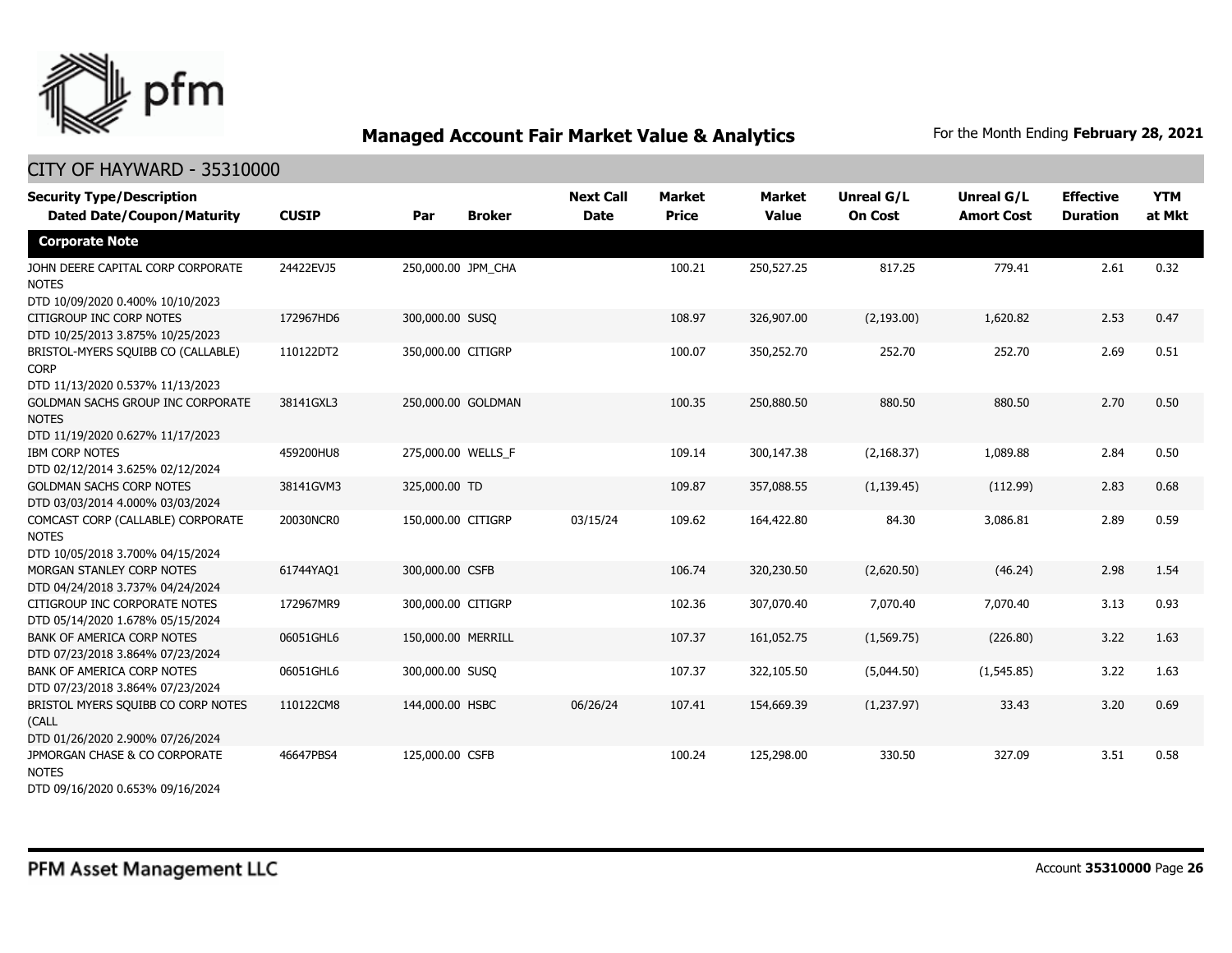

| <b>Security Type/Description</b><br><b>Dated Date/Coupon/Maturity</b>                                               | <b>CUSIP</b> | Par                 | <b>Broker</b> | <b>Next Call</b><br><b>Date</b> | <b>Market</b><br><b>Price</b> | <b>Market</b><br><b>Value</b> | <b>Unreal G/L</b><br><b>On Cost</b> | Unreal G/L<br><b>Amort Cost</b> | <b>Effective</b><br><b>Duration</b> | <b>YTM</b><br>at Mkt |
|---------------------------------------------------------------------------------------------------------------------|--------------|---------------------|---------------|---------------------------------|-------------------------------|-------------------------------|-------------------------------------|---------------------------------|-------------------------------------|----------------------|
| <b>Corporate Note</b>                                                                                               |              |                     |               |                                 |                               |                               |                                     |                                 |                                     |                      |
| JPMORGAN CHASE & CO CORPORATE<br><b>NOTES</b><br>DTD 09/16/2020 0.653% 09/16/2024                                   | 46647PBS4    | 485,000.00 JPM_CHA  |               |                                 | 100.24                        | 486,156.24                    | 1,156.24                            | 1,156.24                        | 3.51                                | 0.58                 |
| BANK OF AMERICA CORP CORPORATE<br><b>NOTES</b>                                                                      | 06051GJH3    | 625,000.00 MERRILL  |               |                                 | 100.93                        | 630,799.38                    | 5,799.38                            | 5,799.38                        | 3.61                                | 0.55                 |
| DTD 10/21/2020 0.810% 10/24/2024<br>JPMORGAN CHASE & CO CORP NOTES<br>(CALLABLE<br>DTD 02/16/2021 0.563% 02/16/2025 | 46647PBY1    | 265,000.00 JPM CHA  |               | 02/16/24                        | 99.75                         | 264,324.25                    | (675.75)                            | (675.75)                        | 2.95                                | 0.63                 |
| <b>Security Type Sub-Total</b>                                                                                      |              | 9,764,000.00        |               |                                 |                               | 10,044,576.23                 | 58,970.47                           | 91,267.59                       | 2.39                                | 0.65                 |
| <b>Certificate of Deposit</b>                                                                                       |              |                     |               |                                 |                               |                               |                                     |                                 |                                     |                      |
| CREDIT AGRICOLE CIB NY CERT DEPOS<br>DTD 04/04/2019 2.830% 04/02/2021                                               | 22535CDU2    | 600,000.00 CREDAG   |               |                                 | 100.26                        | 601,548.60                    | 1,548.60                            | 1,548.60                        | 0.10                                | $-0.02$              |
| ROYAL BANK OF CANADA NY CD<br>DTD 06/08/2018 3.240% 06/07/2021                                                      | 78012UEE1    | 600,000.00 RBC      |               |                                 | 100.88                        | 605,294.40                    | 5,294.40                            | 5,294.40                        | 0.28                                | $-0.03$              |
| CREDIT SUISSE NEW YORK CERT DEPOS<br>DTD 08/07/2020 0.520% 02/01/2022                                               | 22549L6F7    | 975,000.00 CSFB     |               |                                 | 100.28                        | 977,703.68                    | 2,703.68                            | 2,703.68                        | 0.94                                | 0.22                 |
| SOCIETE GENERALE NY CERT DEPOS<br>DTD 02/19/2020 1.800% 02/14/2022                                                  | 83369XDL9    | 600,000.00 MERRILL  |               |                                 | 101.37                        | 608,190.00                    | 8,190.00                            | 8,190.00                        | 0.96                                | 0.37                 |
| SUMITOMO MITSUI BANK NY CERT DEPOS<br>DTD 07/14/2020 0.700% 07/08/2022                                              | 86565CKU2    | 475,000.00 SMBC     |               |                                 | 100.63                        | 477,968.75                    | 2,968.75                            | 2,968.75                        | 1.36                                | 0.24                 |
| NORDEA BANK ABP NEW YORK CERT<br><b>DEPOS</b><br>DTD 08/29/2019 1.850% 08/26/2022                                   | 65558TLL7    | 625,000.00 MERRILL  |               |                                 | 102.49                        | 640,533.13                    | 15,533.13                           | 15,533.13                       | 1.49                                | 0.18                 |
| SKANDINAV ENSKILDA BANK LT CD<br>DTD 09/03/2019 1.860% 08/26/2022                                                   | 83050PDR7    | 625,000.00 BARCLAYS |               |                                 | 102.50                        | 640,626.25                    | 15,626.25                           | 15,626.25                       | 1.49                                | 0.18                 |
| DNB BANK ASA/NY LT CD<br>DTD 12/06/2019 2.040% 12/02/2022                                                           | 23341VZT1    | 625,000.00 GOLDMAN  |               |                                 | 103.23                        | 645,199.38                    | 20,199.38                           | 20,199.38                       | 1.74                                | 0.19                 |
| <b>Security Type Sub-Total</b>                                                                                      |              | 5,125,000.00        |               |                                 |                               | 5,197,064.19                  | 72,064.19                           | 72,064.19                       | 1.04                                | 0.17                 |
| <b>Bank Note</b>                                                                                                    |              |                     |               |                                 |                               |                               |                                     |                                 |                                     |                      |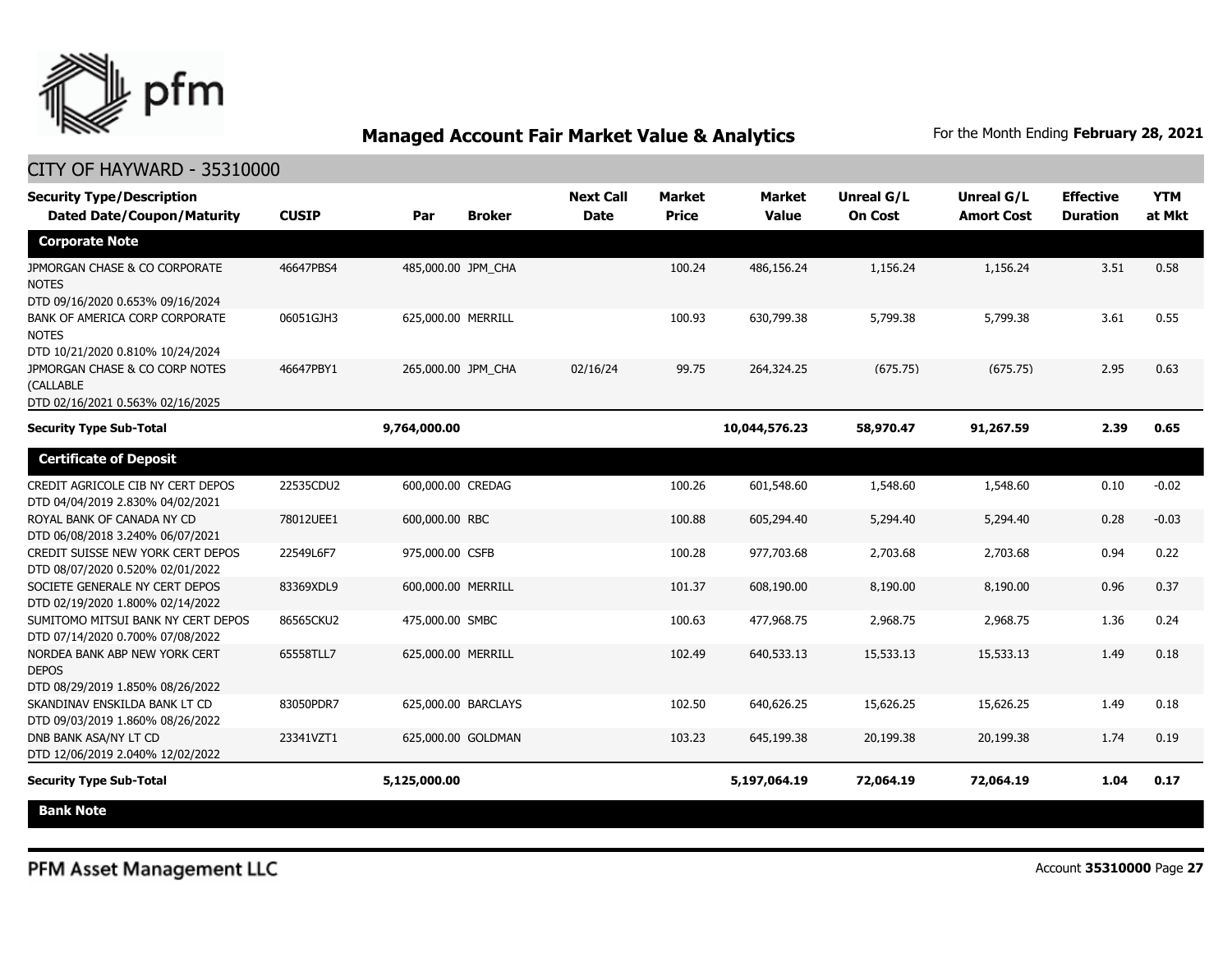

### CITY OF HAYWARD - 35310000

| <b>Security Type/Description</b><br><b>Dated Date/Coupon/Maturity</b> | <b>CUSIP</b> | Par                 | <b>Broker</b>      | <b>Next Call</b><br><b>Date</b> | <b>Market</b><br><b>Price</b> | <b>Market</b><br><b>Value</b> | Unreal G/L<br><b>On Cost</b> | Unreal G/L<br><b>Amort Cost</b> | <b>Effective</b><br><b>Duration</b> | <b>YTM</b><br>at Mkt |
|-----------------------------------------------------------------------|--------------|---------------------|--------------------|---------------------------------|-------------------------------|-------------------------------|------------------------------|---------------------------------|-------------------------------------|----------------------|
| <b>Bank Note</b>                                                      |              |                     |                    |                                 |                               |                               |                              |                                 |                                     |                      |
| PNC BANK NA CORP NOTES<br>DTD 06/08/2018 3.500% 06/08/2023            | 69353RFL7    | 300,000.00 TD       |                    | 11/09/21                        | 106.88                        | 320,634.90                    | (605.10)                     | 11,825.52                       | 0.70                                | 0.45                 |
| <b>Security Type Sub-Total</b>                                        |              | 300,000.00          |                    |                                 |                               | 320,634.90                    | (605.10)                     | 11,825.52                       | 0.70                                | 0.45                 |
| <b>Asset-Backed Security</b>                                          |              |                     |                    |                                 |                               |                               |                              |                                 |                                     |                      |
| GMALT 2019-1 A3<br>DTD 02/21/2019 2.980% 12/20/2021                   | 36256UAD0    |                     | 31,646.35 WELLS FA |                                 | 100.20                        | 31,708.76                     | 67.38                        | 63.82                           | 0.10                                | 2.73                 |
| FORDL 2019-A A3<br>DTD 02/25/2019 2.900% 05/15/2022                   | 34532FAD4    | 89,943.42 CITIGRP   |                    |                                 | 100.32                        | 90,233.72                     | 297.34                       | 292.94                          | 0.71                                | 2.63                 |
| <b>VWALT 2019-A A3</b><br>DTD 10/04/2019 1.990% 11/21/2022            | 92867XAD8    | 300,000.00 JPM_CHAS |                    |                                 | 101.12                        | 303,363.99                    | 3,368.73                     | 3,366.60                        | 0.77                                | 1.33                 |
| HART 2018-B A3<br>DTD 12/12/2018 3.200% 12/15/2022                    | 44933AAC1    |                     | 77,220.20 BARCLAYS |                                 | 101.08                        | 78,053.83                     | 834.56                       | 834.05                          | 0.40                                | 2.58                 |
| HAROT 2019-1 A3<br>DTD 02/27/2019 2.830% 03/20/2023                   | 43814WAC9    | 136,672.27 MERRILL  |                    |                                 | 101.44                        | 138,646.80                    | 1,978.20                     | 1,976.38                        | 0.60                                | 2.11                 |
| FORD CREDIT AUTO OWNER TRUST<br>DTD 10/23/2018 3.240% 04/15/2023      | 34532TAD4    | 111,714.40 BARCLAYS |                    |                                 | 101.32                        | 113,184.03                    | 1,488.74                     | 1,478.69                        | 0.46                                | 2.60                 |
| NAROT 2018-C A3<br>DTD 12/12/2018 3.220% 06/15/2023                   | 65478NAD7    | 139,791.04 MIZUHO   |                    |                                 | 101.67                        | 142,126.51                    | 2,362.26                     | 2,349.08                        | 0.56                                | 2.47                 |
| CARMAX AUTO OWNER TRUST<br>DTD 07/25/2018 3.130% 06/15/2023           | 14313FAD1    | 157,940.68 BARCLAYS |                    |                                 | 101.50                        | 160,307.86                    | 2,388.70                     | 2,377.25                        | 0.53                                | 2.46                 |
| HYUNDAI AUTO RECEIVABLES TRUST<br>DTD 04/10/2019 2.660% 06/15/2023    | 44932NAD2    | 204,143.80 SOCGEN   |                    |                                 | 101.37                        | 206,938.34                    | 2,821.41                     | 2,809.25                        | 0.58                                | 2.05                 |
| GMALT 2020-3 A3<br>DTD 09/29/2020 0.450% 08/21/2023                   | 362569AC9    | 320,000.00 WELLS F  |                    |                                 | 100.31                        | 321,001.95                    | 1,032.61                     | 1,028.17                        | 1.33                                | 0.32                 |
| CARMAX AUTO OWNER TRUST<br>DTD 10/24/2018 3.360% 09/15/2023           | 14315EAC4    | 167,201.73 MERRILL  |                    |                                 | 101.91                        | 170,398.43                    | 3,198.23                     | 3,197.49                        | 0.64                                | 2.58                 |
| COPAR 2019-1 A3<br>DTD 05/30/2019 2.510% 11/15/2023                   | 14042WAC4    | 158,341.59 JPM CHAS |                    |                                 | 101.50                        | 160,724.09                    | 2,414.58                     | 2,401.96                        | 0.67                                | 1.94                 |
| MBALT 2020-B A3<br>DTD 09/23/2020 0.400% 11/15/2023                   | 58769EAC2    | 170,000.00 MIZUHO   |                    |                                 | 100.20                        | 170,346.22                    | 354.84                       | 353.65                          | 1.50                                | 0.32                 |
| FIFTH THIRD AUTO TRUST<br>DTD 05/08/2019 2.640% 12/15/2023            | 31680YAD9    | 187,059.49 CSFB     |                    |                                 | 101.55                        | 189,953.30                    | 2,934.93                     | 2,918.72                        | 0.63                                | 2.07                 |

PFM Asset Management LLC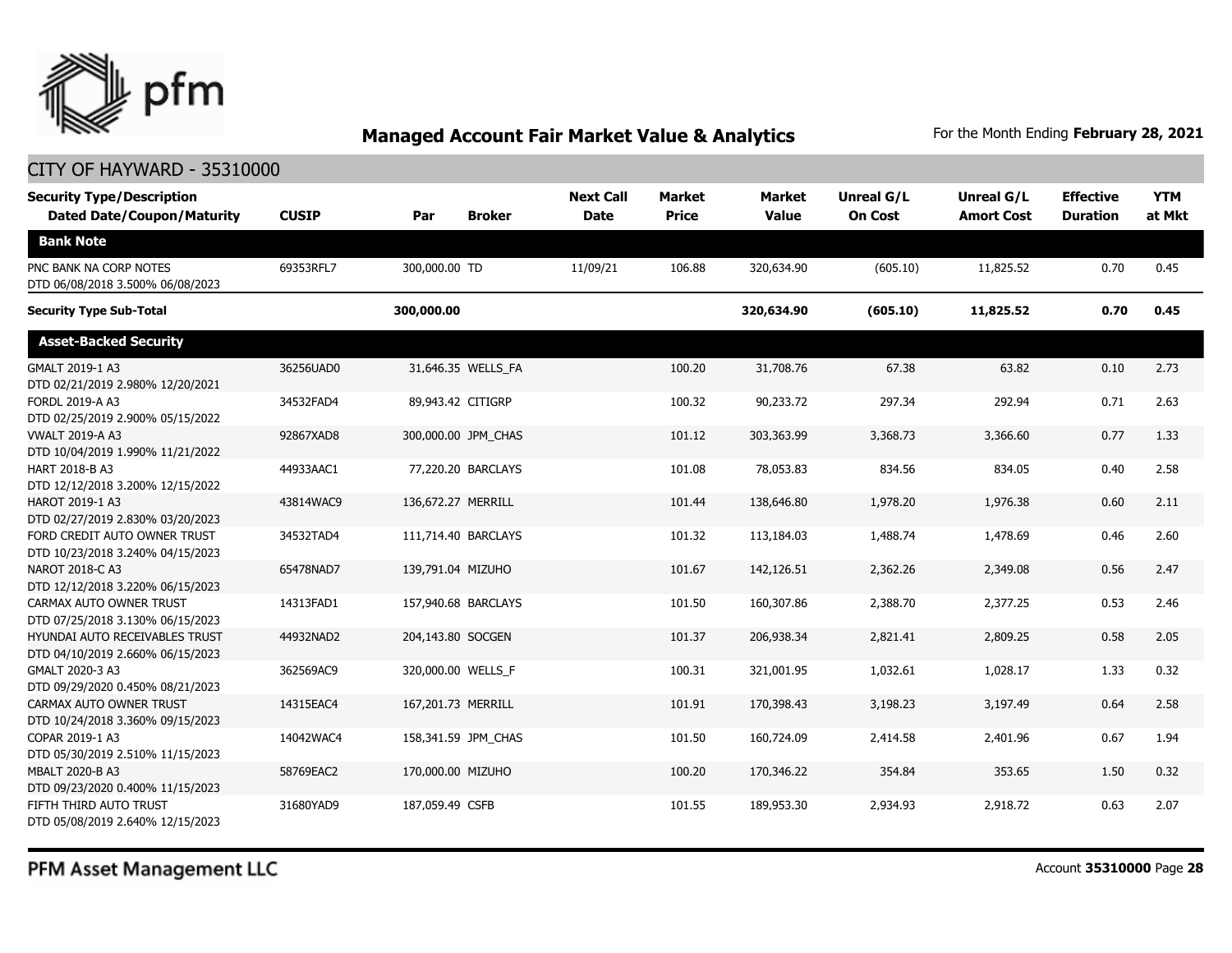

| <b>Security Type/Description</b><br><b>Dated Date/Coupon/Maturity</b> | <b>CUSIP</b> | Par                | <b>Broker</b>       | <b>Next Call</b><br><b>Date</b> | <b>Market</b><br><b>Price</b> | <b>Market</b><br><b>Value</b> | <b>Unreal G/L</b><br><b>On Cost</b> | Unreal G/L<br><b>Amort Cost</b> | <b>Effective</b><br><b>Duration</b> | <b>YTM</b><br>at Mkt |
|-----------------------------------------------------------------------|--------------|--------------------|---------------------|---------------------------------|-------------------------------|-------------------------------|-------------------------------------|---------------------------------|-------------------------------------|----------------------|
| <b>Asset-Backed Security</b>                                          |              |                    |                     |                                 |                               |                               |                                     |                                 |                                     |                      |
| <b>HDMOT 2019-A A3</b><br>DTD 06/26/2019 2.340% 02/15/2024            | 41284WAC4    |                    | 261,921.75 BARCLAYS |                                 | 101.31                        | 265,343.02                    | 3,441.54                            | 3,434.20                        | 0.62                                | 1.89                 |
| GMCAR 2019-2 A3<br>DTD 04/17/2019 2.650% 02/16/2024                   | 36257FAD2    |                    | 259,655.86 BARCLAYS |                                 | 101.50                        | 263,554.93                    | 3,920.20                            | 3,912.02                        | 0.64                                | 2.13                 |
| VZOT 2020-A A1A<br>DTD 01/29/2020 1.850% 07/22/2024                   | 92348TAA2    | 150,000.00 MERRILL |                     |                                 | 102.24                        | 153,364.19                    | 3,381.75                            | 3,377.49                        | 1.38                                | 1.18                 |
| COMET 2019-A2 A2<br>DTD 09/05/2019 1.720% 08/15/2024                  | 14041NFU0    | 600,000.00 RBC     |                     |                                 | 102.19                        | 613,163.34                    | 13,314.42                           | 13,269.00                       | 1.46                                | 1.07                 |
| <b>HDMOT 2020-A A3</b><br>DTD 01/29/2020 1.870% 10/15/2024            | 41284UAD6    | 135,000.00 CITIGRP |                     |                                 | 101.70                        | 137,291.46                    | 2,320.90                            | 2,314.11                        | 1.05                                | 1.39                 |
| CARMX 2020-1 A3<br>DTD 01/22/2020 1.890% 12/16/2024                   | 14315XAC2    | 345,000.00 MERRILL |                     |                                 | 102.18                        | 352,514.00                    | 7,581.69                            | 7,566.41                        | 1.44                                | 1.30                 |
| <b>VZOT 2020-B A</b><br>DTD 08/12/2020 0.470% 02/20/2025              | 92290BAA9    | 675,000.00 RBC     |                     |                                 | 100.32                        | 677,156.69                    | 2,298.44                            | 2,281.20                        | 1.93                                | 0.39                 |
| GMCAR 2020-3 A3<br>DTD 08/19/2020 0.450% 04/16/2025                   | 362590AC5    | 445,000.00 CITIGRP |                     |                                 | 100.21                        | 445,952.92                    | 1,054.74                            | 1,043.13                        | 1.84                                | 0.40                 |
| <b>Security Type Sub-Total</b>                                        |              | 5,123,252.58       |                     |                                 |                               | 5,185,328.38                  | 62,856.19                           | 62,645.61                       | 1.16                                | 1.35                 |
| <b>Managed Account Sub-Total</b>                                      |              | 127,544,890.61     |                     |                                 |                               | 129,337,535.81                | 1,392,944.89                        | 1,447,814.85                    | 1.85                                | 0.33                 |
| <b>Securities Sub-Total</b>                                           |              | \$127,544,890.61   |                     |                                 |                               | \$129,337,535.81              | \$1,392,944.89                      | \$1,447,814.85                  | 1.85                                | 0.33%                |
| <b>Accrued Interest</b>                                               |              |                    |                     |                                 |                               | \$301,193.51                  |                                     |                                 |                                     |                      |
| <b>Total Investments</b>                                              |              |                    |                     |                                 |                               | \$129,638,729.32              |                                     |                                 |                                     |                      |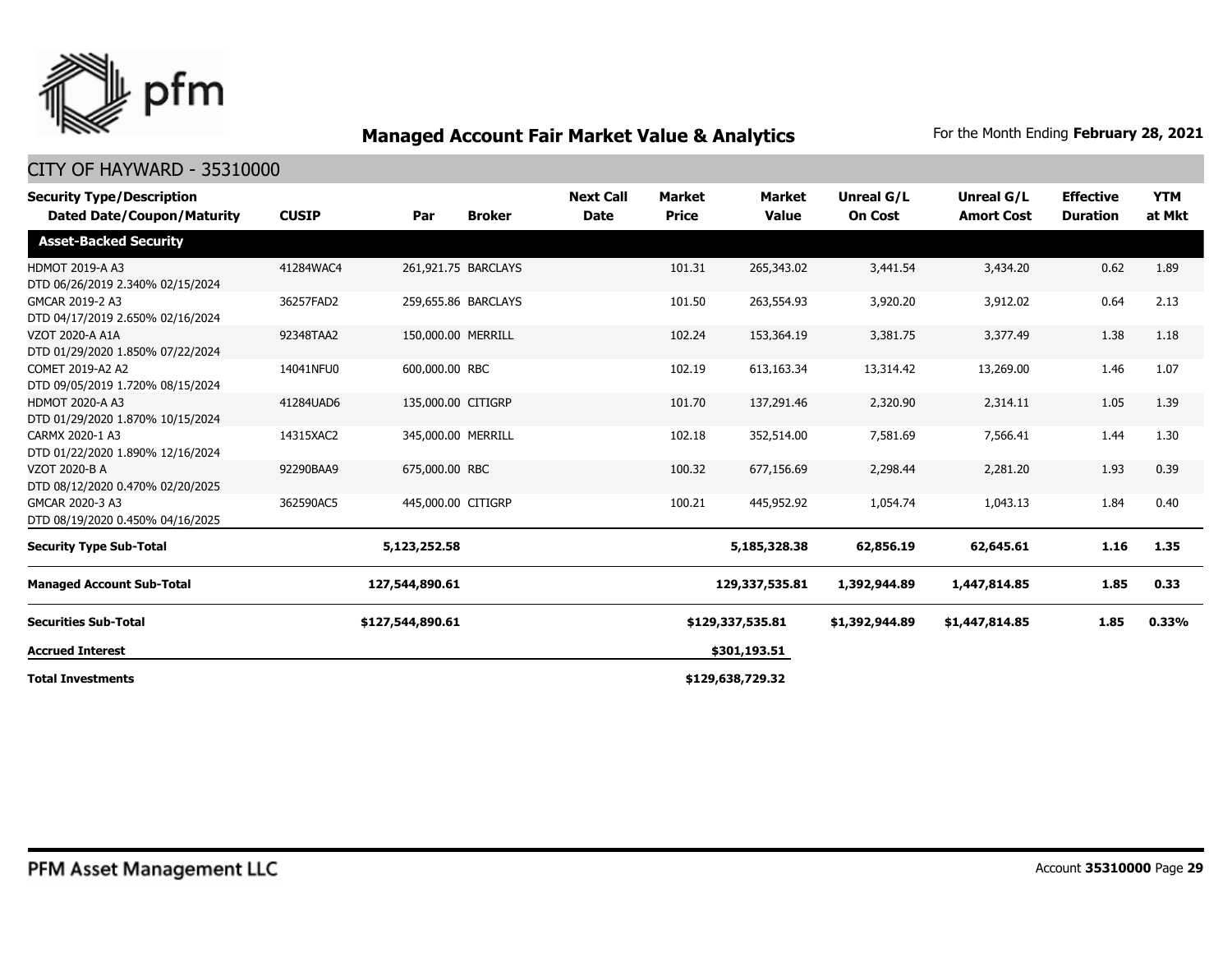

| <b>Transaction Type</b><br><b>Trade</b> | <b>Settle</b>                     | <b>Security Description</b>                                                            | <b>CUSIP</b> | Par          | <b>Principal</b><br><b>Proceeds</b> | <b>Accrued</b><br><b>Interest</b> | <b>Total</b>   | <b>Realized G/L</b><br>Cost | <b>Realized G/L</b><br><b>Amort Cost</b> | <b>Sale</b><br><b>Method</b> |
|-----------------------------------------|-----------------------------------|----------------------------------------------------------------------------------------|--------------|--------------|-------------------------------------|-----------------------------------|----------------|-----------------------------|------------------------------------------|------------------------------|
| <b>BUY</b>                              |                                   |                                                                                        |              |              |                                     |                                   |                |                             |                                          |                              |
| 02/02/21                                | 02/03/21                          | US TREASURY NOTES<br>DTD 01/15/2021 0.125% 01/15/2024                                  | 91282CBE0    | 2,450,000.00 | (2,446,076.17)                      | (160.74)                          | (2,446,236.91) |                             |                                          |                              |
| 02/09/21                                | 02/16/21                          | JPMORGAN CHASE & CO CORP NOTES<br>(CALLABLE<br>DTD 02/16/2021 0.563% 02/16/2025        | 46647PBY1    | 265,000.00   | (265,000.00)                        | 0.00                              | (265,000.00)   |                             |                                          |                              |
|                                         | <b>Transaction Type Sub-Total</b> |                                                                                        |              | 2,715,000.00 | (2,711,076.17)                      | (160.74)                          | (2,711,236.91) |                             |                                          |                              |
| <b>INTEREST</b>                         |                                   |                                                                                        |              |              |                                     |                                   |                |                             |                                          |                              |
| 02/01/21                                | 02/01/21                          | PALOMAR COMM COLL DIST, CA TXBL<br><b>GO BONDS</b><br>DTD 11/03/2020 0.580% 08/01/2023 | 697511FA6    | 350,000.00   | 0.00                                | 496.22                            | 496.22         |                             |                                          |                              |
| 02/01/21                                | 02/01/21                          | PALOMAR COMM COLL DIST, CA TXBL<br><b>GO BONDS</b><br>DTD 11/03/2020 0.441% 08/01/2022 | 697511EZ2    | 375,000.00   | 0.00                                | 404.25                            | 404.25         |                             |                                          |                              |
| 02/01/21                                | 02/01/21                          | LONG BEACH CCD, CA TXBL GO BONDS<br>DTD 10/23/2019 1.702% 08/01/2022                   | 542411NG4    | 920,000.00   | 0.00                                | 7,829.20                          | 7,829.20       |                             |                                          |                              |
| 02/01/21                                | 02/01/21                          | TAMALPAIS UHSD, CA TXBL GO BONDS<br>DTD 10/09/2019 1.925% 08/01/2022                   | 874857KH7    | 995,000.00   | 0.00                                | 9,576.88                          | 9,576.88       |                             |                                          |                              |
| 02/01/21                                | 02/01/21                          | MD ST T/E GO BONDS<br>DTD 08/30/2017 5.000% 08/01/2024                                 | 574193PK8    | 500,000.00   | 0.00                                | 12,500.00                         | 12,500.00      |                             |                                          |                              |
| 02/01/21                                | 02/01/21                          | SAN DIEGO CCD, CA TXBL GO BONDS<br>DTD 10/16/2019 1.936% 08/01/2022                    | 7972720M6    | 675,000.00   | 0.00                                | 6,534.00                          | 6,534.00       |                             |                                          |                              |
| 02/01/21                                | 02/01/21                          | ADOBE INC CORP NOTE<br>DTD 02/03/2020 1.700% 02/01/2023                                | 00724PAA7    | 300,000.00   | 0.00                                | 2,550.00                          | 2,550.00       |                             |                                          |                              |
| 02/01/21                                | 02/01/21                          | CHAFFEY UHSD, CA TXBL GO BONDS<br>DTD 12/05/2019 1.913% 08/01/2022                     | 157411TH2    | 600,000.00   | 0.00                                | 5,739.00                          | 5,739.00       |                             |                                          |                              |
| 02/01/21                                | 02/01/21                          | MD ST TXBL GO BONDS<br>DTD 08/05/2020 0.410% 08/01/2023                                | 574193TP3    | 650,000.00   | 0.00                                | 1,302.89                          | 1,302.89       |                             |                                          |                              |
| 02/01/21                                | 02/01/21                          | LOS ANGELES CCD, CA TXBL GO BONDS<br>DTD 11/10/2020 0.444% 08/01/2023                  | 54438CYH9    | 310,000.00   | 0.00                                | 309.69                            | 309.69         |                             |                                          |                              |
| 02/01/21                                | 02/25/21                          | FHMS KJ27 A1<br>DTD 11/01/2019 2.092% 07/01/2024                                       | 3137FQ3V3    | 450,552.50   | 0.00                                | 785.46                            | 785.46         |                             |                                          |                              |
| 02/01/21                                | 02/25/21                          | FHMS KJ30 A1<br>DTD 07/01/2020 0.526% 01/25/2025                                       | 3137FUZN7    | 389,171.72   | 0.00                                | 170.59                            | 170.59         |                             |                                          |                              |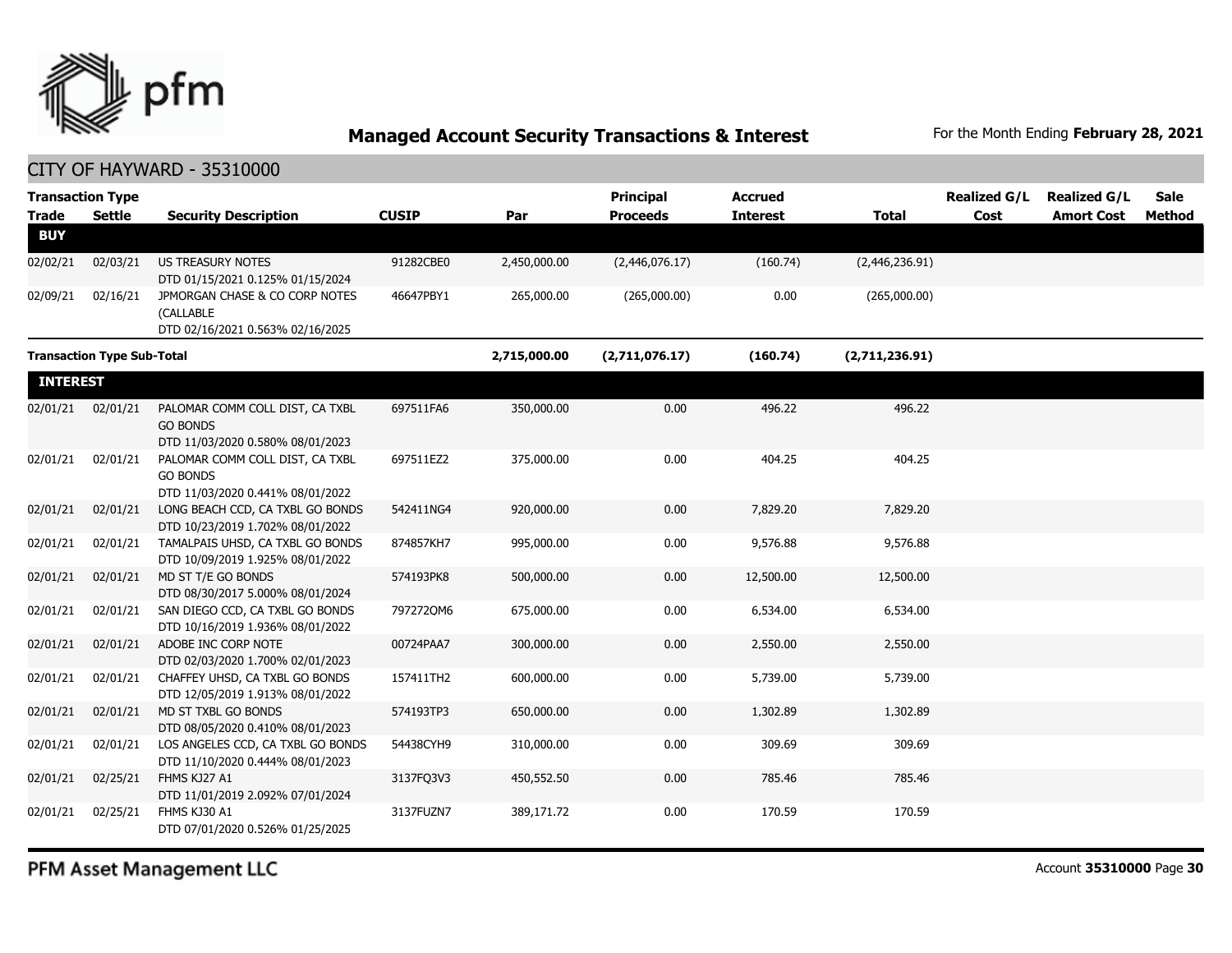

|                 | <b>Transaction Type</b> |                                                                                     |              |              | <b>Principal</b> | <b>Accrued</b>  |          | <b>Realized G/L</b> | <b>Realized G/L</b> | Sale          |
|-----------------|-------------------------|-------------------------------------------------------------------------------------|--------------|--------------|------------------|-----------------|----------|---------------------|---------------------|---------------|
| <b>Trade</b>    | Settle                  | <b>Security Description</b>                                                         | <b>CUSIP</b> | Par          | <b>Proceeds</b>  | <b>Interest</b> | Total    | Cost                | <b>Amort Cost</b>   | <b>Method</b> |
| <b>INTEREST</b> |                         |                                                                                     |              |              |                  |                 |          |                     |                     |               |
| 02/01/21        | 02/25/21                | FHLMC MULTIFAMILY STRUCTURED P<br>DTD 05/01/2013 2.510% 11/01/2022                  | 3137B1BS0    | 1,565,000.00 | 0.00             | 3,273.46        | 3,273.46 |                     |                     |               |
| 02/01/21        | 02/25/21                | FNA 2013-M7 A2<br>DTD 05/01/2013 2.280% 12/01/2022                                  | 3136AEGO4    | 701,402.24   | 0.00             | 1,332.66        | 1,332.66 |                     |                     |               |
| 02/01/21        | 02/25/21                | FHMS K023 A1<br>DTD 12/01/2012 1.583% 04/01/2022                                    | 3137AWQG3    | 570,227.19   | 0.00             | 752.22          | 752.22   |                     |                     |               |
| 02/01/21        | 02/25/21                | <b>FANNIEMAE-ACES</b><br>DTD 02/01/2013 2.509% 11/01/2022                           | 3136ACGJ4    | 921,130.36   | 0.00             | 1,925.57        | 1,925.57 |                     |                     |               |
| 02/01/21        | 02/25/21                | FHMS KP05 A<br>DTD 12/01/2018 3.203% 07/01/2023                                     | 3137FKK39    | 80,716.21    | 0.00             | 215.45          | 215.45   |                     |                     |               |
| 02/01/21        | 02/25/21                | FNA 2018-M5 A2<br>DTD 04/01/2018 3.560% 09/01/2021                                  | 3136B1XP4    | 121,165.86   | 0.00             | 359.46          | 359.46   |                     |                     |               |
| 02/01/21        | 02/25/21                | FHMS K019 A2<br>DTD 08/01/2012 2.272% 03/01/2022                                    | 3137ASNJ9    | 571,515.65   | 0.00             | 1,082.07        | 1,082.07 |                     |                     |               |
| 02/01/21        | 02/25/21                | FHLMC MULTIFAMILY STRUCTURED P<br>DTD 12/01/2012 2.355% 07/01/2022                  | 3137AVXN2    | 1,797,386.00 | 0.00             | 3,527.37        | 3,527.37 |                     |                     |               |
| 02/01/21        | 02/25/21                | FHLMC MULTIFAMILY STRUCTURED P<br>DTD 12/01/2012 2.307% 08/01/2022                  | 3137AWQH1    | 1,250,000.00 | 0.00             | 2,403.13        | 2,403.13 |                     |                     |               |
| 02/01/21        | 02/25/21                | FHMS K720 A1<br>DTD 11/01/2015 2.316% 11/01/2021                                    | 3137BLUO9    | 121,395.28   | 0.00             | 234.29          | 234.29   |                     |                     |               |
| 02/01/21        | 02/25/21                | FHLMC MULTIFAMILY STRUCTURED P<br>DTD 11/01/2015 2.716% 06/01/2022                  | 3137BLUR7    | 600,000.00   | 0.00             | 1,358.00        | 1,358.00 |                     |                     |               |
| 02/01/21        | 02/25/21                | FHLMC MULTIFAMILY STRUCTURED P<br>DTD 05/01/2015 2.791% 01/01/2022                  | 3137BHXY8    | 1,250,000.00 | 0.00             | 3,008.70        | 3,008.70 |                     |                     |               |
| 02/10/21        | 02/10/21                | <b>FANNIE MAE NOTES (CALLABLE)</b><br>DTD 08/10/2020 0.300% 08/10/2023              | 3135G05R0    | 1,950,000.00 | 0.00             | 2,925.00        | 2,925.00 |                     |                     |               |
| 02/11/21        | 02/11/21                | PACCAR FINANCIAL CORP CORPORATE<br><b>NOTES</b><br>DTD 08/11/2020 0.350% 08/11/2023 | 69371RQ90    | 325,000.00   | 0.00             | 568.75          | 568.75   |                     |                     |               |
| 02/11/21        | 02/11/21                | CHEVRON USA INC CORPORATE NOTES<br>DTD 08/12/2020 0.426% 08/11/2023                 | 166756AJ5    | 415,000.00   | 0.00             | 879.04          | 879.04   |                     |                     |               |
| 02/12/21        | 02/12/21                | <b>IBM CORP NOTES</b><br>DTD 02/12/2014 3.625% 02/12/2024                           | 459200HU8    | 275,000.00   | 0.00             | 4,984.38        | 4,984.38 |                     |                     |               |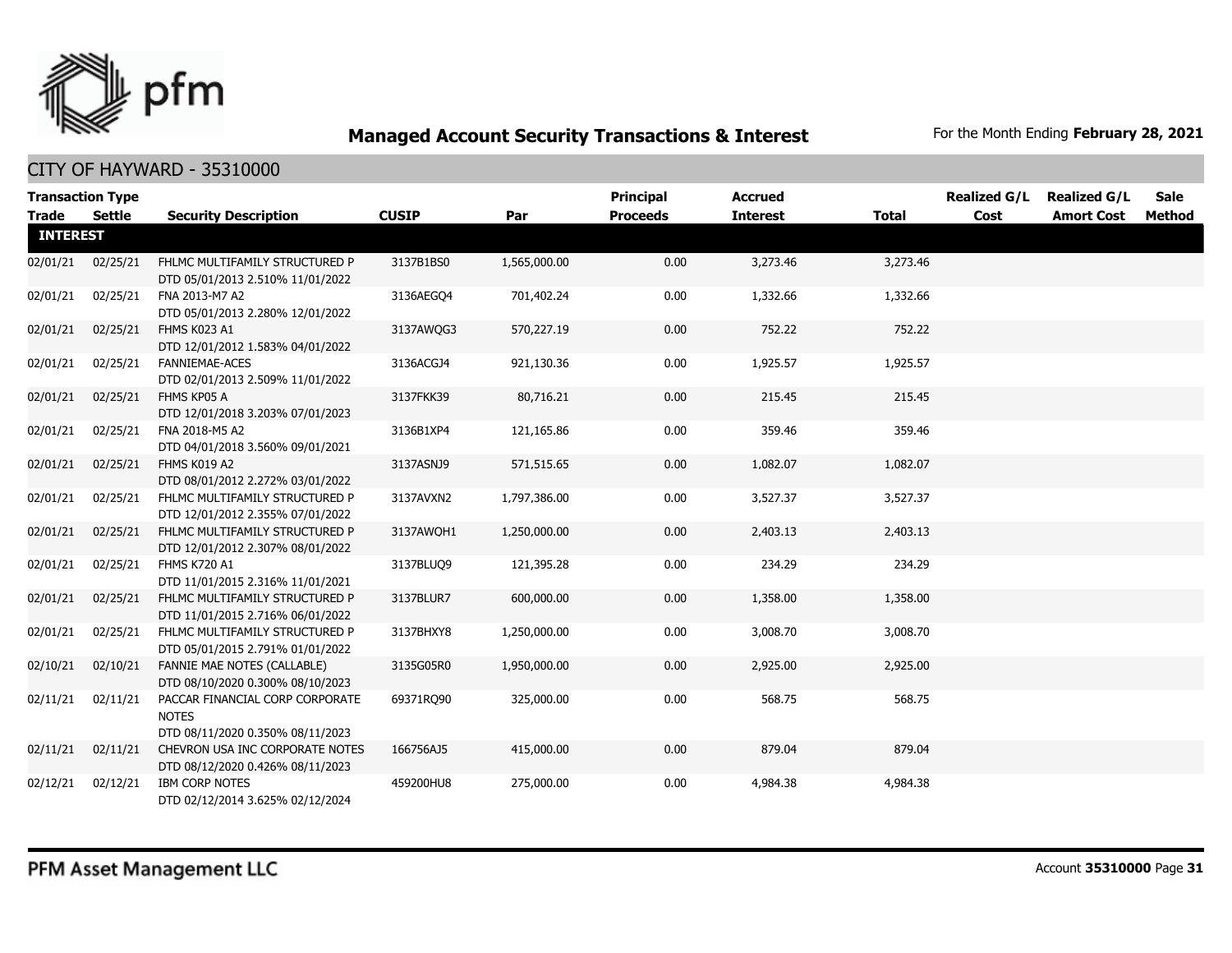

|                 | <b>Transaction Type</b> |                                                                                        |              |              | <b>Principal</b> | <b>Accrued</b>  |           | <b>Realized G/L</b> | <b>Realized G/L</b> | <b>Sale</b> |
|-----------------|-------------------------|----------------------------------------------------------------------------------------|--------------|--------------|------------------|-----------------|-----------|---------------------|---------------------|-------------|
| Trade           | <b>Settle</b>           | <b>Security Description</b>                                                            | <b>CUSIP</b> | Par          | <b>Proceeds</b>  | <b>Interest</b> | Total     | Cost                | <b>Amort Cost</b>   | Method      |
| <b>INTEREST</b> |                         |                                                                                        |              |              |                  |                 |           |                     |                     |             |
| 02/14/21        | 02/14/21                | TOYOTA MOTOR CREDIT CORP<br><b>CORPORATE NOTES</b><br>DTD 08/14/2020 0.500% 08/14/2023 | 89236THF5    | 530,000.00   | 0.00             | 1,325.00        | 1,325.00  |                     |                     |             |
| 02/14/21        | 02/16/21                | SOCIETE GENERALE NY CERT DEPOS<br>DTD 02/19/2020 1.800% 02/14/2022                     | 83369XDL9    | 600,000.00   | 0.00             | 5,460.00        | 5,460.00  |                     |                     |             |
| 02/15/21        | 02/15/21                | CARMAX AUTO OWNER TRUST<br>DTD 10/24/2018 3.360% 09/15/2023                            | 14315EAC4    | 179,952.60   | 0.00             | 503.87          | 503.87    |                     |                     |             |
| 02/15/21        | 02/15/21                | FIFTH THIRD AUTO TRUST<br>DTD 05/08/2019 2.640% 12/15/2023                             | 31680YAD9    | 201,629.13   | 0.00             | 443.58          | 443.58    |                     |                     |             |
| 02/15/21        | 02/15/21                | <b>US TREASURY NOTES</b><br>DTD 02/15/2019 2.500% 02/15/2022                           | 9128286C9    | 1,800,000.00 | 0.00             | 22,500.00       | 22,500.00 |                     |                     |             |
| 02/15/21        | 02/15/21                | HART 2018-B A3<br>DTD 12/12/2018 3.200% 12/15/2022                                     | 44933AAC1    | 86,730.82    | 0.00             | 231.28          | 231.28    |                     |                     |             |
| 02/15/21        | 02/15/21                | <b>HDMOT 2020-A A3</b><br>DTD 01/29/2020 1.870% 10/15/2024                             | 41284UAD6    | 135,000.00   | 0.00             | 210.38          | 210.38    |                     |                     |             |
| 02/15/21        | 02/15/21                | CARMAX AUTO OWNER TRUST<br>DTD 07/25/2018 3.130% 06/15/2023                            | 14313FAD1    | 172,532.58   | 0.00             | 450.02          | 450.02    |                     |                     |             |
| 02/15/21        | 02/15/21                | <b>MBALT 2020-B A3</b><br>DTD 09/23/2020 0.400% 11/15/2023                             | 58769EAC2    | 170,000.00   | 0.00             | 56.67           | 56.67     |                     |                     |             |
| 02/15/21        | 02/15/21                | HYUNDAI AUTO RECEIVABLES TRUST<br>DTD 04/10/2019 2.660% 06/15/2023                     | 44932NAD2    | 221,619.96   | 0.00             | 491.26          | 491.26    |                     |                     |             |
| 02/15/21        | 02/15/21                | COPAR 2019-1 A3<br>DTD 05/30/2019 2.510% 11/15/2023                                    | 14042WAC4    | 170,389.95   | 0.00             | 356.40          | 356.40    |                     |                     |             |
| 02/15/21        | 02/15/21                | FORD CREDIT AUTO OWNER TRUST<br>DTD 10/23/2018 3.240% 04/15/2023                       | 34532TAD4    | 123,366.86   | 0.00             | 333.09          | 333.09    |                     |                     |             |
| 02/15/21        | 02/15/21                | NAROT 2018-C A3<br>DTD 12/12/2018 3.220% 06/15/2023                                    | 65478NAD7    | 151,583.07   | 0.00             | 406.75          | 406.75    |                     |                     |             |
| 02/15/21        | 02/15/21                | COMET 2019-A2 A2<br>DTD 09/05/2019 1.720% 08/15/2024                                   | 14041NFU0    | 600,000.00   | 0.00             | 860.00          | 860.00    |                     |                     |             |
| 02/15/21        | 02/15/21                | CARMX 2020-1 A3<br>DTD 01/22/2020 1.890% 12/16/2024                                    | 14315XAC2    | 345,000.00   | 0.00             | 543.38          | 543.38    |                     |                     |             |
| 02/15/21        | 02/15/21                | <b>HDMOT 2019-A A3</b><br>DTD 06/26/2019 2.340% 02/15/2024                             | 41284WAC4    | 282,104.49   | 0.00             | 550.10          | 550.10    |                     |                     |             |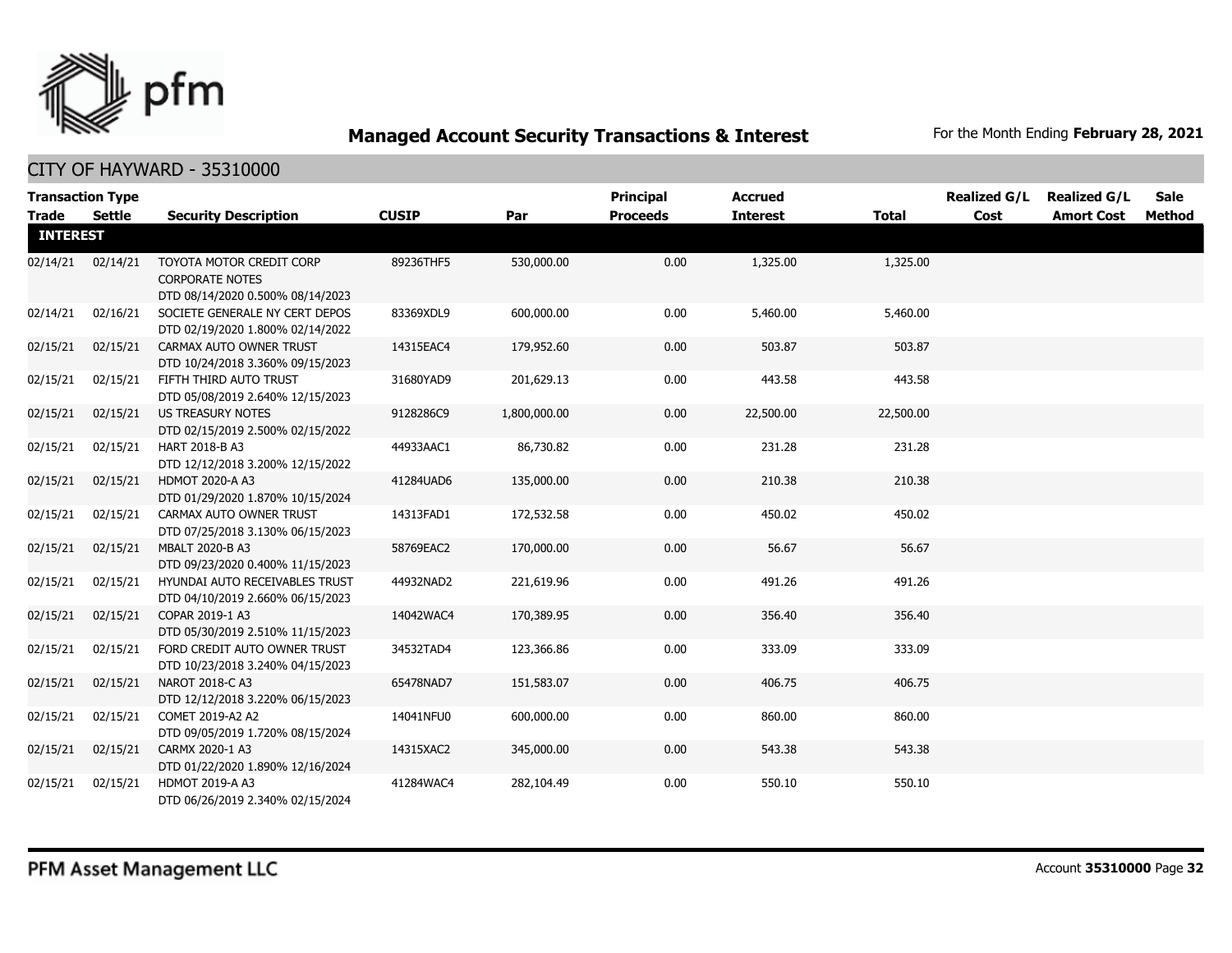

### CITY OF HAYWARD - 35310000

| <b>Transaction Type</b>           |               |                                                                                   |               |              | <b>Principal</b> | <b>Accrued</b>  |              | <b>Realized G/L</b> | <b>Realized G/L</b> | Sale   |
|-----------------------------------|---------------|-----------------------------------------------------------------------------------|---------------|--------------|------------------|-----------------|--------------|---------------------|---------------------|--------|
| <b>Trade</b>                      | <b>Settle</b> | <b>Security Description</b>                                                       | <b>CUSIP</b>  | Par          | <b>Proceeds</b>  | <b>Interest</b> | <b>Total</b> | Cost                | <b>Amort Cost</b>   | Method |
| <b>INTEREST</b>                   |               |                                                                                   |               |              |                  |                 |              |                     |                     |        |
| 02/15/21                          | 02/15/21      | FORDL 2019-A A3<br>DTD 02/25/2019 2.900% 05/15/2022                               | 34532FAD4     | 120,682.94   | 0.00             | 291.65          | 291.65       |                     |                     |        |
| 02/16/21                          | 02/16/21      | GMCAR 2020-3 A3<br>DTD 08/19/2020 0.450% 04/16/2025                               | 362590AC5     | 445,000.00   | 0.00             | 166.88          | 166.88       |                     |                     |        |
| 02/16/21                          | 02/16/21      | GMCAR 2019-2 A3<br>DTD 04/17/2019 2.650% 02/16/2024                               | 36257FAD2     | 279,398.08   | 0.00             | 617.00          | 617.00       |                     |                     |        |
| 02/17/21                          | 02/17/21      | FEDERAL HOME LOAN BANKS NOTES<br>DTD 02/21/2020 1.375% 02/17/2023                 | 3130AJ7E3     | 2,140,000.00 | 0.00             | 14,712.50       | 14,712.50    |                     |                     |        |
| 02/18/21                          | 02/18/21      | HAROT 2019-1 A3<br>DTD 02/27/2019 2.830% 03/20/2023                               | 43814WAC9     | 148,417.56   | 0.00             | 350.02          | 350.02       |                     |                     |        |
| 02/20/21                          | 02/20/21      | GMALT 2019-1 A3<br>DTD 02/21/2019 2.980% 12/20/2021                               | 36256UAD0     | 58,483.57    | 0.00             | 145.23          | 145.23       |                     |                     |        |
| 02/20/21                          | 02/20/21      | VZOT 2020-A A1A<br>DTD 01/29/2020 1.850% 07/22/2024                               | 92348TAA2     | 150,000.00   | 0.00             | 231.25          | 231.25       |                     |                     |        |
| 02/20/21                          | 02/20/21      | GMALT 2020-3 A3<br>DTD 09/29/2020 0.450% 08/21/2023                               | 362569AC9     | 320,000.00   | 0.00             | 120.00          | 120.00       |                     |                     |        |
| 02/20/21                          | 02/20/21      | VZOT 2020-B A<br>DTD 08/12/2020 0.470% 02/20/2025                                 | 92290BAA9     | 675,000.00   | 0.00             | 264.38          | 264.38       |                     |                     |        |
| 02/20/21                          | 02/20/21      | <b>VWALT 2019-A A3</b><br>DTD 10/04/2019 1.990% 11/21/2022                        | 92867XAD8     | 300,000.00   | 0.00             | 497.50          | 497.50       |                     |                     |        |
| 02/24/21                          | 02/24/21      | FREDDIE MAC NOTES<br>DTD 08/21/2020 0.250% 08/24/2023                             | 3137EAEV7     | 2,325,000.00 | 0.00             | 2,954.69        | 2,954.69     |                     |                     |        |
| 02/26/21                          | 02/26/21      | NORDEA BANK ABP NEW YORK CERT<br><b>DEPOS</b><br>DTD 08/29/2019 1.850% 08/26/2022 | 65558TLL7     | 625,000.00   | 0.00             | 5,909.72        | 5,909.72     |                     |                     |        |
| 02/26/21                          | 02/26/21      | SKANDINAV ENSKILDA BANK LT CD<br>DTD 09/03/2019 1.860% 08/26/2022                 | 83050PDR7     | 625,000.00   | 0.00             | 5,941.67        | 5,941.67     |                     |                     |        |
| 02/28/21                          | 02/28/21      | <b>US TREASURY NOTES</b><br>DTD 08/31/2017 1.625% 08/31/2022                      | 9128282S8     | 125,000.00   | 0.00             | 1,015.63        | 1,015.63     |                     |                     |        |
| <b>Transaction Type Sub-Total</b> |               |                                                                                   | 33,136,554.62 | 0.00         | 144,967.63       | 144,967.63      |              |                     |                     |        |
| <b>PAYDOWNS</b>                   |               |                                                                                   |               |              |                  |                 |              |                     |                     |        |
| 02/01/21                          | 02/01/21      | FHMS KJ30 A1<br>DTD 07/01/2020 0.526% 01/25/2025                                  | 3137FUZN7     | 982.32       | 982.32           | 0.00            | 982.32       | 0.02                | 0.00                |        |

PFM Asset Management LLC

Account **35310000** Page **33**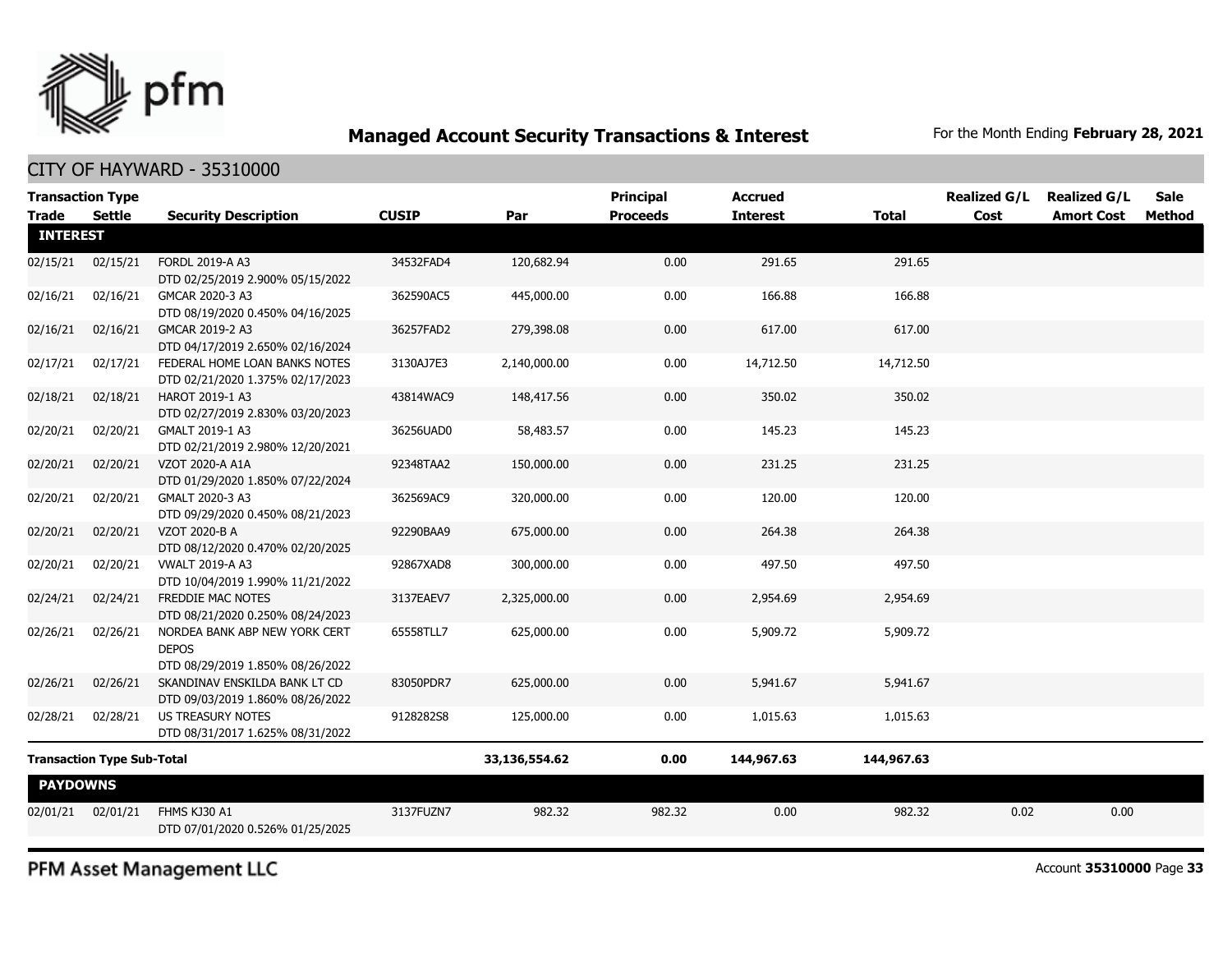

| <b>Transaction Type</b><br><b>Trade</b> | Settle   | <b>Security Description</b>                                        | <b>CUSIP</b> | Par       | <b>Principal</b><br><b>Proceeds</b> | <b>Accrued</b><br><b>Interest</b> | <b>Total</b> | <b>Realized G/L</b><br>Cost | <b>Realized G/L</b><br><b>Amort Cost</b> | <b>Sale</b><br>Method |
|-----------------------------------------|----------|--------------------------------------------------------------------|--------------|-----------|-------------------------------------|-----------------------------------|--------------|-----------------------------|------------------------------------------|-----------------------|
| <b>PAYDOWNS</b>                         |          |                                                                    |              |           |                                     |                                   |              |                             |                                          |                       |
| 02/01/21                                | 02/25/21 | FHLMC MULTIFAMILY STRUCTURED P<br>DTD 05/01/2015 2.791% 01/01/2022 | 3137BHXY8    | 10,629.07 | 10,629.07                           | 0.00                              | 10,629.07    | (192.65)                    | 0.00                                     |                       |
| 02/01/21                                | 02/25/21 | FNA 2013-M7 A2<br>DTD 05/01/2013 2.280% 12/01/2022                 | 3136AEGO4    | 834.54    | 834.54                              | 0.00                              | 834.54       | (10.94)                     | 0.00                                     |                       |
| 02/01/21                                | 02/25/21 | FHMS K019 A2<br>DTD 08/01/2012 2.272% 03/01/2022                   | 3137ASNJ9    | 1,504.42  | 1,504.42                            | 0.00                              | 1,504.42     | 11.11                       | 0.00                                     |                       |
| 02/01/21                                | 02/25/21 | FHMS KP05 A<br>DTD 12/01/2018 3.203% 07/01/2023                    | 3137FKK39    | 109.58    | 109.58                              | 0.00                              | 109.58       | 0.00                        | 0.00                                     |                       |
| 02/01/21                                | 02/25/21 | <b>FANNIEMAE-ACES</b><br>DTD 02/01/2013 2.509% 11/01/2022          | 3136ACGJ4    | 1,961.68  | 1,961.68                            | 0.00                              | 1,961.68     | (24.21)                     | 0.00                                     |                       |
| 02/01/21                                | 02/25/21 | FHMS K720 A1<br>DTD 11/01/2015 2.316% 11/01/2021                   | 3137BLUQ9    | 9,295.44  | 9,295.44                            | 0.00                              | 9,295.44     | (25.42)                     | 0.00                                     |                       |
| 02/01/21                                | 02/25/21 | FNA 2018-M5 A2<br>DTD 04/01/2018 3.560% 09/01/2021                 | 3136B1XP4    | 4,370.21  | 4,370.21                            | 0.00                              | 4,370.21     | (86.93)                     | 0.00                                     |                       |
| 02/01/21                                | 02/25/21 | FHMS K023 A1<br>DTD 12/01/2012 1.583% 04/01/2022                   | 3137AWQG3    | 10,930.98 | 10,930.98                           | 0.00                              | 10,930.98    | 276.26                      | 0.00                                     |                       |
| 02/01/21                                | 02/25/21 | FHMS K023 A1<br>DTD 12/01/2012 1.583% 04/01/2022                   | 3137AWQG3    | 22,469.24 | 22,469.24                           | 0.00                              | 22,469.24    | 491.51                      | 0.00                                     |                       |
| 02/01/21                                | 02/25/21 | FNA 2013-M7 A2<br>DTD 05/01/2013 2.280% 12/01/2022                 | 3136AEGO4    | 629.95    | 629.95                              | 0.00                              | 629.95       | (3.92)                      | 0.00                                     |                       |
| 02/01/21                                | 02/25/21 | FHMS KJ27 A1<br>DTD 11/01/2019 2.092% 07/01/2024                   | 3137FQ3V3    | 817.71    | 817.71                              | 0.00                              | 817.71       | 0.02                        | 0.00                                     |                       |
| 02/01/21                                | 02/25/21 | FHMS K023 A1<br>DTD 12/01/2012 1.583% 04/01/2022                   | 3137AWQG3    | 2,489.84  | 2,489.84                            | 0.00                              | 2,489.84     | 54.08                       | 0.00                                     |                       |
| 02/15/21                                | 02/15/21 | COPAR 2019-1 A3<br>DTD 05/30/2019 2.510% 11/15/2023                | 14042WAC4    | 12,048.36 | 12,048.36                           | 0.00                              | 12,048.36    | 2.44                        | 0.00                                     |                       |
| 02/15/21                                | 02/15/21 | CARMAX AUTO OWNER TRUST<br>DTD 10/24/2018 3.360% 09/15/2023        | 14315EAC4    | 12,750.87 | 12,750.87                           | 0.00                              | 12,750.87    | 0.12                        | 0.00                                     |                       |
| 02/15/21                                | 02/15/21 | HART 2018-B A3<br>DTD 12/12/2018 3.200% 12/15/2022                 | 44933AAC1    | 9,510.62  | 9,510.62                            | 0.00                              | 9,510.62     | 0.11                        | 0.00                                     |                       |
| 02/15/21                                | 02/15/21 | <b>HDMOT 2019-A A3</b><br>DTD 06/26/2019 2.340% 02/15/2024         | 41284WAC4    | 20,182.74 | 20,182.74                           | 0.00                              | 20,182.74    | 1.56                        | 0.00                                     |                       |
| 02/15/21                                | 02/15/21 | FIFTH THIRD AUTO TRUST<br>DTD 05/08/2019 2.640% 12/15/2023         | 31680YAD9    | 14,569.64 | 14,569.64                           | 0.00                              | 14,569.64    | 3.20                        | 0.00                                     |                       |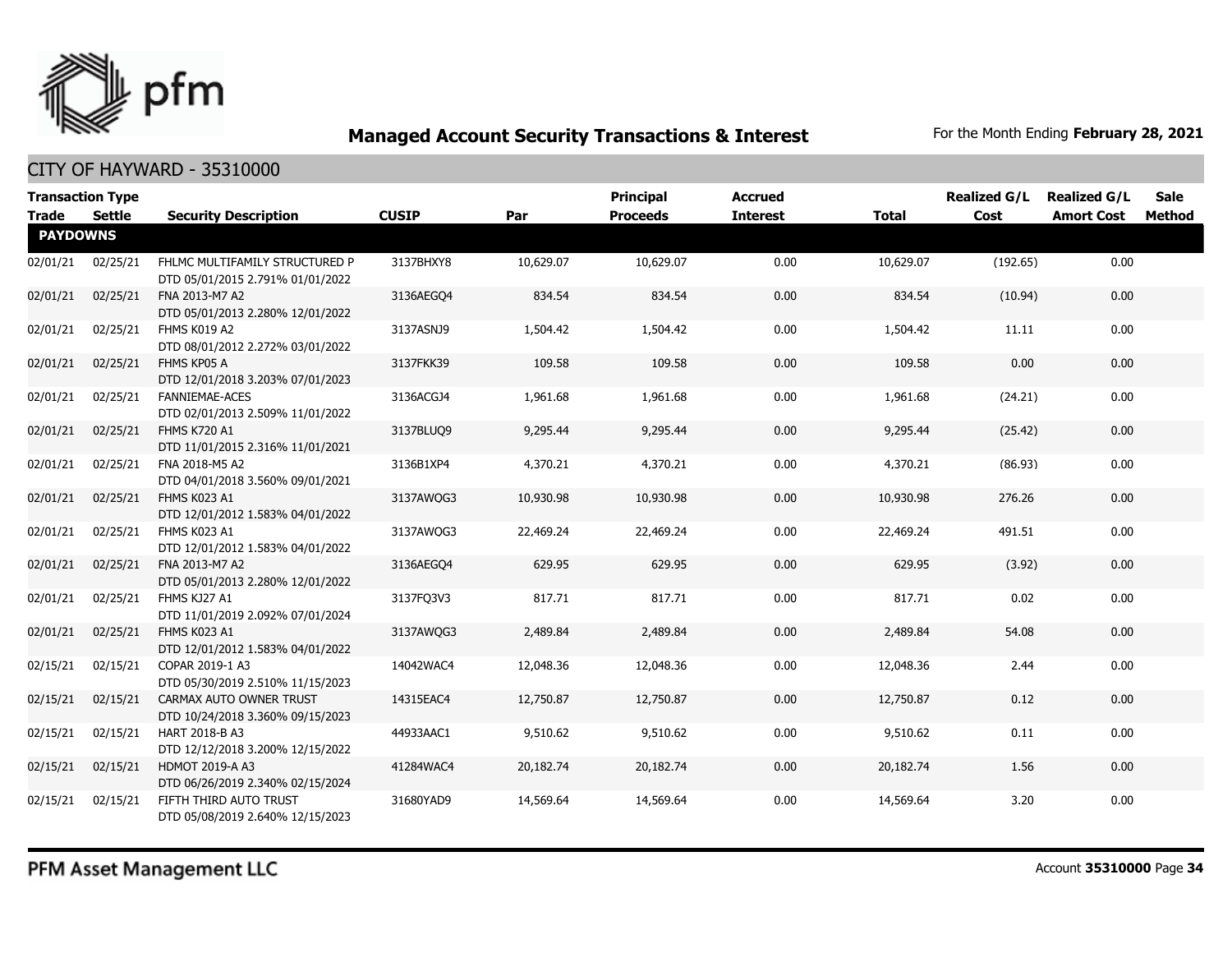

### CITY OF HAYWARD - 35310000

|                                   | <b>Transaction Type</b> |                                                                                                    |              |            | <b>Principal</b> | <b>Accrued</b>  |              | <b>Realized G/L</b> | <b>Realized G/L</b> | <b>Sale</b> |
|-----------------------------------|-------------------------|----------------------------------------------------------------------------------------------------|--------------|------------|------------------|-----------------|--------------|---------------------|---------------------|-------------|
| <b>Trade</b>                      | <b>Settle</b>           | <b>Security Description</b>                                                                        | <b>CUSIP</b> | Par        | <b>Proceeds</b>  | <b>Interest</b> | <b>Total</b> | Cost                | <b>Amort Cost</b>   | Method      |
| <b>PAYDOWNS</b>                   |                         |                                                                                                    |              |            |                  |                 |              |                     |                     |             |
| 02/15/21                          | 02/15/21                | HYUNDAI AUTO RECEIVABLES TRUST<br>DTD 04/10/2019 2.660% 06/15/2023                                 | 44932NAD2    | 17,476.16  | 17,476.16        | 0.00            | 17,476.16    | 2.30                | 0.00                |             |
| 02/15/21                          | 02/15/21                | FORD CREDIT AUTO OWNER TRUST<br>DTD 10/23/2018 3.240% 04/15/2023                                   | 34532TAD4    | 11,652.46  | 11,652.46        | 0.00            | 11,652.46    | 1.99                | 0.00                |             |
| 02/15/21                          | 02/15/21                | CARMAX AUTO OWNER TRUST<br>DTD 07/25/2018 3.130% 06/15/2023                                        | 14313FAD1    | 14,591.90  | 14,591.90        | 0.00            | 14,591.90    | 1.99                | 0.00                |             |
| 02/15/21                          | 02/15/21                | <b>FORDL 2019-A A3</b><br>DTD 02/25/2019 2.900% 05/15/2022                                         | 34532FAD4    | 30,739.52  | 30,739.52        | 0.00            | 30,739.52    | 2.40                | 0.00                |             |
| 02/15/21                          | 02/15/21                | NAROT 2018-C A3<br>DTD 12/12/2018 3.220% 06/15/2023                                                | 65478NAD7    | 11,792.03  | 11,792.03        | 0.00            | 11,792.03    | 2.26                | 0.00                |             |
| 02/16/21                          | 02/16/21                | GMCAR 2019-2 A3<br>DTD 04/17/2019 2.650% 02/16/2024                                                | 36257FAD2    | 19,742.22  | 19,742.22        | 0.00            | 19,742.22    | 1.61                | 0.00                |             |
| 02/18/21                          | 02/18/21                | HAROT 2019-1 A3<br>DTD 02/27/2019 2.830% 03/20/2023                                                | 43814WAC9    | 11,745.29  | 11,745.29        | 0.00            | 11,745.29    | 0.32                | 0.00                |             |
| 02/20/21                          | 02/20/21                | GMALT 2019-1 A3<br>DTD 02/21/2019 2.980% 12/20/2021                                                | 36256UAD0    | 26,837.22  | 26,837.22        | 0.00            | 26,837.22    | 4.21                | 0.00                |             |
| <b>Transaction Type Sub-Total</b> |                         | 280,664.01                                                                                         | 280,664.01   | 0.00       | 280,664.01       | 513.44          | 0.00         |                     |                     |             |
| <b>SELL</b>                       |                         |                                                                                                    |              |            |                  |                 |              |                     |                     |             |
| 02/01/21                          | 02/03/21                | BANK OF NY MELLON CORP CORP<br><b>NOTES</b>                                                        | 06406RAK3    | 115,000.00 | 118,087.75       | 996.67          | 119,084.42   | 2,770.35            | 2,921.87            | <b>FIFO</b> |
| 02/01/21                          | 02/03/21                | DTD 08/23/2019 1.950% 08/23/2022<br>US BANCORP (CALLABLE) NOTE<br>DTD 03/02/2012 3.000% 03/15/2022 | 91159HHC7    | 600,000.00 | 617,352.00       | 6,900.00        | 624,252.00   | 6,762.00            | 13,248.78           | <b>FIFO</b> |
| 02/01/21                          | 02/03/21                | SUNTRUST BANKS INC CORP NOTES<br>(CALLABLE)<br>DTD 12/01/2016 2.700% 01/27/2022                    | 867914BM4    | 300,000.00 | 306,648.00       | 135.00          | 306,783.00   | 7,146.00            | 6,828.63            | <b>FIFO</b> |
| 02/01/21                          | 02/03/21                | BANK OF NY MELLON CORP CORP<br><b>NOTES</b><br>DTD 08/23/2019 1.950% 08/23/2022                    | 06406RAK3    | 185,000.00 | 189,967.25       | 1,603.33        | 191,570.58   | 5,026.45            | 4,997.82            | <b>FIFO</b> |
| 02/01/21                          | 02/03/21                | AMERICAN HONDA FINANCE<br>DTD 06/27/2019 2.200% 06/27/2022                                         | 02665WCY5    | 600,000.00 | 615,870.00       | 1,320.00        | 617,190.00   | 16,422.00           | 16,126.36           | <b>FIFO</b> |
| 02/09/21                          | 02/16/21                | JPMORGAN CHASE & CO BONDS<br>DTD 03/22/2019 3.207% 04/01/2023                                      | 46647PBB1    | 250,000.00 | 257,957.50       | 3,006.56        | 260,964.06   | (2,022.50)          | 508.92              | <b>FIFO</b> |

PFM Asset Management LLC